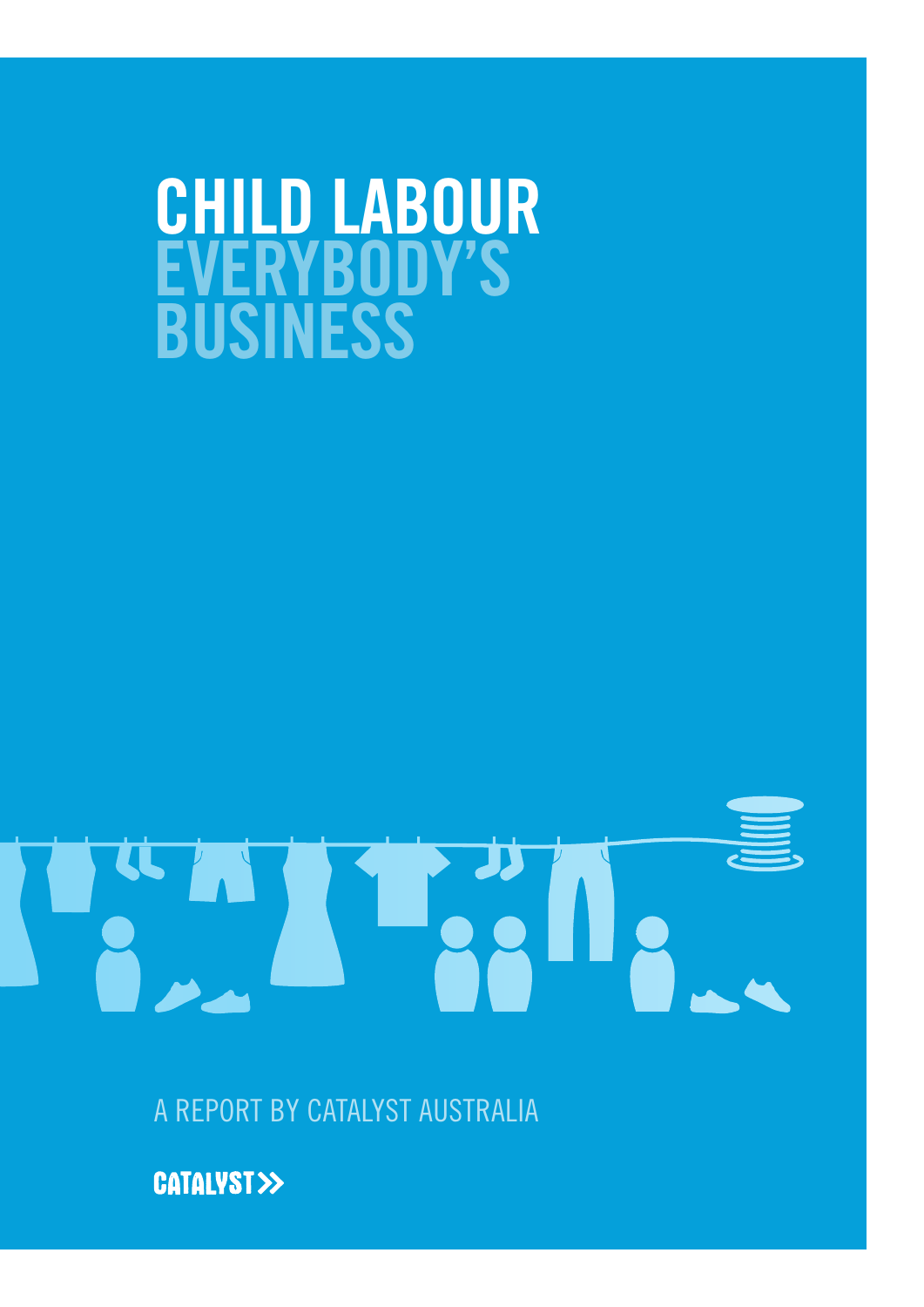#### **ABOUT CATALYST**

Catalyst is a not for profit policy network established in 2007. We work closely with trade unions, non-government organisations and academics to promote social and economic equality and improved standards of corporate social responsibility. Our founding principle is to produce work that promotes good lives, good work and good communities.

Union Aid Abroad APHEDA<br>The overseas humanitarian aid agency of the ACTU 30years of substantly



This report was produced with Union Aid Abroad-APHEDA, which was created in 1984 as the overseas aid agency of the Australian Council of Trade Unions.

Today, Union Aid Abroad-APHEDA expresses the Australian union movement's commitment to global justice and international solidarity through support to overseas education, training and development projects in 16 countries, working in partnership with local organisations to build stronger labour and social movements.

## **AUTHORS**

Martijn Boersma Gabrielle Lynch (Investors, Codes and Conventions) Jo-anne Schofield

Catalyst acknowledges the continuing support of its donors and broader membership:



This report was assisted through donations from the Australian Nurses and Midwifes Association, and UnionsNSW.



October 2014

# **Catalyst Australia Incorporated**

Suite 109, 4 Goulburn Street, Sydney Tel: +61 (0) 2 8090 1177 www.catalyst.org.au @CatalytAus

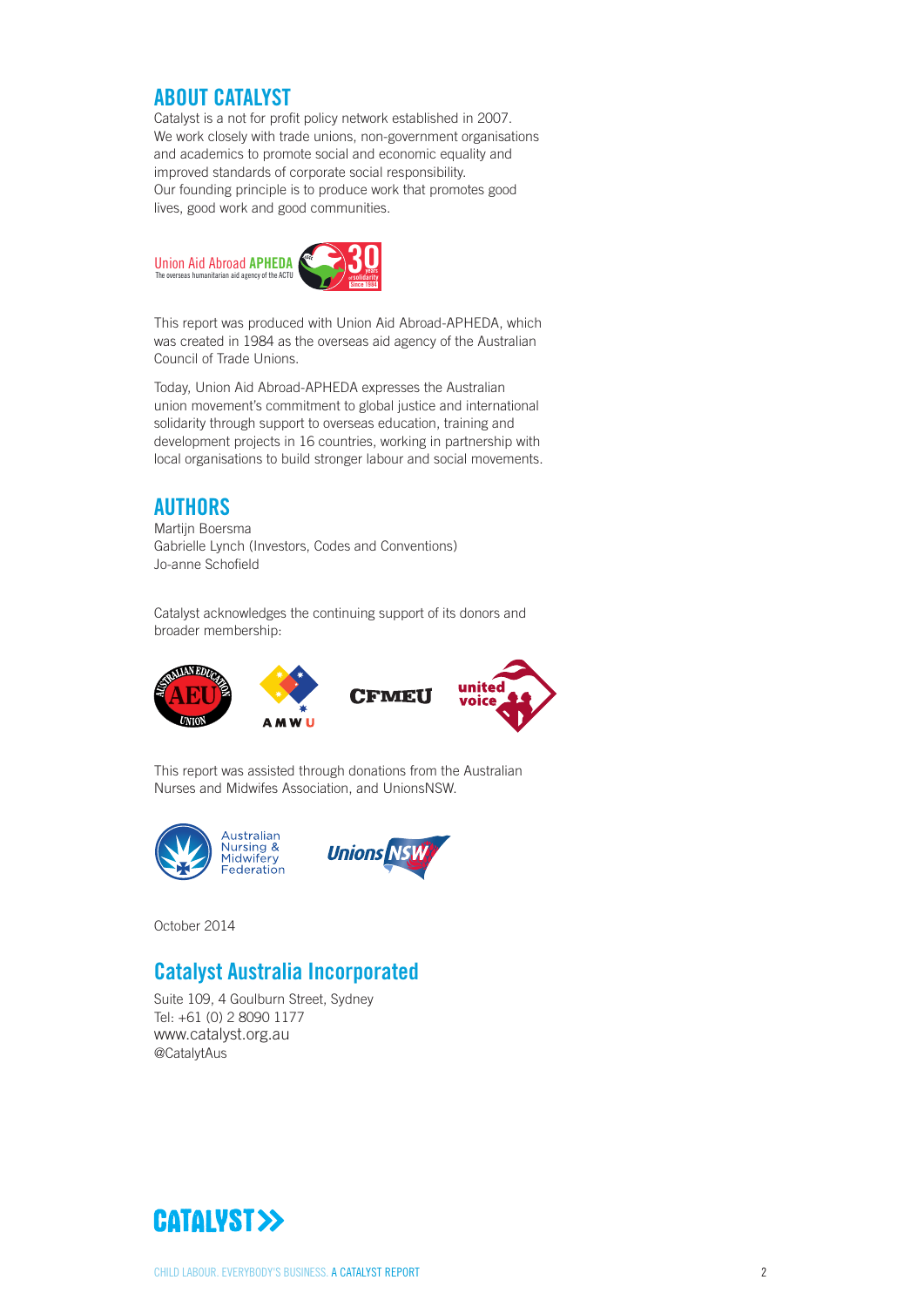### **1. OVERVIEW AND RESEARCH APPROACH**

- **1.1 Introduction**
- **1.2 An issue for Australian business and investors**
- **1.3 The extent of the problem**
- **1.4 Research approach and methodology**

### **2. CIVIL SOCIETY PERSPECTIVES - WHAT'S WORKING AND WHAT NEEDS IMPROVEMENT?**

**2.1 Main themes and findings** 

#### **2.2 Civil Society: Perspectives, experience and views**

Global governance and frameworks The strengths and limits of national legislation Industry initiatives and voluntary standards Self-regulating measures Auditing beyond the first tier Civil society's role and potential The importance of multi-stakeholder collaboration

#### **3. HOW ARE AUSTRALIAN COMPANIES RESPONDING?**

- **3.1 Civil society partner or activist?**
- **3.2 Remediating or cutting and running**
- **3.3 Myths and misunderstandings**
- **3.4 Supply chain challenges**
- **3.5 How well do Australian companies disclose their approach to child labour?**

#### **4. AUSTRALIAN INVESTORS AND CHILD LABOUR**

- **4.1 Responsible investment in Australia**
- **4.2 What ESG issues are Australian investors focused on?**
- **4.3 Active ownership, child labour and human rights**
- **4.4 Going forward with investor engagement on child labour**

Working together is key Use and further develop investor tools through collaboration

**4.5 Gaps in support for Australian investors and future considerations**

## **5. BEST PRACTICE INVESTOR ACTIONS ON CHILD LABOUR**

#### **5.1 Committee on Workers' Capital**

Broader ESG initiatives Focus on child labour Getting the issue on the investor agenda: five action points critique

#### **5.2 SHARE**

Successes and implementation SHARE case study: Uzbek Cotton critique

#### **5.3 Norges Bank Investment Management**

GPFG's responsible investment policy NBIM investor expectations on children's rights Working collaboratively Case histories: NBIM's ongoing engagement The chocolate industry Monsanto and hybrid cottonseed production Zuari Agro Chemical seed – India critique Key Findings

## **6. CONCLUSION**

#### **Appendices**

- A. List of individuals interviewed
- B. Civil society questionnaire
- C. Investor questionnaire

#### **Resource: A Review Of International Codes And Conventions**

- 1.1 ILO Conventions on Child Labour
- 1.2 UN Guiding Principles on Businesses and Human Rights
- 1.3 UN Convention on the Rights of the Child
- 1.4 UN Global Compact
- 1.5 Ethical Trading Initiative Base Code
- 1.6 OECD Guidelines for Multinational **Enterprises**
- 1.7 UN Principles for Responsible Investment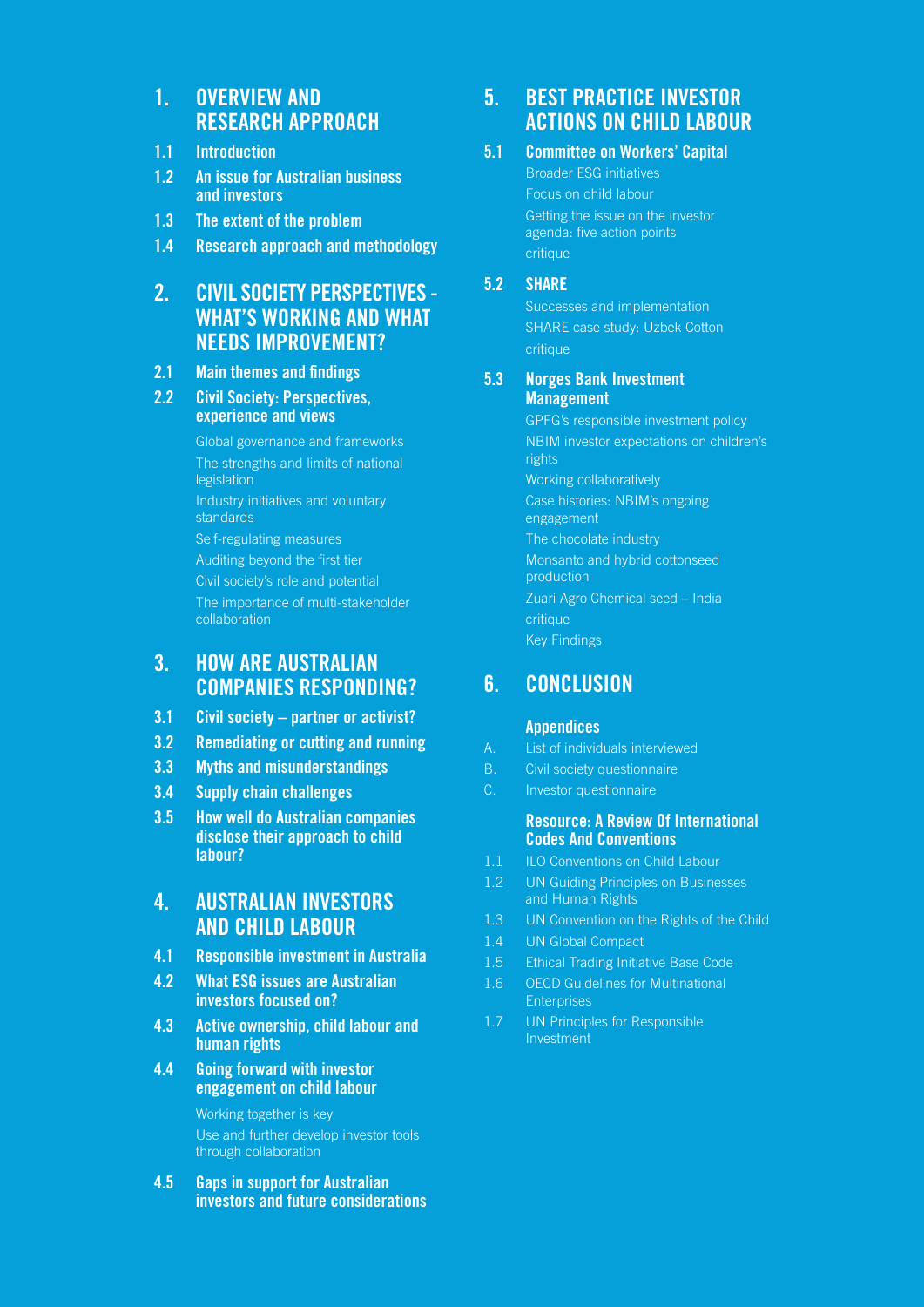# **1.OVERVIEW AND RESEARCH APPROACH**

# **1.1 INTRODUCTION**

At first sight child labour may not appear to be a material issue for Australian companies and investors: Australia has labour laws that prescribe the minimum school-leaving and employment age. Australia also has a rich tradition in worker representation and a trade union movement active in advancing labour rights. However Australia is not an island when purchasing goods and services, and global markets for labour no longer align with national borders.

Today many companies operate through complex global supply chains.\* The globalisation of business can provide opportunities for economic and social development; however, outsourcing labour without oversight can lead to worker exploitation, particularly as much of the production takes place in countries that are out of reach of Australia's national employment laws.

While there may be an 'out of sight, out of mind' approach to worker rights in the developing world, the issue of child labour is much harder for companies to ignore. Spurred on by civil society pressure<sup>†</sup> and global conventions underpinning the rights of children, the global movement to eradicate child labour has gained significant pace over recent years. These approaches are often reactive and have been in response to finding children working in supply chains. But increasingly, global unions and non-government organisations (NGOs) have joined companies and investors to find ways to minimise the risks of child labour in global supply chains.

This report looks at those efforts. It draws on extensive expert opinion and interviews to highlight steps that are being taken and challenges confronted along the way. It is a unique report in the Australian context, in that its central goal is not to expose bad behaviour but to inform and embolden companies and investors who want to take action about this issue with an evidence base upon which to act. The report brings to life the substantial work being done by unions and NGOs that can assist and guide those efforts. Above all, it is hoped the report supports more effective collaboration and partnerships between civil society, companies, and investors in the global fight against child labour.

# **1.2 AN ISSUE FOR AUSTRALIAN BUSINESS AND INVESTORS**

The fragmentation of global production and trade has dramatically increased the length and complexity of supply chains, in which goods and services are produced and purchased both domestically and overseas. The Organisation for Economic Co-operation and Development (OECD) estimates that over half of the world's manufactured imports are intermediate goods, which are goods used as inputs in the production of other goods, such as partly finished goods.<sup>1</sup> Frequently these components are sourced from different parts of the globe.

Australia has not bucked this trend: six Asian countries comprise Australia's top ten trading partners<sup>2</sup>. From January to February 2014, the import of goods rose to \$22,671m, \$9,951m of which is in intermediate goods and \$6,898m in consumption goods.<sup>3</sup> Furthermore, in 2013 over half (53.1 percent) of Australia's imported goods came from the Asia-Pacific region.<sup>4</sup> With over half of Australia's imports coming from countries in a region that has the largest absolute number of child labourers, child labour is a major human rights risk for Australian companies, investors and consumers.

The focus of this report is on global supply chains. These are also referred to as global supply networks, global value chains, or global production chains.

† 'Civil society' is a term used to capture the role of trade unions, non-government and socially minded organisations.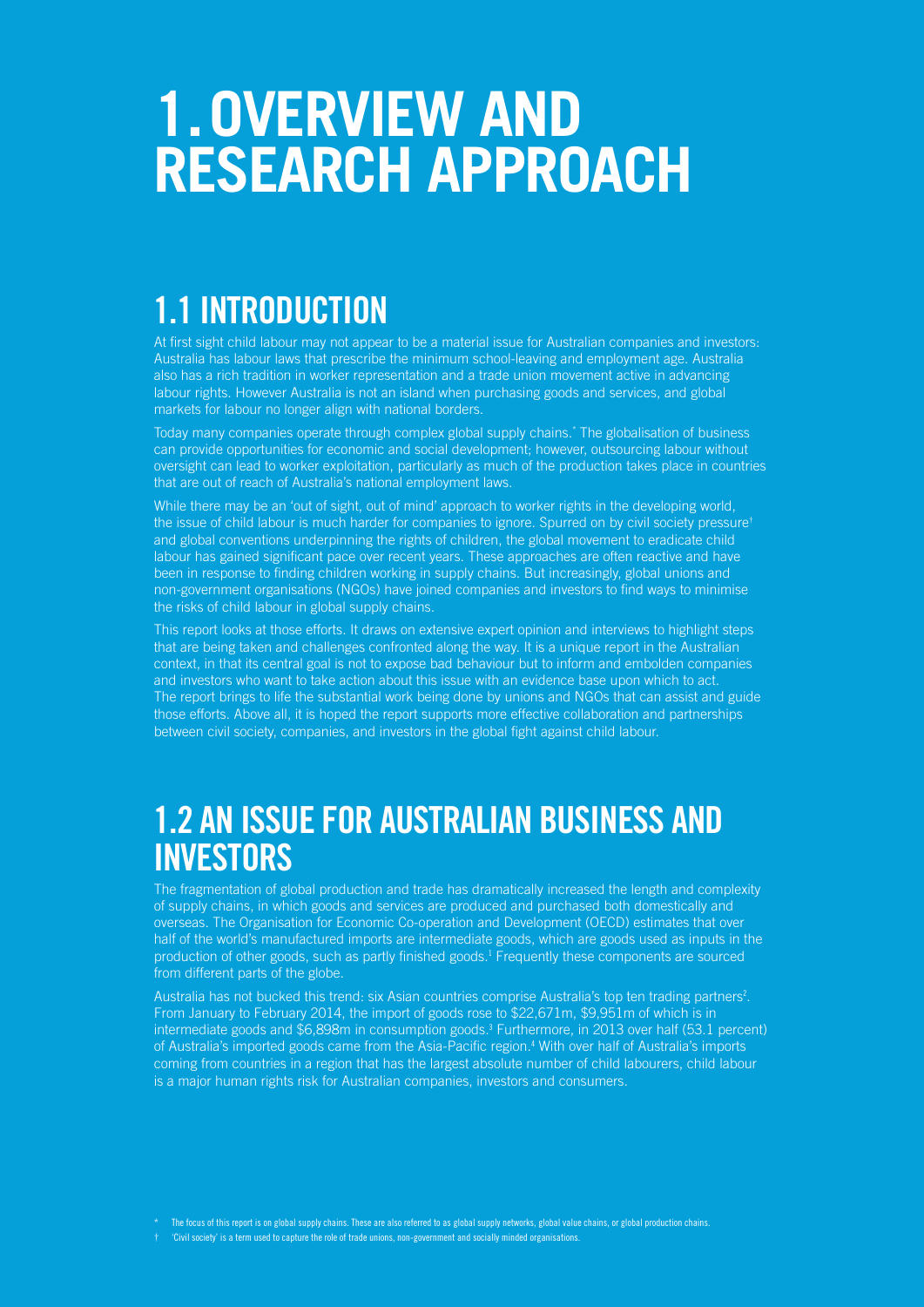# **1.3 THE EXTENT OF THE PROBLEM**

In 2013, the International Labour Organisation (ILO) adopted the goal of eliminating the worst forms of child labour by 2016. It is estimated that the global number of child labourers has declined by 33 percent since 2000, from 246 million to 168 million. However over half of child labourers, 85 million children, remain engaged in hazardous work that endangers their health, safety and moral development.<sup>5</sup>

Child labour is most likely to be found in the agricultural sector (98 million children, or 59 percent of all child labourers). The services sector and the industry sector account for 54 million and 12 million child labourers respectively, the majority of whom are in the informal economy. Industry sectors that are of most relevance to child labour are construction, mining and manufacturing. Sub-Saharan Africa is the region with the highest incidence of child labour in terms of the proportion of the population, at over 21 percent. The largest absolute number of child labourers is found in the Asia-Pacific region: almost 78 million individuals.<sup>6</sup>

While child labour can impact on producers and consumers across the entire economic spectrum through the intricacies of global supply chains, there is no doubt that child labour is more prevalent in specific sectors. The significance of the agricultural sector was noted, while other sectors include the manufacturing sector, particularly textiles, clothing and footwear, and the primary materials industry, mining specifically. It is clear however that any unskilled form of manufacturing or processing of source materials can involve the use of child labour.

# **1.4 RESEARCH APPROACH AND METHODOLOGY**

Catalyst engaged sustainability experts Banarra Consulting to develop a survey tool to gather the views of companies and civil society groups about their approaches to child labour. Interviews were conducted in April and May 2014. Participants included individuals and organisations with a track record or commitment to improving human rights and addressing child labour in global supply chains. A list can be found in Appendix A. The survey questionnaires are attached in Appendix B.

The response rate to the request for interviews varied. Non-government and trade union organisations participated enthusiastically. They provided a rich source of insight and experience about problems they are encountering, and steps that they see as crucial in the fight to eradicate child labour. A number of these participants have engaged with companies on this topic and commented knowledgeably on measures that they saw as effective.

On the other hand the response of Australian companies was extremely disappointing. One company provided extensive and valuable insights through a formal interview on a confidential basis. A few others stated they were positive about the research, but cited other priorities making them unable to provide input at this time. As an alternative, Catalyst invited select companies to complete a brief anonymous online survey. This reaped no results.

The lack of company involvement underlines the sensitivities of child labour in Australia and demonstrates a general reluctance by companies to engage with stakeholders about labour and human rights issues. It reinforces perceptions about the relatively unsophisticated approach of Australian companies on Environment, Social and Governance (ESG) issues, a perception that distinguishes Australian companies from their global counterparts.

Investors play an increasingly important role in influencing a company's approach to labour practices and human rights. An additional part of the research looked at steps being taken by investors to manage child labour and human rights risks. It was notable that interviewed investors did engage with companies on child labour issues. Their views on these issues were captured through a number of select interviews and a desktop audit of information published by global leaders, and where possible, follow-up discussions with those leaders. Typically investors respond to risks such as child labour through their ESG policies, which provide a mandate to engage with companies on this and other issues.

One of the important findings of this research is the difficulty in engaging collaboratively on child labour issues. Investors and companies may nominate preferred non-government groups to consult with, but there is no enduring architecture through which to bring all players together to advance their common goals. The Responsible Investment Association Australasia is one such hub, as is the Ethical Trading Initiative that operates in the UK and Europe. Other models, explored in chapter 5 of the report include investor and workers capital organisations. The case studies show that active investment approaches can provide the impetus to respond proactively when accompanied by collaborative local and global initiatives.

A resource guide issued with this report looks at Codes and Conventions and explains their strengths and limitations in dealing with child labour and other human rights issues.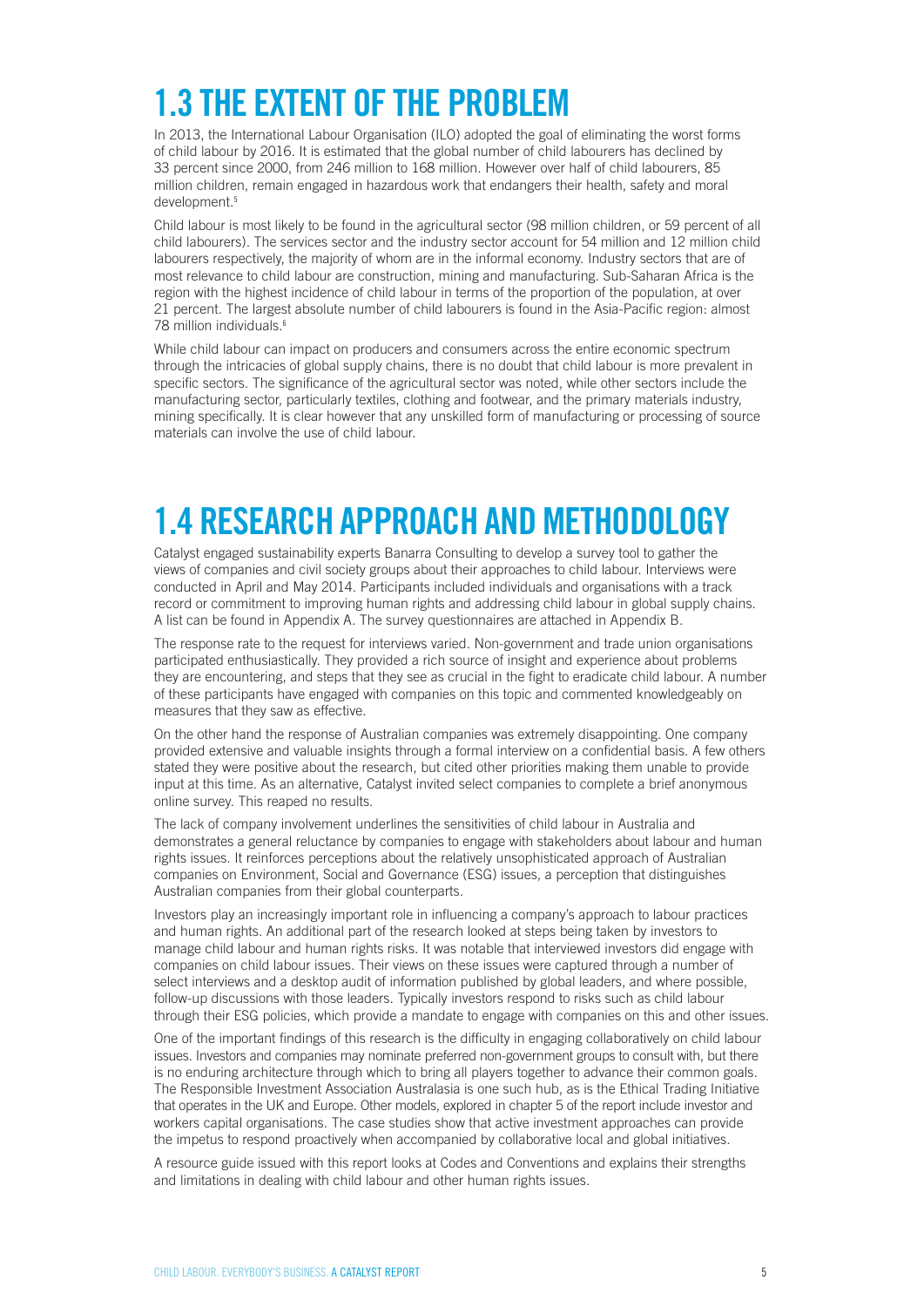# **2. CIVIL SOCIETY PERSPECTIVES: WHAT'S WORKING AND WHAT NEEDS IMPROVEMENT**

This section unpacks the rich commentary provided by those interviewed for this project. It includes the perspectives of global and Australian trade union and non-governmental organisation (NGO) leaders. These organisations are active in the fight against child labour, and the commentary captures initiatives both local and at far reaches of the globe.

The interview questions are attached as Appendix B and the responses have been organised thematically in part 2.2, so as to highlight commonality of views. Many initiatives aimed at eliminating child labour were discussed: global governance frameworks, national legislation, self-regulation through industry initiatives, and companies auditing their supply chains. Furthermore, the respondents commented on the role of civil society and the use of multi-stakeholder efforts. While it is difficult to synthesise such a wealth of expertise, five themes emerged across the spectrum of responses.

# **2.1 MAIN THEMES AND FINDINGS**

#### **• Legal enforcement and trade unions underpin everything.**

While active government involvement through legally enforceable standards is preferred, merely having laws against child labour does not stop it. An essential finding from this research is that child labour risks will be less pronounced in jurisdictions where workers are allowed to organise freely and there are effective, representative trade unions. To be clear, child labour and other labour rights breaches are most likely to occur in areas where organised labour and NGOs are suppressed, underrepresented, or have little capacity and expertise. Any stakeholder that is serious about tackling child labour must therefore be serious about enforcing broader labour rights and supporting a free trade union movement.

#### **• There are significant shortcomings associated with global coordination.**

While noting that efforts are increasingly organised at the global level, participants highlighted the disconnect between globally recognised conventions and their local or national effect, whether through legislative or self-regulatory enforcement mechanisms. This underlines the need for closer alignment of initiatives at all levels. There is also a need to address shortcomings of legislative and regulatory frameworks, for example when child labour occurs outside of legal frameworks, such as in the informal economy.

#### **• Avoid a "one size fits all" approach.**

The local implementation of international standards requires pragmatic mapping of the landscape, to see whose attention stakeholders can get, who they can influence and what approaches best suit the local country and industry context. In particular, the adoption of sector approaches to child labour can provide models for other sectors, but these must be contextualised to suit specific industry and country circumstances.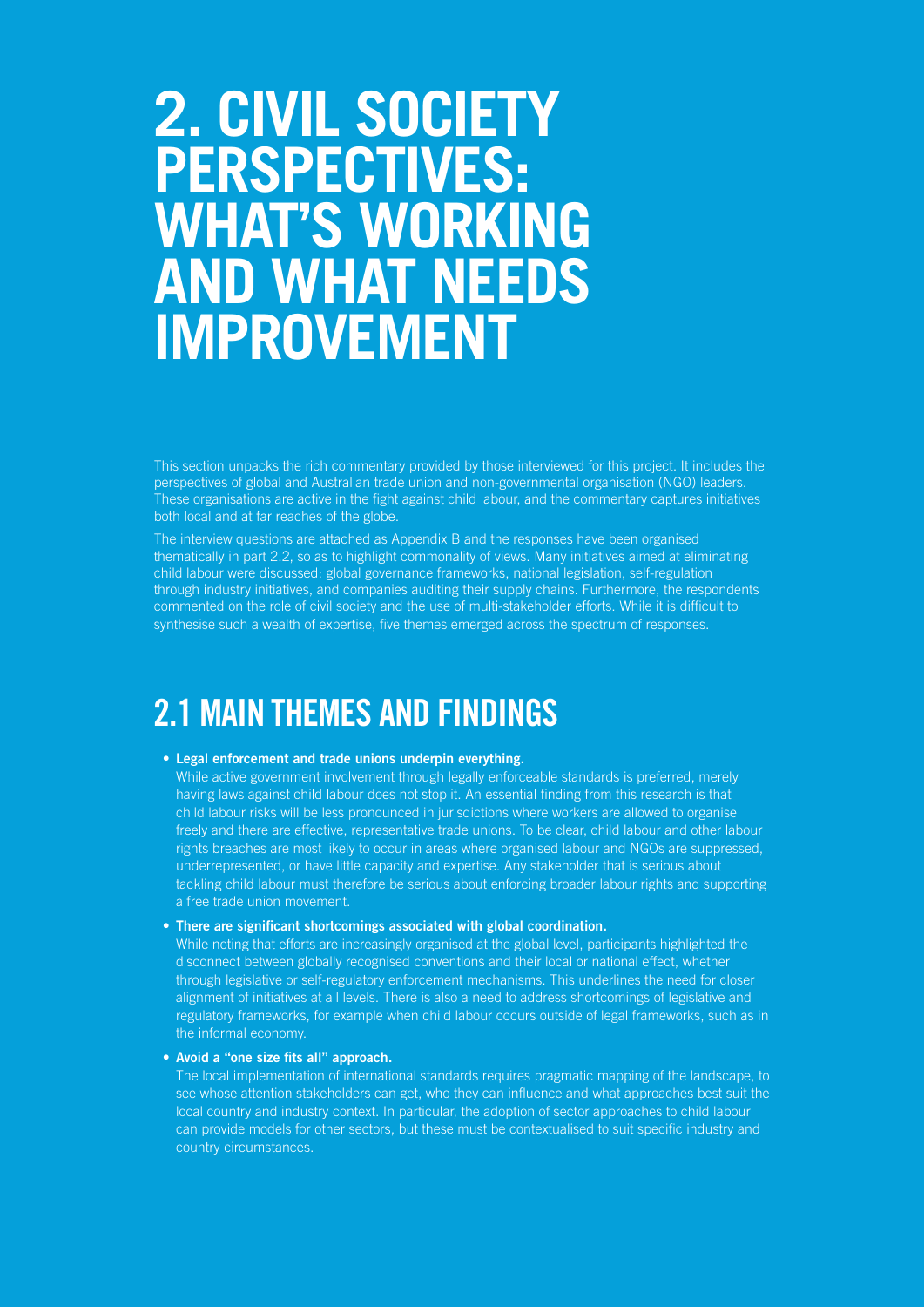#### **• Due diligence must be about responsibility, not just risk.**

Scrutinising potential business partners prior to entering into contractual obligations is an important way to ensure business partnerships do not pose risks to companies through exposure to child labour. Because of due diligence, the notion of business responsibility and mitigation of adverse impacts takes a distinctive precautionary turn, away from merely auditing existing activities in core operations and supply chains towards promoting, protecting and advancing the rights of children. In this way, companies can have a transformative role in jurisdictions in which they operate.

#### **• Distinctive partnerships work better for companies than going it alone.**

The findings were clear that companies must avoid going at it alone, and instead flag their concerns and consult stakeholders that can help to establish whether child labour is an issue in the geographical context or the specific sector where they are operating. They must also draw on civil society expertise about how to gather information that goes beyond standard auditing procedures. Importantly, in this way companies can build on leading practice, and the monitoring of child labour becomes compliance-led rather than being standards based. Put differently, there is no need for companies to reinvent the wheel; they should instead rely on existing knowledge.

# **2.2 CIVIL SOCIETY: PERSPECTIVES, EXPERIENCE AND VIEWS**

#### **Global governance and frameworks**

Evidence gathered during the interviews showed that internationally coordinated governance frameworks are important in countering the adverse effects of globalisation. Although considered useful as an overarching approach in eliminating child labour, it was the view of respondents that existing governance should be operationalised locally. It was further argued that the usefulness of governance depends on whether it is accompanied by enforcement and accountability mechanisms.

Many of the governance initiatives operate under the banner of the United Nations, most notably the International Labour Organization (ILO) and the two Conventions that are directly aimed at addressing child labour, namely No.138 (*the minimum age for admission to employment and work*) and No.182 (*the worst forms of child labour*). Respondents mention these Conventions as authoritative definitions but highlighted caveats. Specifically the distinction between "hazardous work" and "light work" and the possible exceptions for developing countries leave room for interpretation, for example in the deliberate or unintentional misframing of child labour as children or youth working.

**"[…] it's nice for a young person to have a job, but child labour is an abuse, it is a human rights abuse, it's not children working, it's not youth employment, it's a certain type of abuse of human rights that occurs in a specific situation where somebody under a certain age is performing work, or hazardous work. Child labour is always an abuse, by definition."**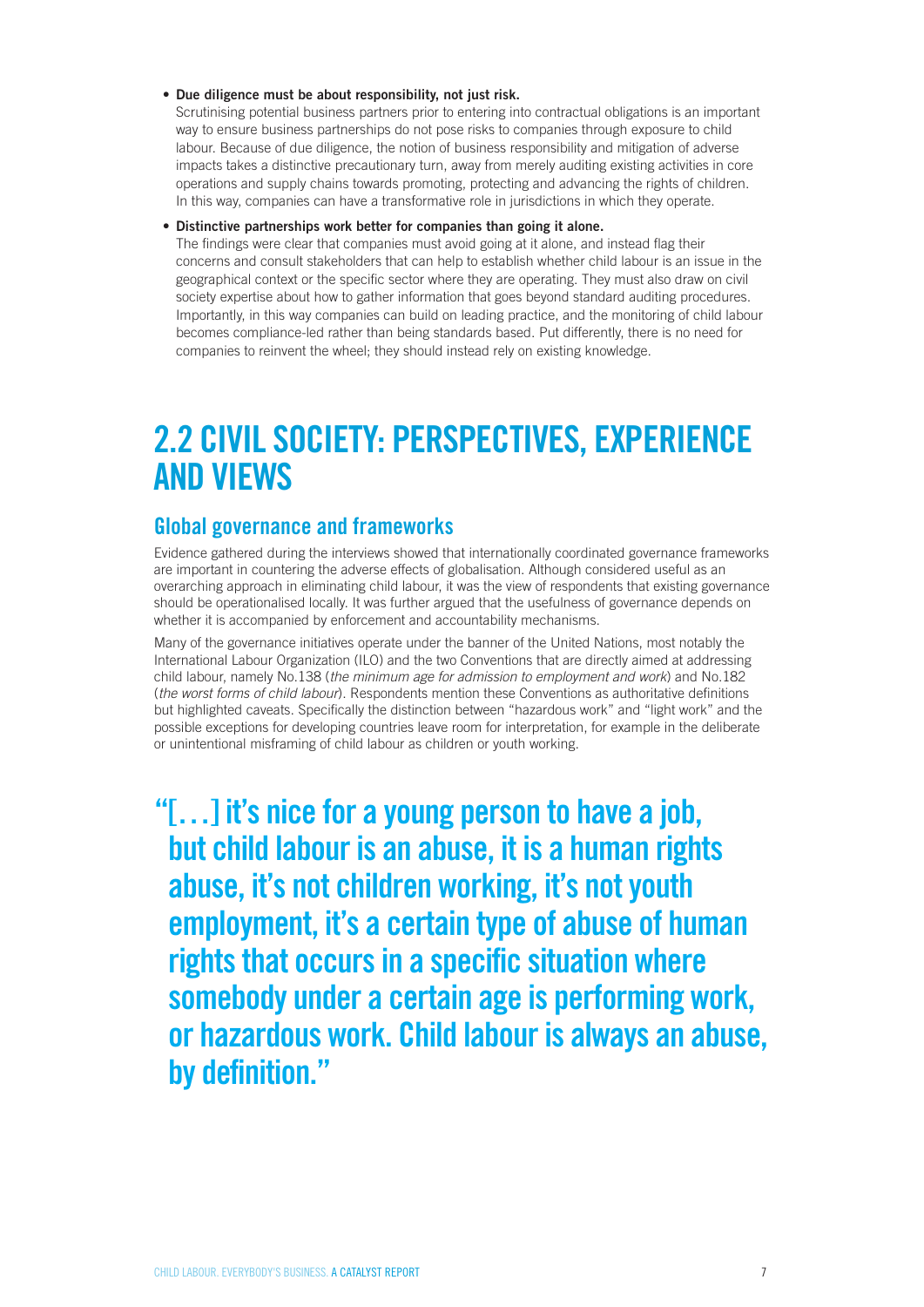It was also pointed out that although the ILO Conventions are widely regarded as "sound but high level", the existence of high-level initiatives does not guarantee local take-up and enforcement. An additional point here is that "what's needed is not another one size fits all prescriptive reporting requirement, but contextual guidelines, principles and approaches".

Apart from these governance initiatives there are many other frameworks such as the UN Guiding Principles on Business and Human Rights, the OECD Guidelines for Multinational Enterprises, the ILO International Programme on the Elimination of Child Labour (IPEC), and the Child Labour Platform (CLP) – now merged with the UN Global Compact's Labor Working Group. These initiatives aim to operationalise approaches to child labour and have been developed using the input of business as well as civil society. These tools and benchmarks are discussed in the *Codes and Benchmarks* resource document accompanying this report.

### **The strengths and limits of national legislation**

While many respondents felt overall that national legislation is crucial, views varied about its effectiveness and reliability. A number of concerns were raised about this, the most notable criticism among interview respondents related to the fact that even though labour laws might be on the books,

" […] they are entirely ignored by the vast majority of businesses, there is no compliance, no enforcement".

It also became clear that there is a conflicting dynamic between countries that say they have labour laws, but yet are signatories of free trade zone agreements where free worker organisation and trade unions are suppressed. Academic research has also pointed to the necessity to go beyond simply assessing legal enforcement when evaluating the effectiveness of national laws, and stress the importance of legislation providing avenues for workers to flag concerns.<sup>7</sup>

If national legislation is clear in its intentions and definitions, then businesses and other parties should draw on it for guidance. In general however, the existence of national legislation alone was not seen to offer a consistent and solid base for remediation of labour malpractices across jurisdictions, particularly as this is reliant on the role of government in putting resources into enforcing legislative standards. Thus, when looking for measures to support the eradication of child labour, national laws need to be assessed critically and steps should be taken to investigate whether, and to what extent, laws are enforced. An important part of assessing this is whether workers are able to express their concerns.

As such, apart from merely relying on enforcement through legislative demands, the incentive for adherence to ethical labour practices comes from industries and companies as well, following pressure from NGOs or not, and requires a critical and proactive approach that goes beyond purely adhering to and trusting local laws.

#### **Industry initiatives and voluntary standards**

Voluntary industry-led initiatives can take many forms, including industry certification systems, or other industry-wide voluntary codes and benchmarks. These share the attribute of having no legislative basis and of not being backed by authoritative institutions other than the industry body itself. In general, interview respondents expressed ambivalence about the efficiency of addressing child labour through such mechanisms, and the closed circuit nature of industry-led initiatives was specifically mentioned as a major downside. While initiatives occasionally do include stakeholder consultation, companies often see them as a competitive tool "enabling the majority of players in the industry to be certified, knocking out the worst performers [by] setting modest standards to which most of the industry can qualify." Because of the lack of worker participation, such initiatives are perceived to be "[…] more about the industry window dressing rather than anything of real substance."

There is also little optimism that companies are changing their practices through sustainability reporting. It was felt that disclosures currently do not seem to be driving change but instead are used as public relations tools for companies to make themselves look good. In addition to this the guidelines, frameworks and standards often have a general nature, meaning that their operational value is limited as they do not take the shape of ready-made tools applicable across different contexts and industries. As well few companies report on how signing on to conventions is operationalised across the business.

Despite this critique, it was also noted that voluntary standards or guidelines can be useful in the absence of government regulation. In these situations they may provide a pathway towards mandatory measures, as explained by one respondent, who noted that industries will usually only agree to a mandatory standard after the voluntary standard reaches a certain degree of penetration throughout the sector: "Voluntary standards […] can be a positive force for change where the government is manifestly incapable or unwilling to act."

Overall, although voluntary initiatives may be regarded as potentially useful overarching approaches to responsible business practices, they are criticised for not being legally binding. This argument is illustrated by the statement that the private sector should have an obligation to ensure there are no human rights violations in their operations, rather than only having the *responsibility* to do so.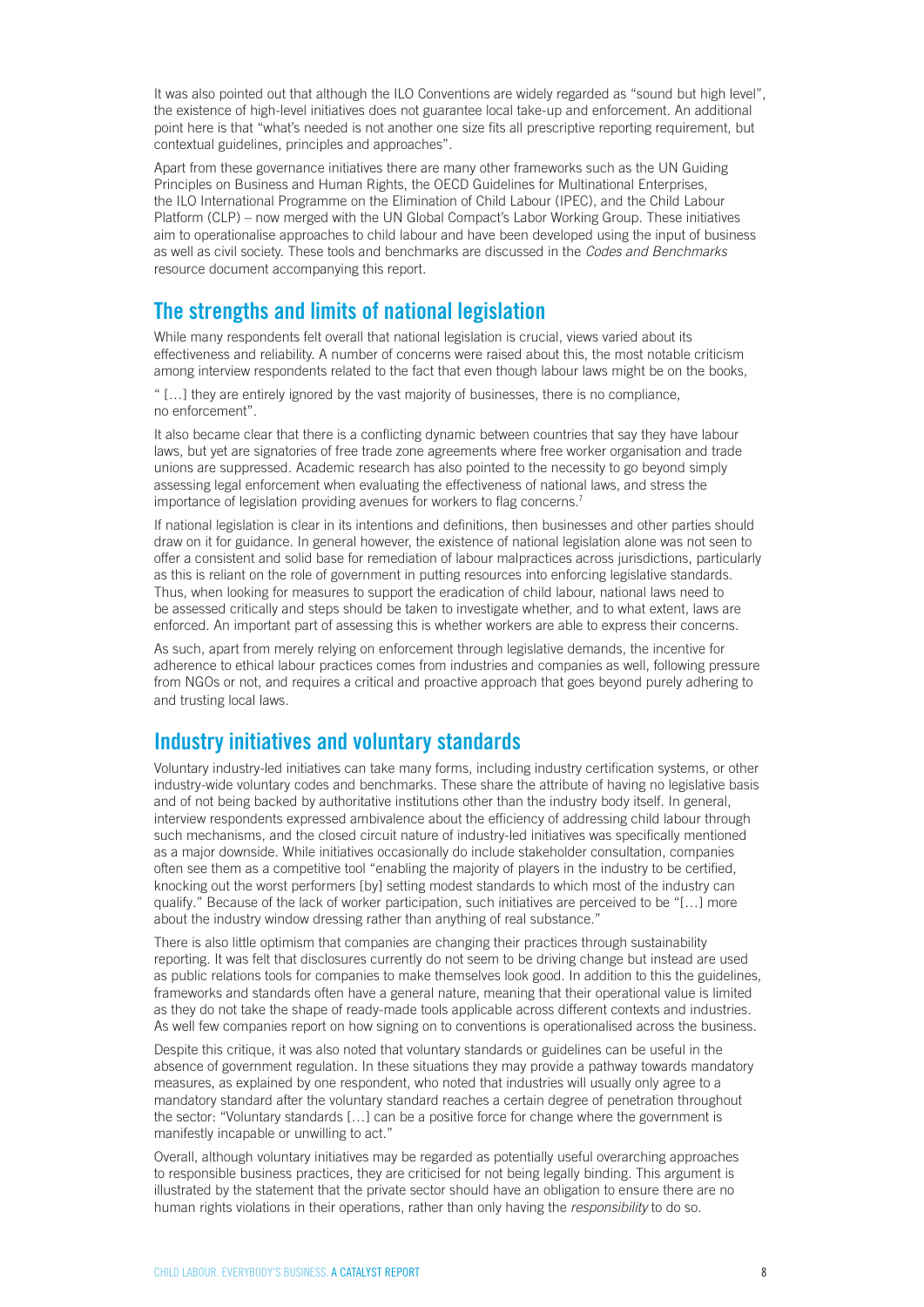### **Self-regulating measures**

Closely related to industry initiatives and adhering to voluntary standards are self-regulating approaches taken by companies that involve adopting internal codes or policies concerning child labour. The frequently heard critique on this approach was that internal codes and policies are commonly unaccompanied by action, while the documents themselves stand in isolation from the circumstances.

"The main issue is still the self-regulating approach to CSR, be it child labour or any other issue. There may be some form of social auditing, but that is not very credible as long as there is no worker participation element to it. That has been the main mistake made in regard to CSR over the last decades."

Another example of ineffective self-regulation in the form of internal codes and policies is the fact that companies might not be able to apply these in certain jurisdictions. For example, if a company operates in a country where "[…] migrant workers cannot join a labour union and your code or policy relies on freedom of association, it's meaningless."

Thus for internal codes and policies to be meaningful, they cannot be segregated from the real world. Companies need to work with stakeholders to create change and give practical value to policy commitments. Importantly, these efforts must aim to transcend merely creating 'shared values' statements. It was pointed out that the idea of shared values is often wrongfully accompanied by the notion of 'shared responsibility'. However there is no shared responsibility among stakeholders, rather, companies should be accountable for their actions. Put differently: "[…] if everyone is responsible than no one is responsible".

Other efforts by companies that are considered ineffective include the reliance on donations to charities or other support programs for children, without addressing the negative impact of their own activities on the lives of children. Companies do not make up for human rights abuses by giving money to charity. One respondent quoted Professor John Ruggie, who twice served as a UN senior official and was responsible for ground-breaking work on business, labour and human rights. Ruggie observed, "[…] there is no equivalent to buying carbon offsets in human rights, philanthropic good deeds do not compensate for infringing on human rights."

#### **Auditing beyond the first tier**

Another important yet flawed part of the self-regulating activities of companies is the auditing of activities throughout the supply chain. The respondents view the supply chain audit efforts undertaken by companies as largely symbolic, often not venturing beyond the publishing of mission statements. In those cases where supply chains were being practically monitored, mechanisms were deemed to be ineffective and subject to misuse and manipulation.

"[…] unless there is a genuine multi-stakeholder body that is accrediting those supply chains, audit procedures are not worth the paper they are written on. If a company is monitoring its own supply chain or in fact paying a private firm to monitor for it, that is open to exploitation."

Where there has been progress in auditing supply chains, the focus has been largely limited to first tier factories and suppliers. The interviewees pointed out that the concept of tiers is increasingly outdated, describing it as belonging to the "social auditing supply chain days". It was argued that companies should not limit responsibility to tiers, but instead have overall responsibility for their activities across all levels of their operations.

Larger companies were described as being increasingly, yet modestly, mindful of activities in their supply chains, but respondents also expressed doubts about the extent to which companies are really aware of what is going on. For example, there is a difference between companies that have their own employees overseas and those that work through agents.

**"If you are talking about Australian companies who operate internationally, directly, I think the standard will be quite high […] when we are talking about supply chains and sub-contractors, that is where you get into the issue of having a very unclear relationship with what the standards are in other countries and what is acceptable and what is not."**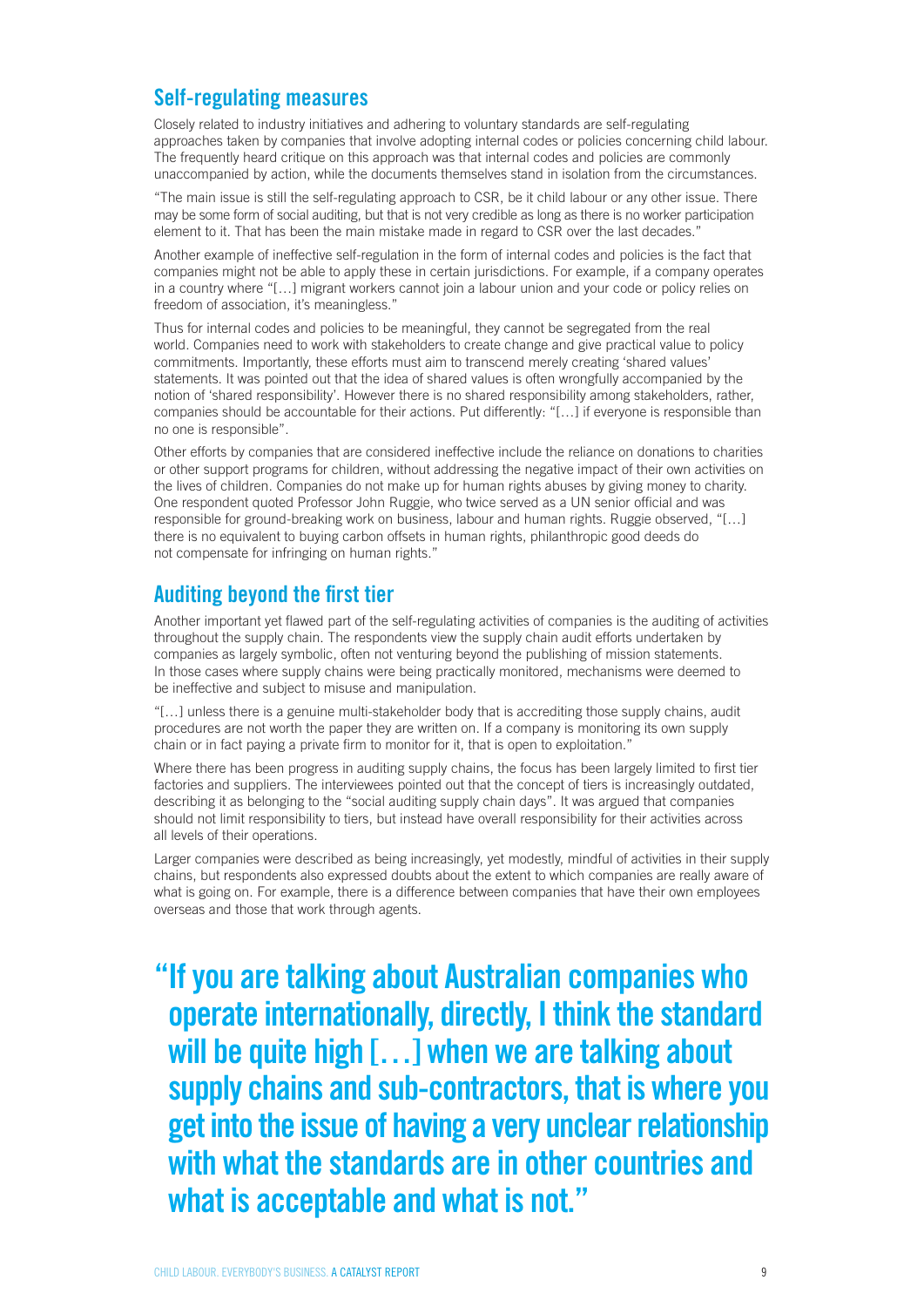There is a widespread view that companies need to examine supply chains in human rights terms and perform a risk analysis that takes child labour into account. This notion of due diligence has been propelled forward by the OECD Guidelines for Multinational Enterprises, as well by John Ruggie's UN Guiding Principles for Business and Human Rights.

The interview respondents made it clear that companies have "legal and moral responsibility for every step of their supply chain", all the way to the production and sourcing of materials. Disappointingly, the responsibility for monitoring supply chains is something that "most companies [...] don't take seriously". The amount of effort that companies were putting into solving the problem in their supply chains was described as questionable and the view was put forward that companies were engaging in "modest" rather than "stringent" efforts. This was confirmed by other respondents as well: "[…] retailers have not put any effort into assuring their supply chain or they have engaged in make believe practices."

#### **Civil society's role and potential**

Respect for trade unions and the right for workers to organise freely are of crucial importance in the fight against child labour, and are considered to be a critical safeguard. To advance these principles, civil society groups rely on a strong local representative base and on support from global organisations. However, free worker organisation in the guise of trade unions or other initiatives that promote workers' rights is not permitted everywhere.

Respondents therefore pointed out that it is important to take a pragmatic approach towards the conditions surrounding child labour in specific contexts. For example, it was noted that partnerships with governments are less likely to be an effective strategy in situations where workers lack freedom to organise. In these cases, civil society organisations must seek alternative ways to realise labour rights, such as exposure campaigns.

It is indisputable that civil society pressure has been the single most important fact to drive change and to draw attention to child labour. This pressure can take many forms, and these were widely canvassed by respondents. A frequently recurring strategy was reputational damage campaigns, which are deemed most effective in targeting larger companies and specifically those that produce consumer goods. These campaigns provide a strong opportunity to make businesses and the public aware of child labour issues.

Apart from publicly criticising companies, civil society organisations also play a direct role in resolving child labour issues, for example through initiatives in education. Similarly, organisations such as GoodWeave<sup>8</sup>, Global March Against Child Labour<sup>9</sup> and the International Labour Rights Forum<sup>10</sup> aim to create public awareness, while simultaneously lobbying governments and businesses. Although publicly shaming companies can be an effective approach, collaborative efforts can also be useful: "Most companies don't understand human rights, get frightened by it and child rights. There is a need to campaign, but also to hold their hand."

In order to ensure that there are enforceable labour rights in multi-lateral trade agreements, global unions especially continue to be on the forefront. For example, in the negotiations concerning the Trans-Pacific Partnership (Free Trade) Agreement (TPPA), trade unions are extensively lobbying for the contents of the joint chapter on labour rights. Their aim is to establish enforceable commitments linked to the eight ILO labour rights Conventions, and to achieve a non-derogation position, which means no labour law shall be weakened to promote trade and investment. These matters go to the heart of civil society, and are essential in efforts to prevent and remediate child labour.

Interview respondents also noted a few caveats in relation to the activities of civil society regarding child labour, most notably concerning funding models. It was argued that, unlike trade unions, some NGOs are dependent on donations from business enterprise to carry out their work. The danger in such a funding model lies in giving donors a pass, while these companies do not address the direct impacts of their own activities.

### **The importance of multi-stakeholder collaboration**

Collaboration between multiple stakeholders was another stand-out theme in the interviews. The respondents mentioned the importance of formal partnerships, which usually take the shape of tripartite processes between government, workers and employers, providing opportunities for comments and discussion.

An example of multi-stakeholder collaboration involved the ILO convening and facilitating meetings between buyers and suppliers. This was explained by one respondent as critical in promoting understanding of the different pressures and constraints that buyers and suppliers are confronted with. An example was given of a situation where suppliers were able to explain to buyers how their cost structure was impacting on working conditions, in other words: demands for low cost goods can turn suppliers towards exploitative labour practices and result in the use of child labour.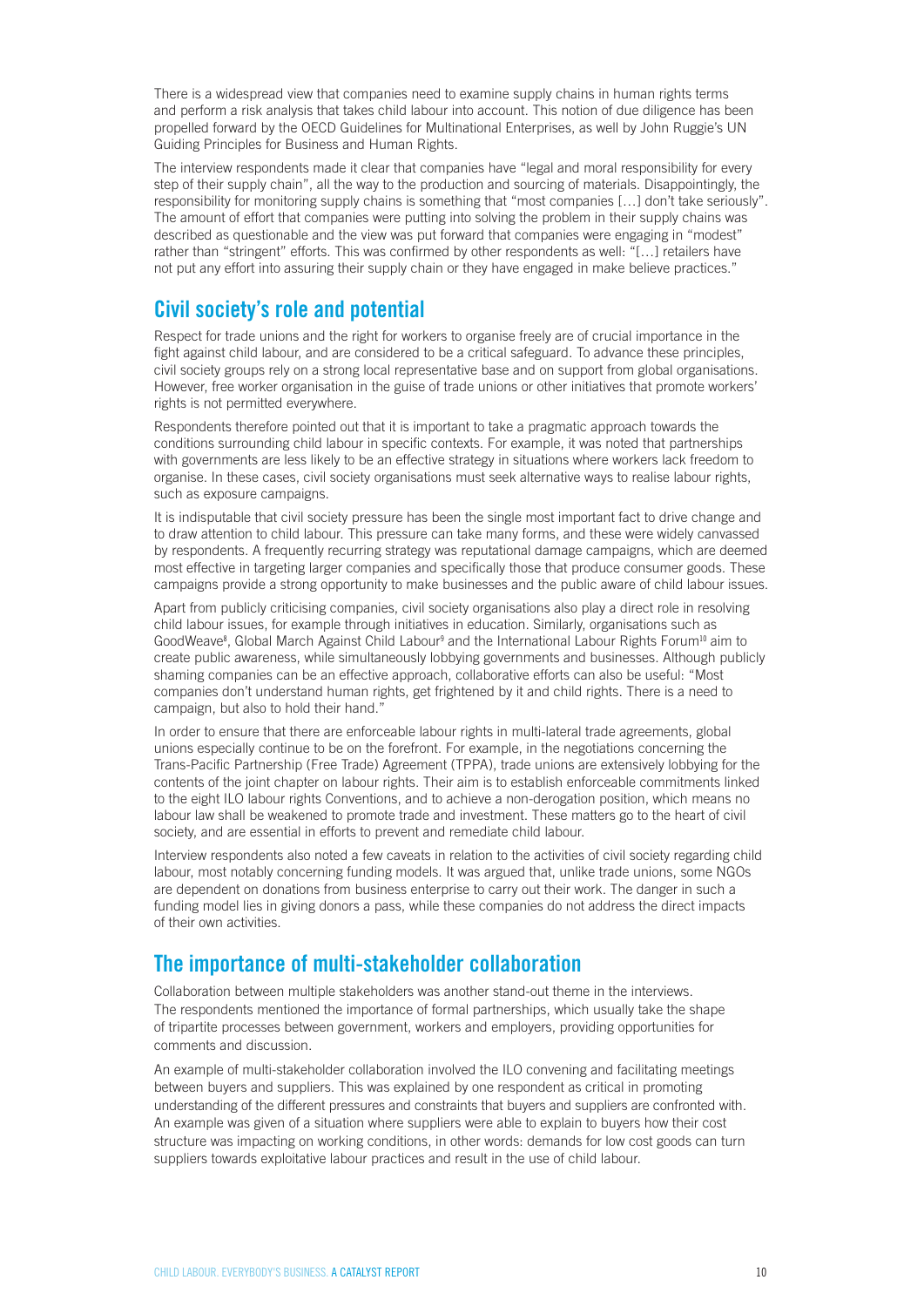Other mentioned multi-stakeholder initiatives were the Ethical Trading Initiative<sup>11</sup>, which comprises companies, trade unions and NGOs that collaborate to secure workers' rights around the globe, and well as the International Cocoa Initiative<sup>12</sup>, which involves NGOs, trade unions, cocoa farmers and the major chocolate brand companies in addressing the problem of child labour. The latter initiative was mentioned with some ambivalence, as one respondent regretted the lack of worker involvement.

**"Most companies are willing to engage and look into child labour issues and try to remedy them in an isolated way from everything else, whereas we find it essential that the worker participation part is there and that mechanisms for industrial relations are being developed to find solutions."**

As such, it can be seen multi-stakeholder collaboration in itself is not considered to be a silver bullet. Specifically concerning the cocoa industry in West Africa, it was also mentioned that although there is a degree of co-operation, "[…] no one is putting in the amount of resources that will change things."

Hence, instead of establishing partnership for the sake of establishing partnerships, there is a need to take contextual elements into account, such as the specificities of the industries, communities, legislative frameworks, geographical regions, and interests of the stakeholders involved. Only in this way can partnerships be productive, and can sufficient leverage be created to effectively deal with child labour issues.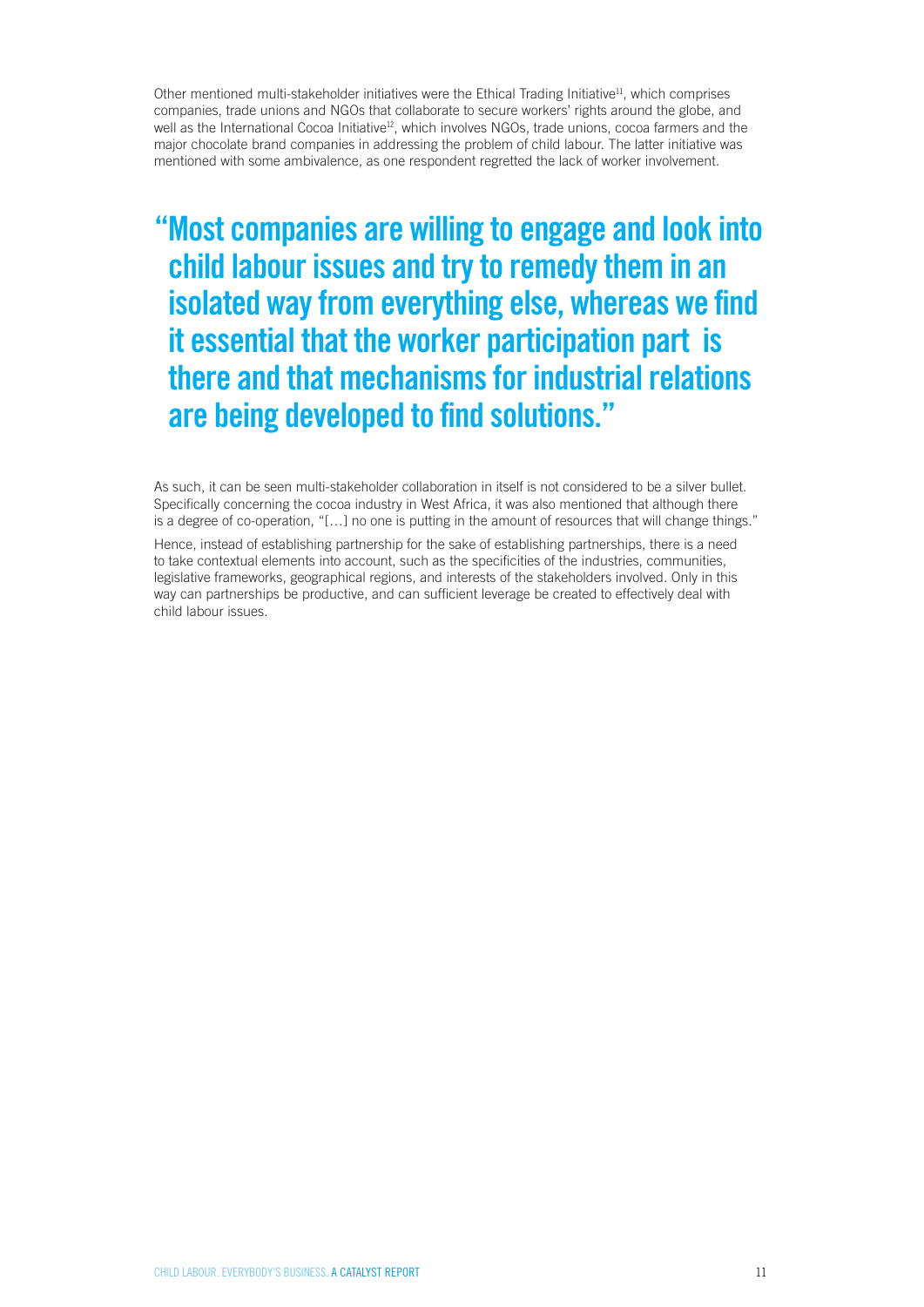# **3.HOW ARE AUSTRALIAN COMPANIES RESPONDING?**

As outlined in Chapter 1, Catalyst had difficulty in engaging with companies throughout this research report.‡ Even though a dozen companies with expertise and an interest in this topic were identified and approached for interview, only one had time to commit. While this was disappointing, it was heartening that civil society and investors interviewed were able to comment knowledgeably about how companies were responding to child labour.

The authors consider the lack of company participation to reflect sensitivities, as companies are often caught off guard in 'naming and shaming' type research and campaigns. Such exposure campaigns are important in drawing attention to exploitative practices but can constrain partnership approaches as outlined below. As well, Australian companies are considered to have a relatively unsophisticated approach to engagement in human rights and labour issues.

# **3.1 CIVIL SOCIETY – PARTNER OR ACTIVIST?**

It is clear from the analysis in the previous section that civil society groups see their role as central in raising awareness about child labour and in leading responses to achieve its eradication. Participants were critical of the attempts made by some companies in response to child labour and saw their role as vital to holding companies to account. Some supported engagement, but saw a point at which an assessment needed to be made about whether companies were genuine in their efforts. Where this was not the case, it was felt civil society engagement should be withdrawn.

"Our experiences with any of these initiatives are very disappointing and have been across the board. [...] As long as it's a child labour closed circuit, self-regulating system and an exchange of best practices only but not on measures taken to act upon any identified risk, it is not necessarily something that we want to invest our time in."

Exposure campaigns were seen uniformly by those interviewed as important in drawing attention to child labour and are often the only way that the issue can be raised.

"I think reputational damage is more significant for companies that produce consumer goods […] I do think there is more of an opportunity for civil society in the relationship they have with businesses, in engaging with companies, influence them, make them aware, and help to position them as leaders in that space."

Indeed the company interviewed for this research saw such exposure as having an important role in forcing companies to act, particularly in circumstances where a company may not be aware of, or not be taking steps to eliminate, child labour in its supply chain. At the same time, a civil society respondent noted such campaigns can imply that a company is actively exploiting child labour and stated, "[…] no company really wants to be in this situation." However, often a company found itself in this situation because it "[…] was not doing enough".

The company respondent noted the inherent tensions between an activist and partnership approach in engaging with civil society groups. That is, a company may understand civil society groups in publicly exposing child labour – but will often experience difficulties in shifting the relationship with civil society from this activist model, towards the sort of partnership and meaningful engagement that will help companies work with others to limit their future exposure. Companies' negative attitudes towards trade unions can also inhibit a partnership approach.

It is noted that 'companies' are referred to in this section as a homogenous group, but in reality companies respond in a variety of ways towards child labour and other human rights risks.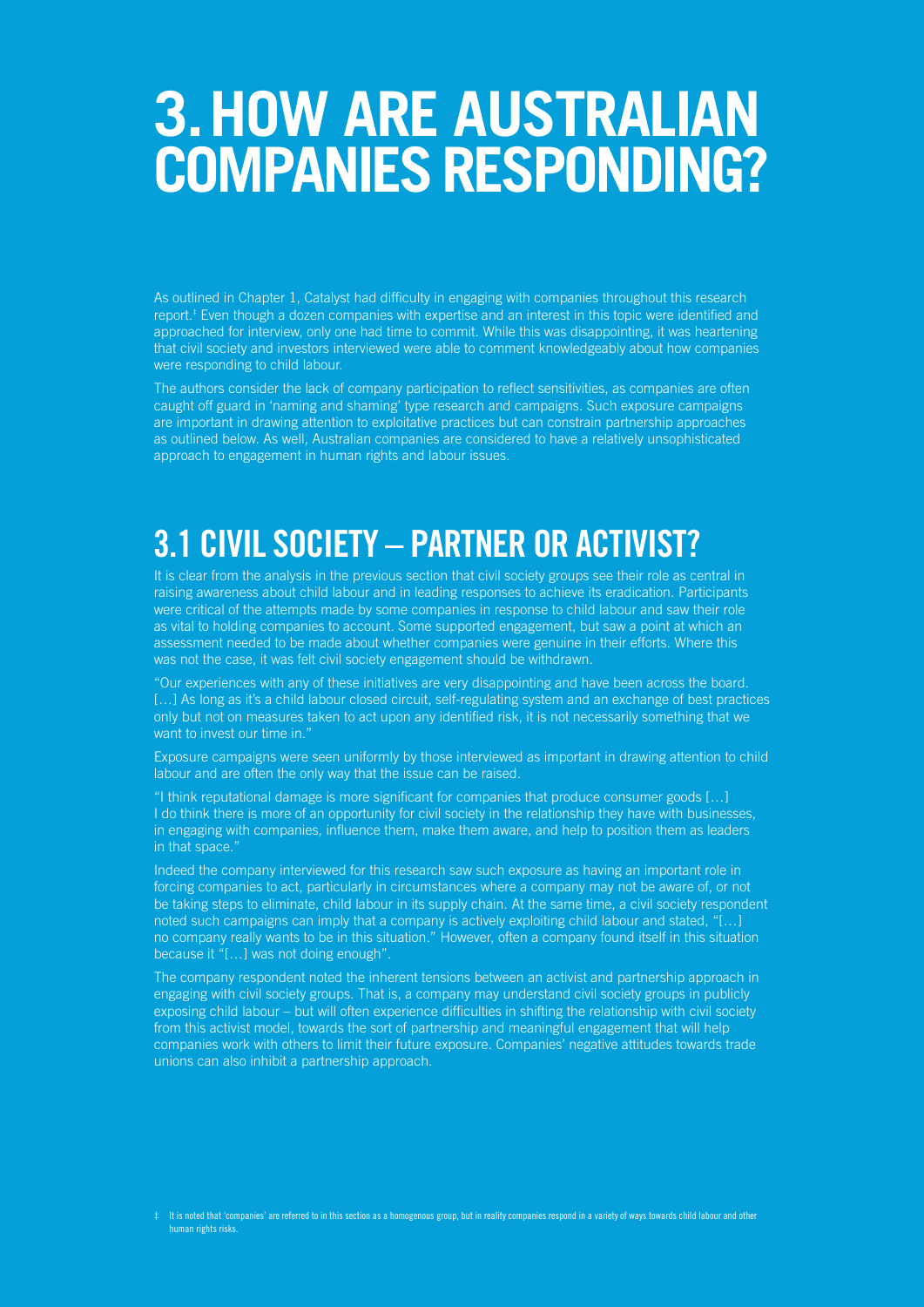# **3.2 REMEDIATING OR CUTTING AND RUNNING?**

Companies can play an emancipatory role to improve human rights by advancing and respecting the rights of the child. Additionally - or alternatively - companies may adopt a risk management approach to limit the threat of exposure, for example by avoiding certain markets or suppliers. Companies' responses to child labour in supply chains fluctuate between cutting existing ties with certain businesses or markets, and engaging with businesses or suppliers to lift their game. When taking the cutting and running approach, companies lose the chance to act as an emancipatory force by setting a higher standard for labour rights.

However in some places child labour is endemic and a company has to make a judgement about whether they want to work with a supplier to become a force for good. One respondent stated that companies need to "[…] build suppliers that will behave ethically".

At some point however, companies need to assess whether suppliers "get it," and if attitudes don't change, a company "having done all things" might discontinue the supplier relationship.

Companies can draw on substantial guidance in adopting remediation and prevention programs from global and local trade unions and non-government organisations. Guidelines, such as the *Impact Operational Procedures for the Remediation of Child Labour in industrial contexts*, note that "[…] successful remediation requires a holistic, multi-stakeholder approach" and "[…] in every case, the interests of the child need to come first."<sup>13</sup>

In providing an example of a company responding through remediation, one respondent explained what happened when a company found child labour in its supply chain:

"What [the company] did was they talked us through what they were planning to do and the approach they were taking to make sure it was in line with best practice, we gave them a few guidance points of what they might do and how they might execute that [...] and put in place remediation efforts"

Childhood education plays an important role in both the prevention and remediation of child labour. One of the respondents explained that a lot of their work had a "preventative focus", and that their programs focus on "[…] livelihood development and providing education opportunities." Apart from preventing child labour, education can also play a role in remediation of child labour. One of the interviewees provided an example of empowering and mobilising school children in rural regions of developing countries. The children engaged with companies by flooding them with letters and drawings, after which the company contacted the schools and the organisation who put this action together in order to address the issue.

"We just finished an ideas competition on child labour free zones. We approached schools and child labourers to present projects and activities on how to achieve child labour free zones in their regions. They identified products that involve child labour, and approached companies which they knew used child labour."

One company targeted in this campaign "[…] initially did not want to meet with union representatives, until there were too many protests from children and schools and it became an issue in the media."

# **3.3 MYTHS AND MISUNDERSTANDINGS**

Civil society respondents raised several myths and misunderstandings that they felt undermined the fight against child labour. It was felt to be crucial that companies understood the limiting effect of such perceptions.

- An attitude that child labour is only an issue for developing countries, and not for Australia and other developed countries. That is, Australian companies do not have responsibility beyond their borders. This is an outdated view in the light of how modern businesses function through global supply chains.
- A misunderstanding that global initiatives and national legislation have nearly made child labour a thing of the past, and that signing-on to these tools alone is an adequate signal that the issue is being addressed. While substantial progress has been made over the past decades, there is a need for continued vigilance.
- Child labour is often considered as occurring in isolated industries and geographical regions. While child labour is more dominant in certain sectors and regions than others, it can afflict any poverty stricken community and any sector that relies on unskilled labour.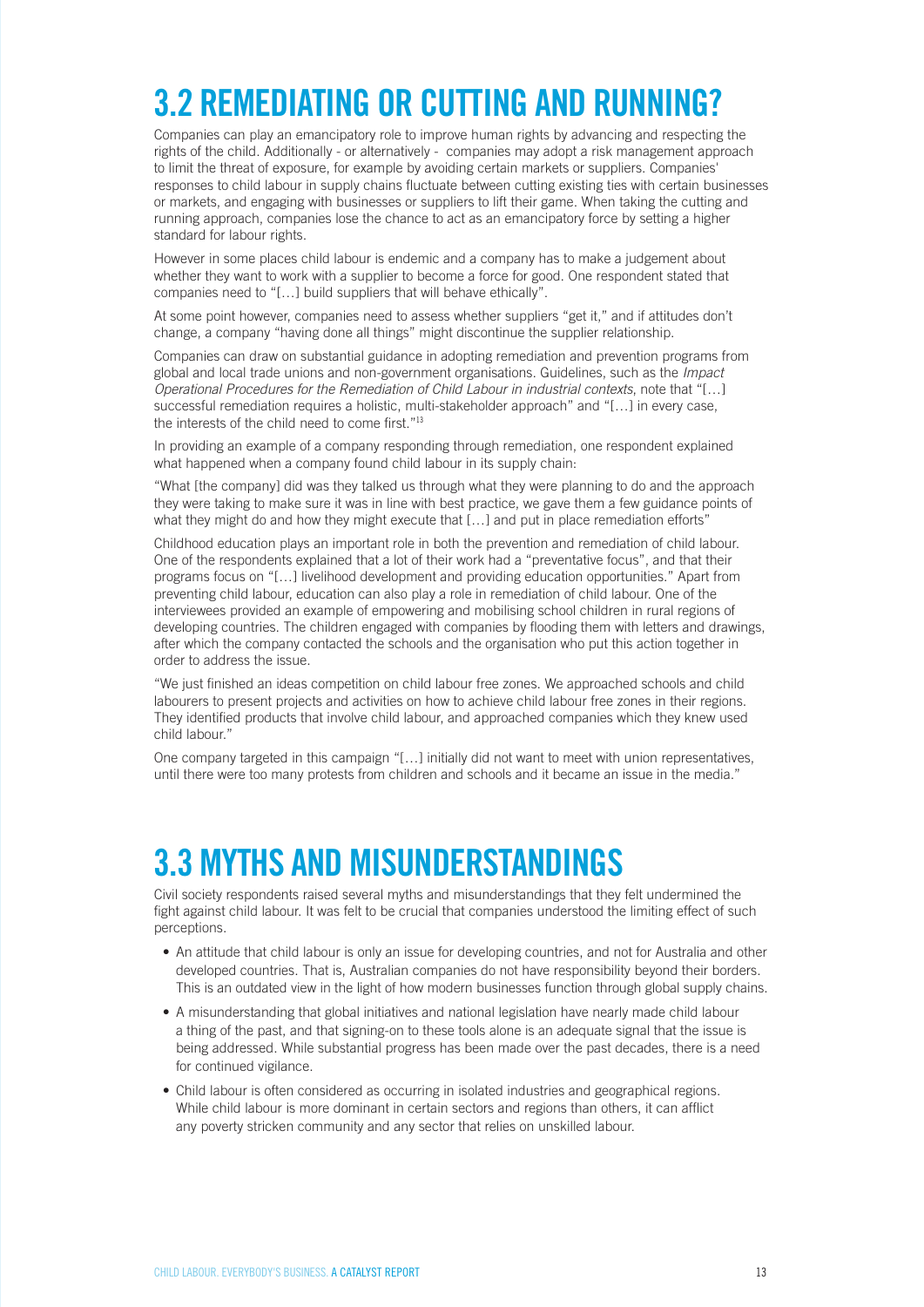- The distinction between children working in industrial or in smaller settings is often misunderstood or misused. The most obvious of these misconceptions is the view that children in agriculture are largely working to support the family farms. This leads to the trivialisation of child labour and can implicitly justify children working. It also undermines the rights of children to a childhood.
- That self-regulatory standards or donations to charities are effective in offsetting the impact of child labour. These can enable companies to overlook the impact of their own activities.

**"Would any brand tolerate child labour? No. I think that is very clear. Do they know what is going on and how much effort do they put into finding out what is going on, that is much more a question. Most companies are on a journey, partly because supply chains change, the issues evolve, whether it is child labour or living wage, it is not a static 'pass-fail' mentality, it is about what are you doing, how are you breaking your frontiers, what are you learning, how are you sharing that, what are you doing to tackle issues when you see them. The general sense is that Australian companies are early in that journey."**

# **3.4 SUPPLY CHAIN CHALLENGES**

Few disagreed that companies face great challenges in managing the social and human rights dimensions of global supply chains. There were several specific challenges that civil society respondents felt companies should address, as follows:

- A lack of effective business activism and use of leverage to deal with child labour issues in developing countries.
- While dealing with child labour issues, companies often limit their focus to first tier suppliers where child labour is less likely to occur.
- Instead of severing ties with suppliers, which results in greater poverty, there is a need for strategies that minimise adverse impact, for example through paying school fees and finding employment for the parents.
- There is a need to shift from a standards-based approach to child labour towards a compliancebased approach and to follow this up with robust enforcement measures at a global, national and local level.
- Risk is defined narrowly and focused on reputational risk for the business enterprise of having child labour in a supply chain. Instead companies should focus on the risks of human rights abuses in developing countries.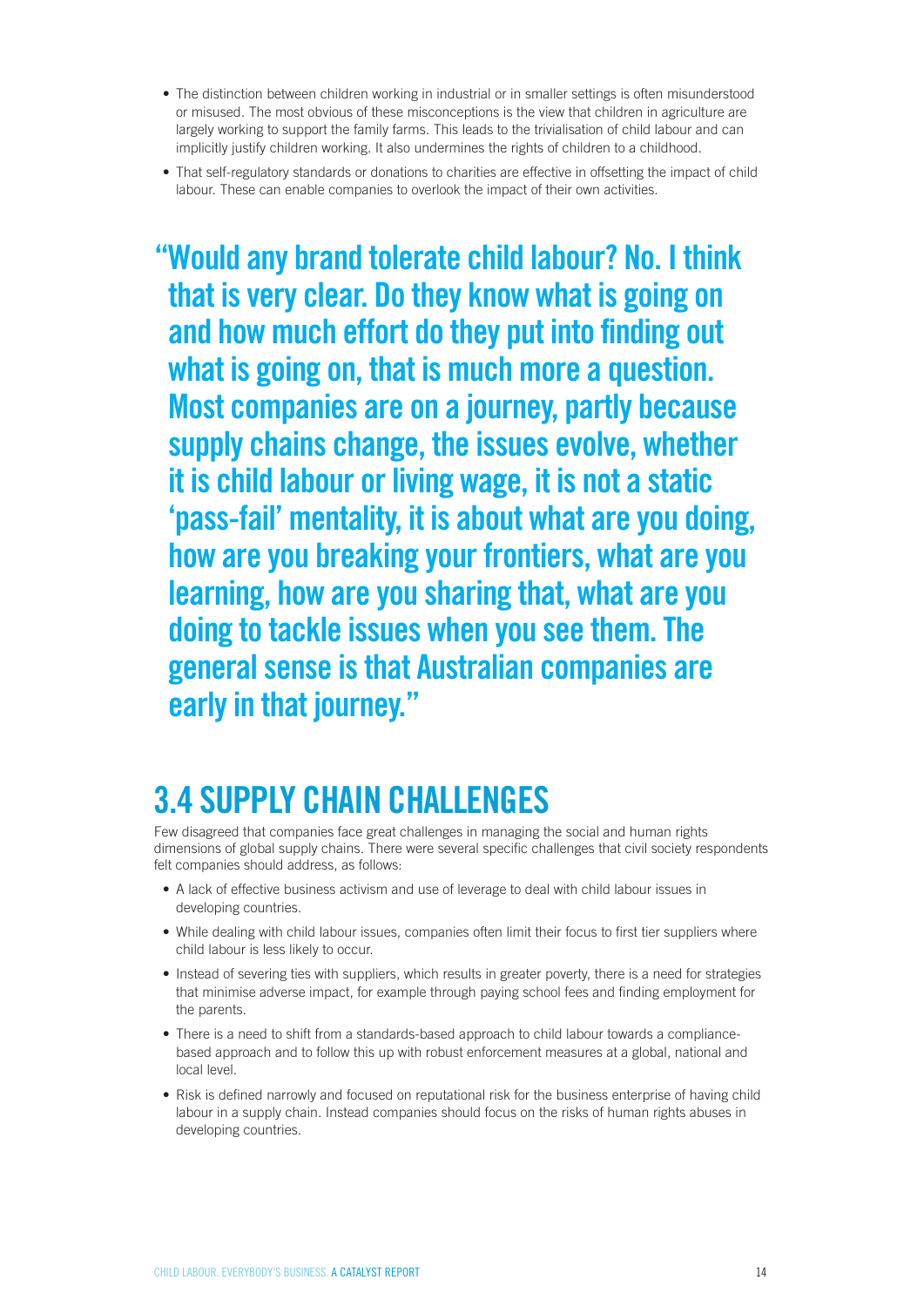# **3.5 HOW WELL DO AUSTRALIAN COMPANIES DISCLOSE THEIR APPROACH TO CHILD LABOUR?**

Companies will often disclose their approach to child labour when asked by investors (see chapter 4), but few commit publicly to policies relating to child labour. This may reflect the uncertainty in actually knowing whether child labour exists throughout a supply chain, but public commitments and policies can be an important measure through which companies are held accountable.

To evaluate Australian companies' approach, Catalyst undertook a review of the reporting and disclosures of the Australian Securities Exchange (ASX) top 50 companies. This interrogated websites, Annual and Sustainability Reports and similar public material. It found that 28 of the top 50 ASX companies said nothing about child labour. A further 15 companies made only a generic or passive statement that gave no details of any action, policy or strategy in place. In total the public policies of 43 of 50 leading companies on this important issue were sparse or non-existent.

It is important to note that some companies only operate in Australia, so they do not see child labour as a material issue for their business. This may be why they do not reference it in reports. At the same time, the global nature of most businesses means that even when a company is not directly involved in overseas production, they may source products from overseas that could be made with child labour.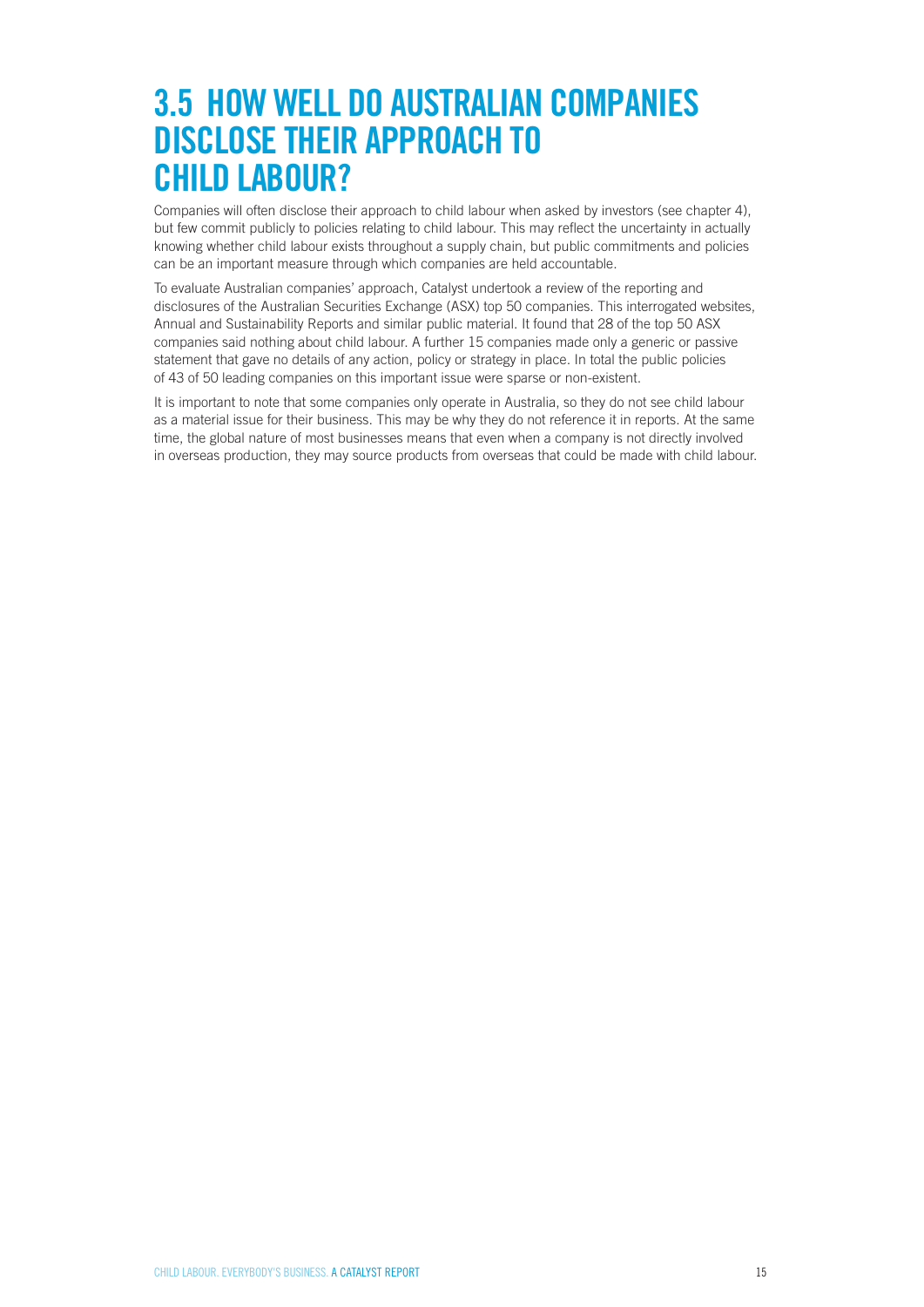# **4. AUSTRALIAN INVESTORS AND CHILD LABOUR**

This chapter looks at the responsible investment landscape in Australia and introduces the approaches to child labour. It draws from research and interviews with Australian investors to capture their insights and experiences in screening for child labour. It is noted below that child labour is in the very early stages of integration into a responsible investment approach. While Catalyst found great interest in steps that could be taken to best improve this and other human rights issues, it found many Australian investors appear to be undertaking this task without a full understanding of leading initiatives overseas, and without appropriate engagement with local and global trade unions and non-government organisations.

This underlines the need for greater investor/civil society/company collaboration and partnerships – a theme that has been persistently emphasised in Catalyst research over many years. A notable feature of the Australian landscape is that there is no 'safe place' where these issues can be collectively and collaboratively discussed. Australia lacks an Ethical Trading Initiative or similar coordinated nongovernment presence. It also lacks an activist workers capital framework to campaign for certain principles around human rights issues such as child labour. Such issues are beyond the scope of this report, but are critical to taking its findings forward in an effective and systematic way.

As a result typical engagement between investors and companies is often focused around a mutual commercial interest. In these situations, a company may take modest steps to appease investors who raise a red flag, while rejecting greater transparency through public disclosures to consumers and other interest groups about their approach to child labour or other human rights issues. Investors therefore need to be mindful of the extent and depth of company commitments, and engage with trade union and non-government bodies to independently assess them.

# **4.1 RESPONSIBLE INVESTMENT IN AUSTRALIA**

Australia's responsible investment industry is established and growing; however the level of sophistication by which it is applied varies greatly across retail and institutional investors. As responsible investment is a known concept, Australian investors do not need to be convinced of the importance of taking a long-term view in their investment outlook. They accept that active ownership is part of their obligations as custodians of funds; that Environment, Social and Governance (ESG) factors do have an impact on the financial viability of an investment, and that divestment is a last resort for achieving real change. Australian investors agree that global codes and benchmarks on human rights, labour standards, and the rights of a child are accepted codes for benchmarking ESG issues.

The peak industry body, the Responsible Investment Association Australasia (RIAA), publishes a benchmark review each year indicating the prevalence of responsible investment across the industry in all of its forms.<sup>14</sup> In 2012, Australian responsible investment funds, including socially responsible and ethical funds, as well as funds with above average<sup>15</sup> ESG integration, were valued at \$135.4 billion or 14.5 percent of total assets under management (\$934 billion).<sup>16</sup> By December 2013, the industry represented 16 percent or \$152 billion.<sup>17</sup>

According to the Global Sustainable Investment Alliance, in January 2013 the global figure for assets incorporating ESG is US\$ 13.6 trillion or 21.8 percent of total assets under management. Countries included Australia, the US, Canada, Japan, Europe, the other Asian countries and Africa. Europe is the largest group, holding 65 percent of the total, followed by the US and Canada who together with Europe make up 96 percent of the total.<sup>18</sup>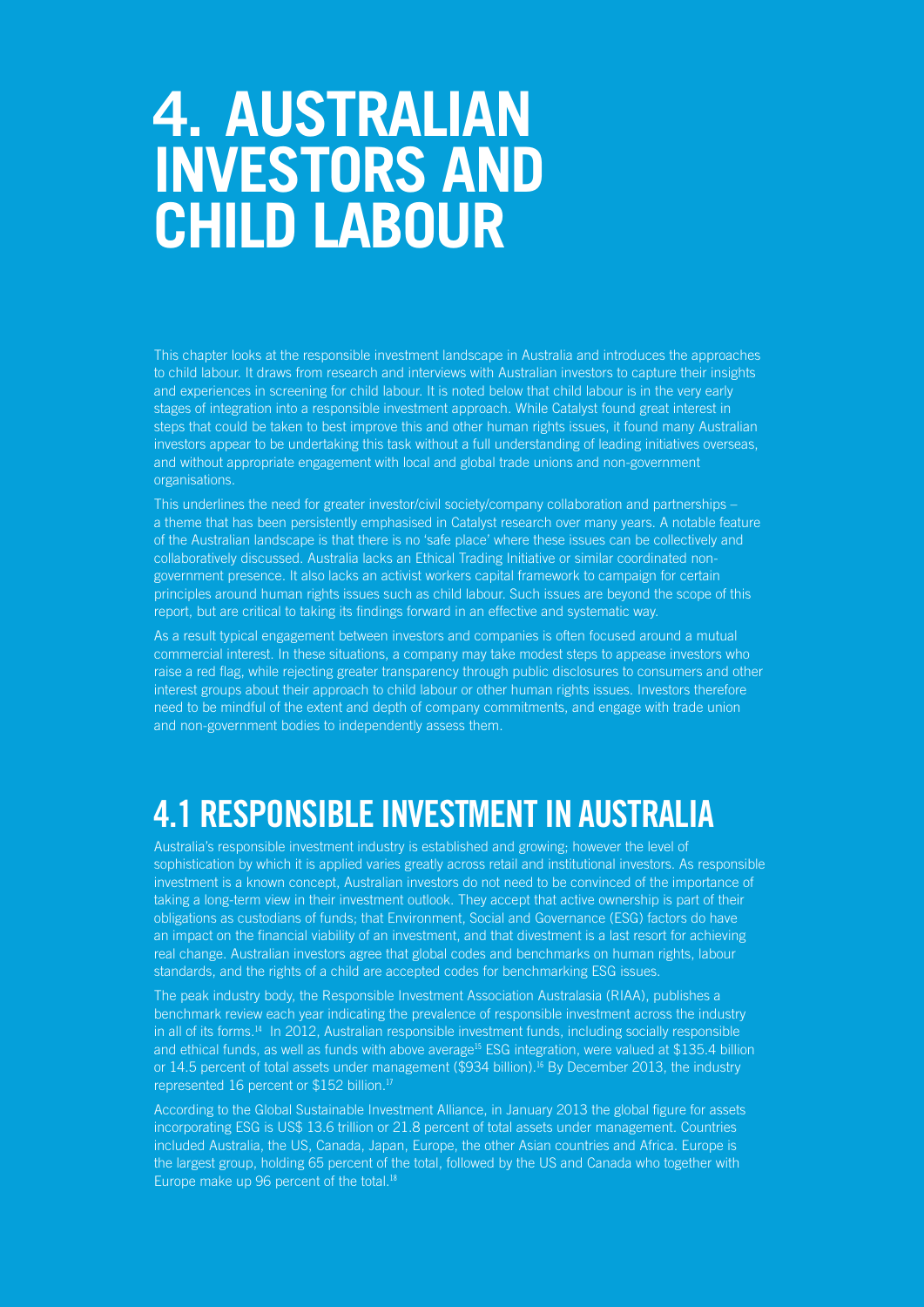RIAA identifies several types of responsible investment used in Australia and globally. These include:

- Screening for positive or negative investments according to a responsible investment charter.
- Best of sector choosing companies with the best ESG integration.
- Thematic investment portfolios with only investments based on a theme, such as 'free from child labour'.
- Impact investing targeted investing in business and funds solving an issue of ESG.
- ESG integration into the investment decision-making process. Like the United Nations Principles for Responsible Investment (UN PRI).
- Engagement with companies on ESG matters.
- Shareholder activism taking action with voting rights and shareholder resolutions to raise responsible investment matters with the board of a company.<sup>19</sup>
- Norms-based screening only investing in companies that accept and apply the internationally accepted norms for operating multinationals, such as respecting UN standards e.g. excluding cluster munitions as it contravenes the UN Convention (more common in Europe).<sup>20</sup>

The most common form of responsible investment in Australia today is ESG integration, making up 89 percent of the strategies applied in 2012.<sup>21</sup> Its usual form is assessing mainstream investments for ESG risks and avoiding exclusions, under the guidance of the portfolio's investment manager, whether internal or external. Screening is the next most popular strategy among Australian investors, making up 8 percent. Shareholder activism and engagement, themed investing and impact investing make up the other strategies. The RIAA found in their 2013 report that the ESG group included a small number of funds that are active in their ownership and engage with corporations, as well as using shareholder voting to champion their ESG goals.<sup>22</sup>

"ESG knowledge is used to inform the analysis of risk, innovation, operating performance, competitive and strategic positioning, quality of management, corporate culture and governance and to enhance financial valuation, portfolio construction, engagement and voting practices." <sup>23</sup>

Many funds now provide investment products that exclusively offer an investment portfolio based on specific ESG requirements, or ethical considerations, in superannuation, green property and community investment funds. There are currently over 100 products available in Australia and New Zealand.<sup>24</sup>

The global picture is different from Australia in that the most common responsible investing strategy is screening. Exclusionary screening is more commonplace and applied to US\$ 8.3 trillion in assets. The next most popular strategy is ESG integration (US\$6.2 trillion) followed by corporate engagement/ shareholder action (US\$4.7 trillion).<sup>25</sup>

# **4.2 WHAT ESG ISSUES ARE AUSTRALIAN INVESTORS FOCUSED ON?**

Australian investors use various different ways to exercise their active ownership. As a result there is no one model but rather numerous methods by which to administer a responsible investment agenda. Funds can internally manage their investments or use external fund managers or brokers, or a mix of these, to assess for ESG risks. There are several service providers in Australia who offer retail or institutional investor members the service of assistance with ESG integration, active ownership support and knowledge-gathering on specific ESG matters. Some of these groups also offer investor collaboration among their members.

Some funds have complex internal structures where responsible investment strategies are engaged as a function external to the investment managers. Or in other cases, an asset owner may use an external fund manager for responsible investment risk assessment. The communication between the two groups with competing priorities, namely financial versus non-financial risk assessment, needs to be strong to achieve responsible investment priorities. Therefore, support from the highest levels of the fund is critical to getting it into an investment manager's agenda. The case presenting the non-financial risks must be made with quality information that is often not compatible with internal systems for analysis and programs used for assessing financial risk. These can be hurdles within investment funds.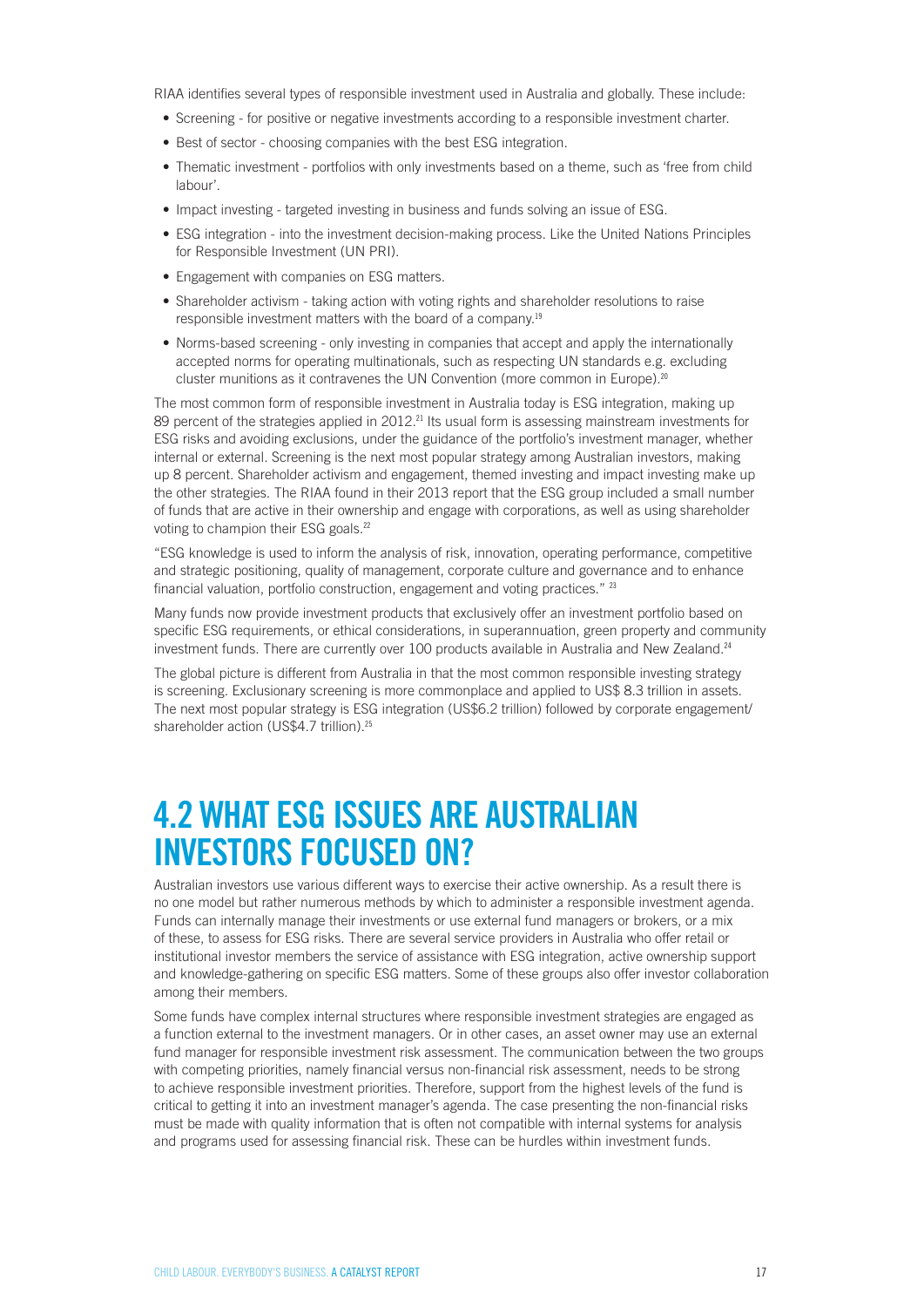The structure of the fund determines the model a fund uses to exercise its active ownership. For example a fund may not have the expertise or resources to engage directly with all companies on all issues of interest. Instead they would use an external service to engage with companies. This unfortunately removes the direct relationship with the company, and asset owners must find a way to develop an ongoing relationship with the company and monitor the issues to achieve their goals.

Knowledge gathering on the various ESG issues is another area of expertise that asset owners may not have the resources to develop. Collaborating with external stakeholders, research service providers, NGOs, trade unions, in-country contacts, global partners and other investors is critical to obtain good quality data for making sound non-financial risk assessment.

Funds integrate ESG to varying degrees. The basic level includes adopting a policy publicly at board level, requesting consideration of ESG as well as financial considerations in a portfolio, and reporting on this periodically. The above average level of integration includes the basics, as well as a dedicated responsible investment officer who monitors the work of the fund managers, whether internal or external, raises issues with the fund manager, pursues active engagement with a company, via fund managers or together, to raise ESG concerns, and continues engagement and monitoring until problems are resolved, or result in divestment if deemed to be a major risk.

Full transparency and reporting of matters must also accompany active ownership activities. As well, voting or proxy voting and investor collaboration is expected of above average performers. As identified by the RIAA, there are few in this category in Australia, however the group is growing: it increased by 33 percent between 2011 and 2012.<sup>26</sup>

"Neither corporate advocacy or shareholder engagement have been taken on widely in Australia yet, although proportionally, funds under management with corporate advocacy as a primary approach have increased by 33 percent."

Australian investors generally have little difficulty getting access to companies to raise concerns. The commercial relationship supports active engagement in the form of a partnership. If access was difficult, an investor would consider this a 'red flag' concern in terms of the company's governance structure and levels of disclosure. Some funds have strict guidelines on their engagement strategies and markers that indicate how far to take an issue before considering divestment.<sup>27</sup> For example if the matter is an issue of conduct, then engagement would be the first step. But if the investor had clear screening guidelines not invest in, for example, companies contributing to tobacco production, then the investor would recommend divesting instead of engagement.

There is evidence that Australian investors address other varied ESG matters. The RIAA lists the health risks of tobacco; the social impacts of problem gambling; logging of old growth forests; the nuclear fuel cycle; armaments; and the environment.<sup>28</sup> Human rights and child labour issues are yet to appear as central to a fund's responsible investment agenda.

# **4.3 ACTIVE OWNERSHIP, CHILD LABOUR AND HUMAN RIGHTS**

Globally and in Australia it seems to be accepted that issues like child labour are important at the highest levels of government and throughout the various international codes of the United Nations and the Organisation for Economic Co-operation and Development (OECD). However there is almost no publicly available information about Australian investors applying responsible investment strategies or exercising active ownership directly in regard to the elimination of child labour.

There is little evidence that the elimination of child labour appears in the policy, mission or beliefs statement of any Australian investors. Some however do mention that they aim to eliminate risks associated with human rights abuses and labour relations and standards.29 No evidence can be cited on reporting the issue, advocating to regulatory bodies, engaging with companies, collaborating with other investors, trade unions or NGOs, or divesting from companies found to be contributing to child labour.

There is also little to no publicly available information to support evidence of Australian investors initiating child labour-related shareholder resolutions or proxy voting. Rather, research shows that this form of activism is not as common in Australia as it is in the UK and US. In Australia, such efforts often address governance issues relating to remuneration and director elections. Environmental resolutions have been on the increase and Australia brought forward its first specific climate change resolution in 2011.<sup>30</sup>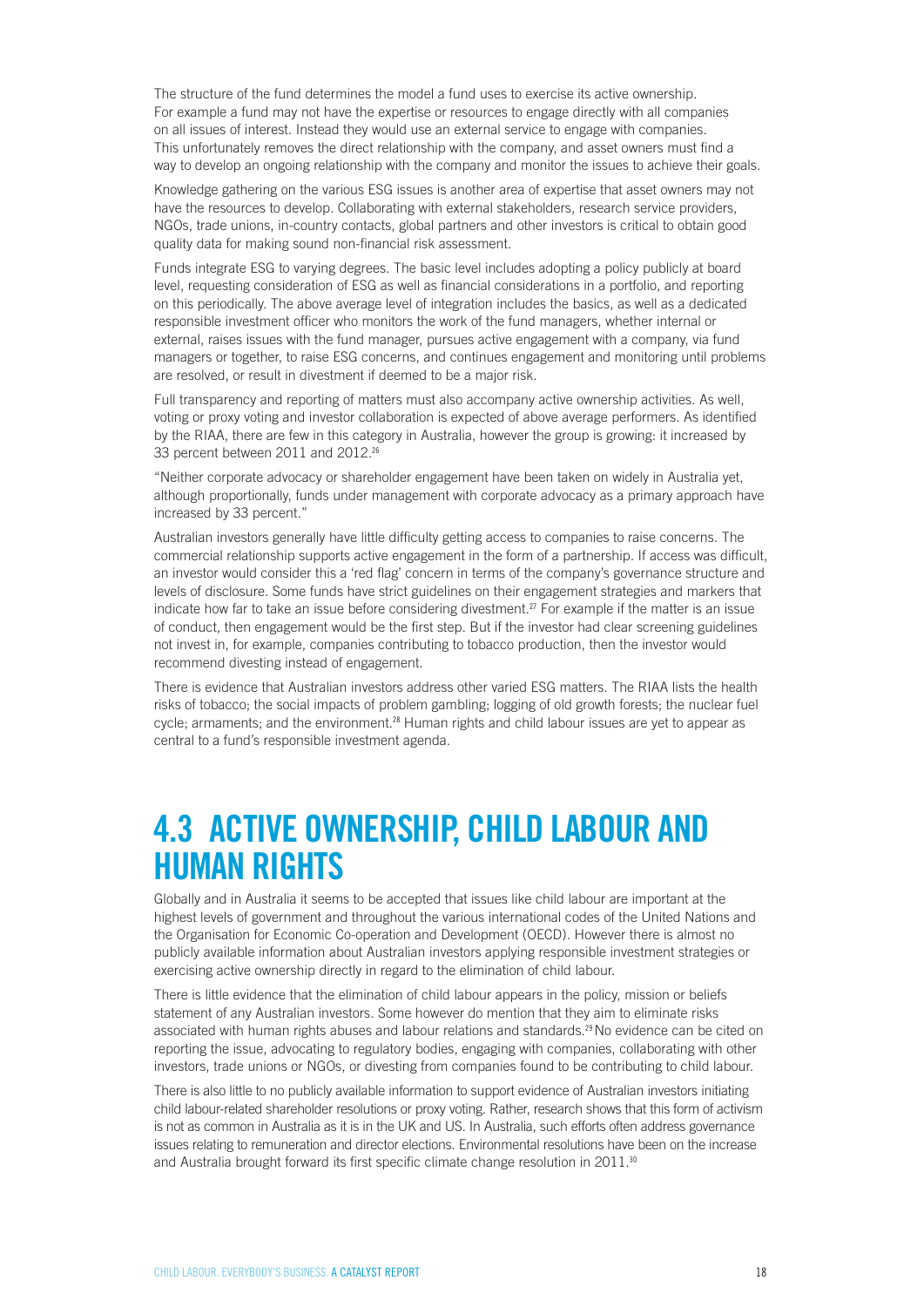Fuller information is not publicly available due to a lack of quality data for investors on child labour, a lack of reporting on engagements to eliminate child labour due to the commercial relationship of engagements with companies, and the desire to avoid reputational exposure. Underdeveloped policy, insufficient disclosure and integration of monitoring and assessing ESG are further factors that inhibit the free flow of information about child labour exposure. These gaps are exacerbated by the fragmentation of ESG issues and the difficulty funds have in prioritising them. These limitations were made clear by the Australian Council of Superannuation Investors (ACSI) in 2012, finding several impediments to integrating ESG into investment analysis, including difficulty in quantifying ESG factors, a lack of clear direction from asset owners and a concern about the quality of ESG data<sup>31</sup>

In 2011, the ACSI published research specifically on supply chain sourcing and Australian Securities Exchange (ASX) 200 companies, to inform members of the low level of activity of Australian companies in this area. The report noted very few Australian companies report on sustainability risk.<sup>32</sup> ACSI produced a further paper examining supply chain sourcing and labour risk in consumer goods, which also reflected their previous findings. Australian companies are doing very little to monitor their supply chains for risk of human rights and labour rights abuses. The report identifies that the increased sourcing by Australian companies in regions and industries considered at high risk of child labour, greatly increases the chances of Australian investors being exposed to association with human rights abuses, involving reputational, political and legal risk.<sup>33</sup>

"The majority of companies in the Food and Beverage, Food and Staples retailing, Consumer Durables and Retail sub-sectors are likely to be sourcing from locations with exposure to LHR issues […] Investors should therefore expect these companies to evidence sound controls to manage these risks."<sup>34</sup> ACSI goes on to offer suggestions to member investors on how to engage with high risk companies to properly manage this risk.<sup>35</sup>

Since the release of the report there has not been any further action reported by the ACSI as followup, such as company engagements on behalf of ACSI or individual members. That said, investors looking into child labour in their supply chain would be wise to prioritise those companies operating in geographical areas and industries more likely to be exposed to child labour. For example in Australia, retailers are engaged in more and more direct sourcing in offering their own brands, and this places them at higher risk of involvement in child labour if it is found within the supply chain.

Doubtless, other work may be going on among investors and companies regarding child labour issues. The difficulty is the public sharing of these matters due to reputational damage and the clear commercial relationship between investors and companies. However, collaboration on such issues is critical to advancing the responsible investment agenda in Australia. With the varying levels of responsible investment strategy among investors there is plenty to learn from each other. Funds that have dedicated the resources and implemented an above-average strategy for risk reduction on matters such as child labour could assist fellow investors, or indeed collaborate for support, to add further pressure to corporations to move towards positive and permanent outcomes.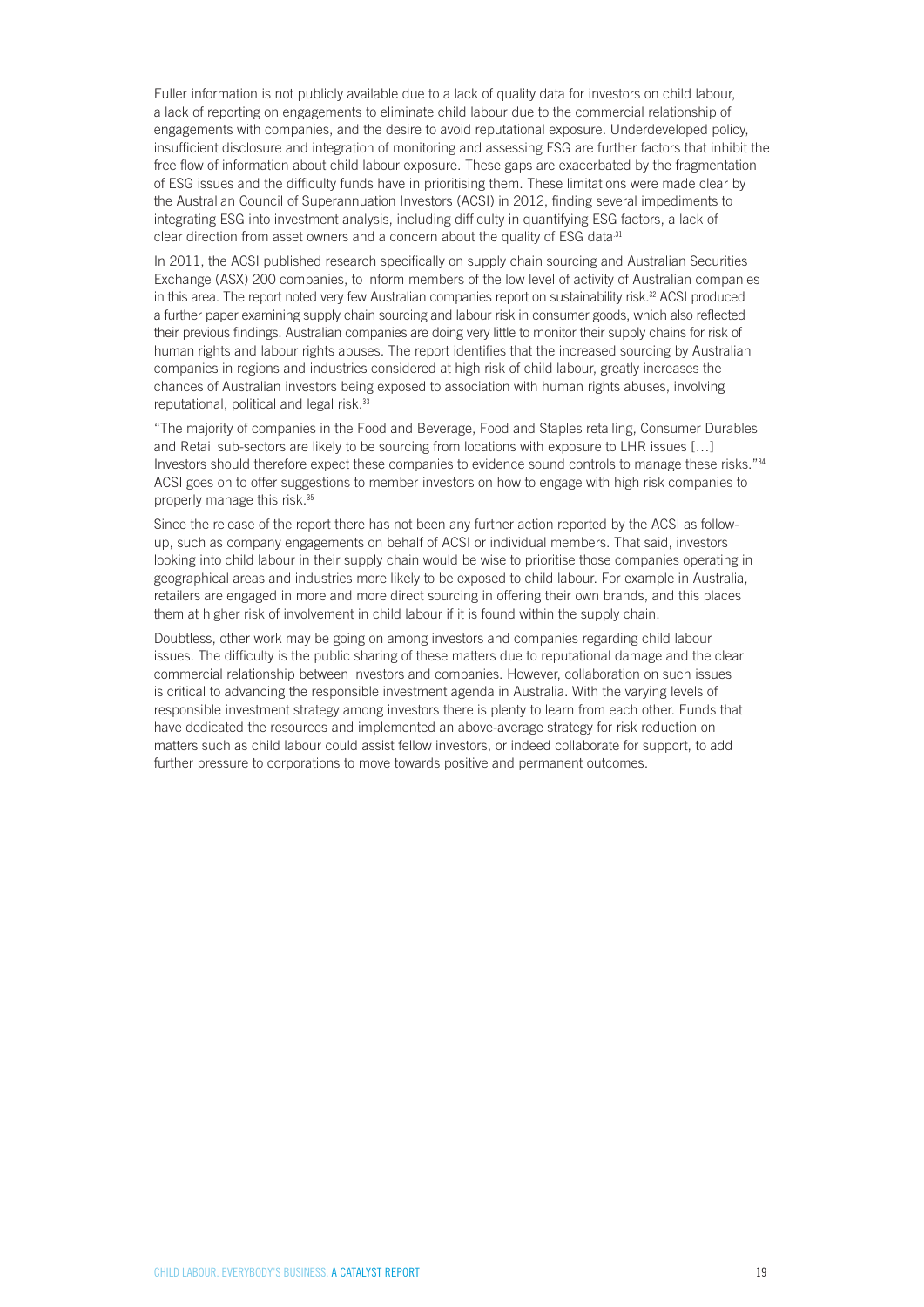# **4.4 GOING FORWARD WITH INVESTOR ENGAGEMENT ON CHILD LABOUR**

Discovering child labour in Australian and international corporations as evidenced by this report is a hot issue currently emerging. Investors would be wise to be proactive as opposed to reacting when issues are eventually discovered.

This requires the adoption of clear and transparent policies at the highest levels, which are supported by a sophisticated system for engagement with companies, including monitoring and reporting regularly on progress towards meeting goals.

## **Working together is key**

- The partnership between a shareholder and a company is unique and is free of the tension that exists in the activist relationship between an NGO and a company. It is recommended that investors take the opportunity to converse about goals and outcomes.
- Investors are urged to collaborate to increase experience and knowledge-sharing, and to constantly improve active ownership methods to effect real change. Several investors may be owners of the same company and by uniting can have greater influence on it. Disclosure on company ownership is recommended.
- Investors should collaborate with other investors and stakeholders to share expertise and build quality data around issues. Drawing on the expertise of trade unions and NGOs for field information, combined with internal investigations or local contacts, can help develop solid knowledge-gathering. Such groups often bring media attention when releasing reports, which assists investors in highlighting reasons for company engagement, while collaboration with experts in the field will help find solutions.
- It is important to survey members and clients about which ESG issues are important to them. Funds can survey their members or clients for support in prioritising ESG issues.
- Robust internal systems are essential.

When choosing a target issue, such as child labour, investors should:

- define the parameters by which success can be measured;
- set a realistic time frame;
- evaluate an investor's sphere of influence over a company to establish what can be asked of them.

In addressing child labour, an investor may be best advised to:

- ask a company to ensure independent monitoring of the supply chain and partnerships;
- ask for full disclosure of the findings;
- request regular reporting;
- set realistic and considered long-term time frames, acknowledging the complexity of child labour issues.

### **Use and further develop investor tools through collaboration**

Several existing approaches can guide investors towards active ownership and focus on child labour. For example, the US Department of Labour lists goods most likely to be produced by child labour, while the Ethical Trading Initiative, as explained in the report's resources section 'Codes and International Conventions', provides a model for collaboration. The Committee for Workers Capital raises questions for company engagement on forced and child labour. Investor collaborations, such as SHARE's investor collaboration on Uzbek Cotton are also instructive. The next chapter further outlines some of these best practice investor initiatives.

It is important to note that active ownership can be exercised in many ways. Using several methods is often the best approach, as each corporate engagement will be different. For example:

- In developing policy and choosing ESG issues to focus on, funds could rely on international codes for support. Promoting and adhering to ILO Labour standards, OECD Guidelines and the UN Global Compact sends a clear message to corporations and other investors on your position.
- It is notable that many Australian investors do not have minimum standards, except for governance matters, before they invest in a company. Investors could consider establishing a set of investor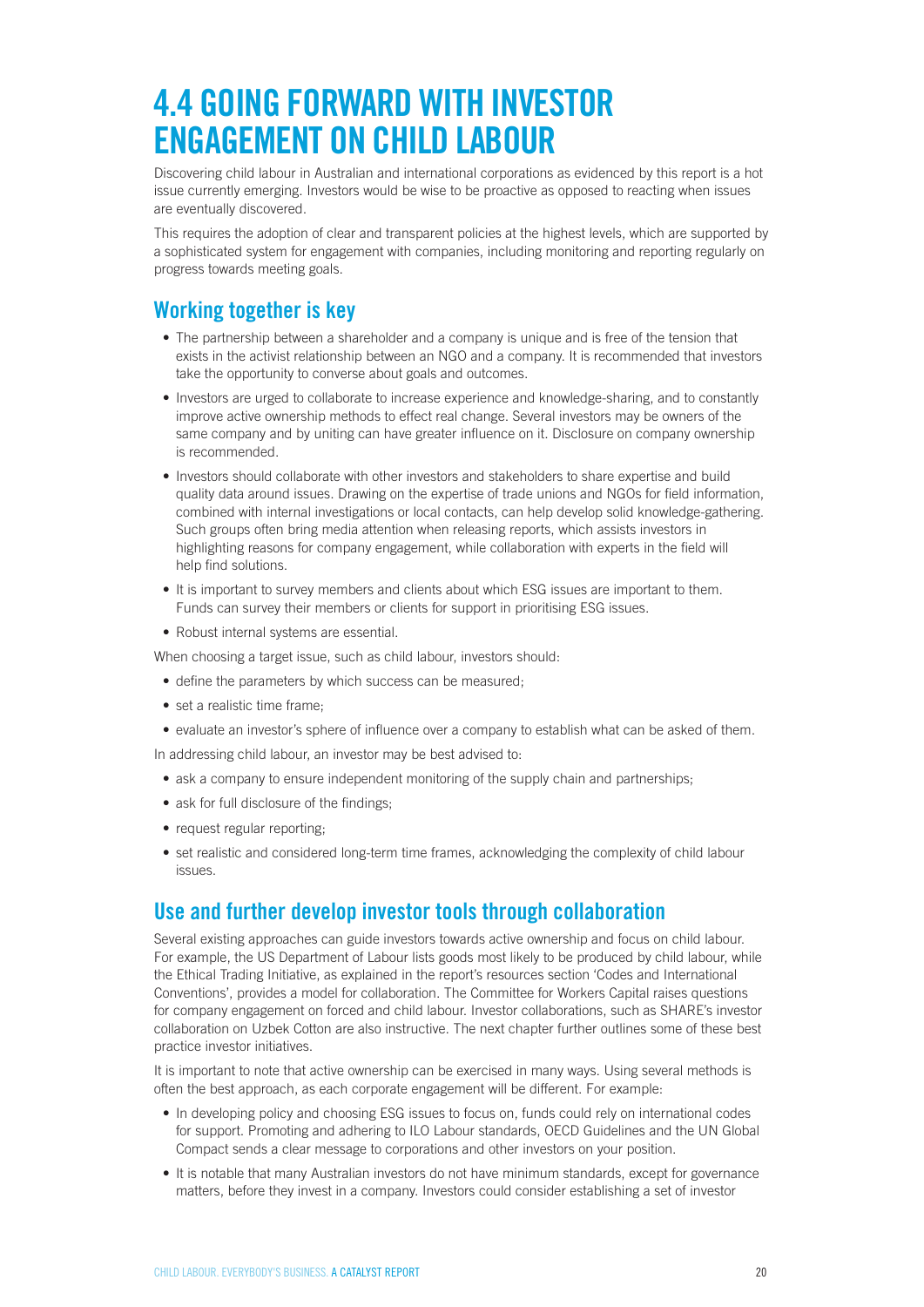expectations for companies to adhere to, as does the Norwegian sovereign wealth fund's investment arm Norges Bank Investment Management (NBIM), as outlined in the next chapter.

- When the investment portfolio is too large to assess all companies for all ESG factors, funds can focus mainly on high-risk geographical areas and industries known for ESG violations. Selection of companies using a home bias or choosing market leaders is a strategy adopted by other responsible investors.<sup>36</sup>
- Results can take years to achieve and investors with a long-term investment view can take the time to see their commitments though. This requires investors to commit the resources and funding to fulfilling long-term goals, and to test the bona fides of companies by regularly monitoring compliance – a task best undertaken by independent third parties. This helps ensure that the publicly stated commitment to the principle of eliminating child labour is genuine.

Generally, disclosure and responsible governance are good indicators of the company's operations and this should correlate with human right issues. Poor governance within a company, or a lack of transparency about ESG issues, would indicate potential for other risks further down its supply chain and partnerships.

# **4.5 GAPS IN SUPPORT FOR AUSTRALIAN INVESTORS AND FUTURE CONSIDERATIONS**

The research has flagged several questions for investors. These are outlined below.

- It is difficult to access quality information on child labour issues.
- There is no Australian history of examples of investors actively and publicly engaging with corporations, nor any dedicated organisation offering guidance on child labour for investors. Much of the guidance developed is for companies to deal with child labour.
- There's a lack of collaboration in Australia on specific issues like child labour. The UNPRI offers a clearing house but perhaps there could be a space for investors to gather in Australia (the RIAA are developing this idea), or a group for Australian companies, trade unions, NGOs and investors to come together, such as the English-run Ethical Trading Initiative.
- ESG matters are often reacted to, rather than proactively dealt with. Resources of time allocation and money must be built into investment analysis to make meaningful changes.
- Investment funds need to move beyond reporting and policy and raise their standard for ESG integration to an above average level.
- Internally, asset owners and companies need senior management to champion the issue. If there is someone at a decision-making level who will accept personal responsibility, then the issue has a much greater chance of being resolved.
- Investors who engage with corporations are often told that it is the first time someone has raised the issue with them. Thus investors need to increase their engagement strategy to raise matters, and apply a 'please explain' level of pressure on an otherwise ignorant or complacent corporation.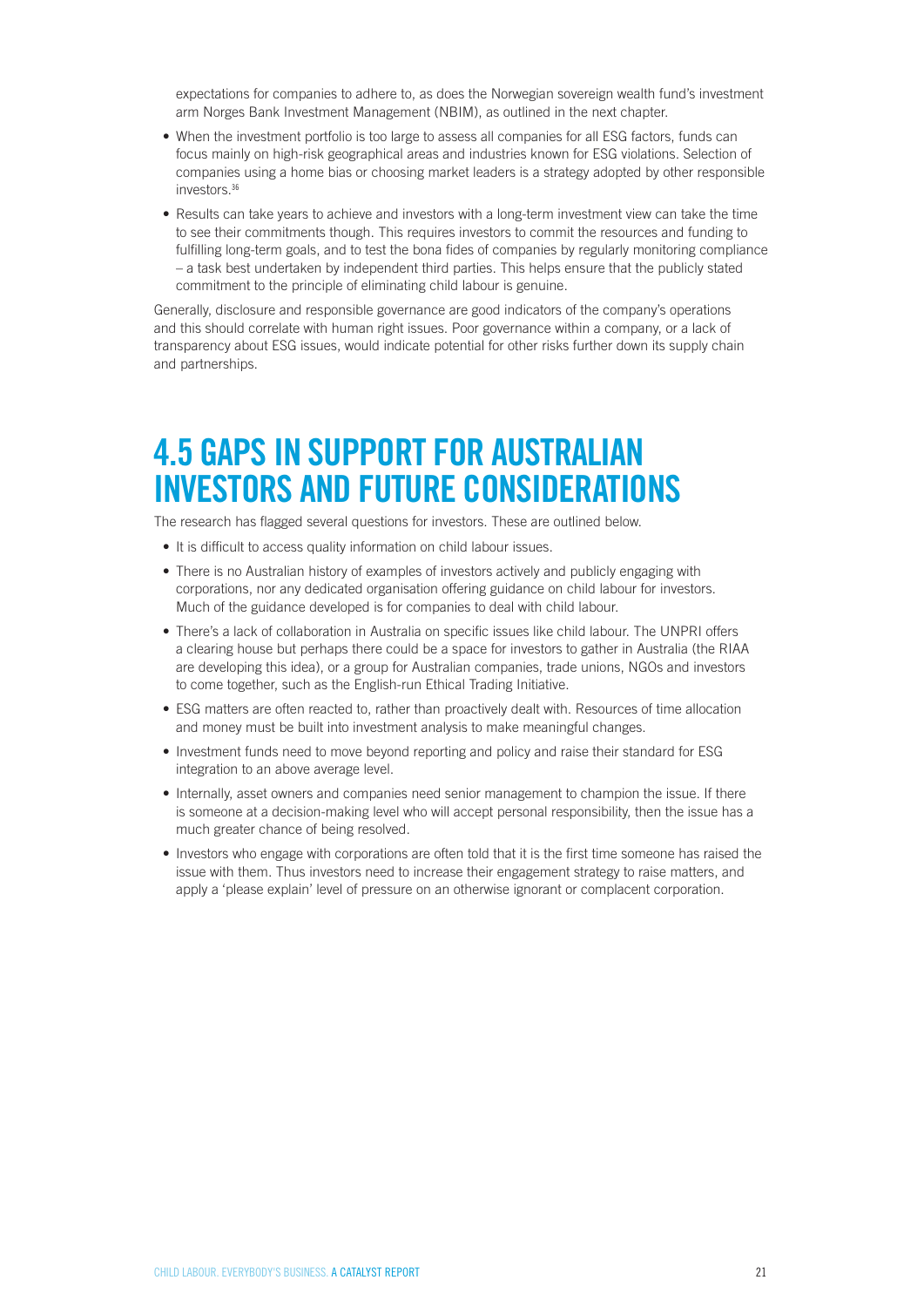# **5.BEST PRACTICE INVESTOR ACTIONS ON CHILD LABOUR**

This chapter presents three comprehensive case studies to show how leading global investors are taking decisive action in their response to child labour. The case studies show that the first step is to commit to a strong and strategic approach to managing risk, and support this through the use of tools, a consistent framework and collaboration with partners, and most importantly, by decisive leadership from within funds. As well as demonstrating that effective action is possible on complex supply chain issues, such as child labour, the case studies should provide much needed guidance to Australian funds with a desire to be more active in managing the risks of child labour.

# **5.1 COMMITTEE ON WORKERS' CAPITAL**

The Committee on Workers' Capital (CWC) is an international network of labour unions focused on the responsible investment of workers capital.<sup>37</sup> The group not only includes trade unions but also is directly linked to workers' superannuation or pension funds, the Trade Union Advisory Committee to the OECD and responsible investment shareholder groups such as SHARE Canada. The CWC works on five focal points: Shareholder Activism, Trustee Education, Economically Targeted Investment, Regulation and Policy, and Institutional Initiatives.<sup>38</sup>

The CWC has developed various tools, produced research to support members and trains trustees to be active owners of workers' capital. Members are supported and encouraged to 'ask the difficult questions' of asset managers to ensure their investments are not exposed to unnecessary Environmental Social and Governance (ESG) risk. For example, CWC members participating in a trustee forum have identified several 'red flag' responses from asset managers that indicate either inexperience with responsible investment, lack of enthusiasm to engage, or a disbelief in responsible investment matters in the investment universe.39 Trustees or shareholders can assess the responses from their asset managers, and their attitude to responsible investment, and therefore judge the level of exposure to risk on these matters for their investments.

### **Broader ESG initiatives**

In addition to passing on skills to members to integrate ESG at the fund level, the CWC coordinates campaigns around issues of concern to members and helps them to participate. Issue specific initiatives targeted by the CWC in the past include trade and human rights in Burma, labour rights violations in Deutsche Telekom/T-Mobile USA, executive compensation, labour disputes with BHP Billiton Australia, and most recently the Accord on Fire and Building Safety in Bangladesh.<sup>40</sup>

The CWC produces research and coordinates initiatives among its members to progress active ownership based on research findings. Several recent studies include CEO Pay Watch, Occupational Health and Safety and a global proxy voting review of key votes important to workers.<sup>41</sup>

### **Focus on child labour**

In 2010, the CWC chose to focus on forced labour including child labour as an international initiative for investors to take forward to companies as a key area of concern. They developed two research papers to support their working groups in raising the issues. The goals of the initiative are to raise awareness of child labour and forced labour with institutional investors, share information on how to engage with companies on the issue, share information on previous efforts, work collaboratively, and move companies to improve their risk management strategies.<sup>42</sup>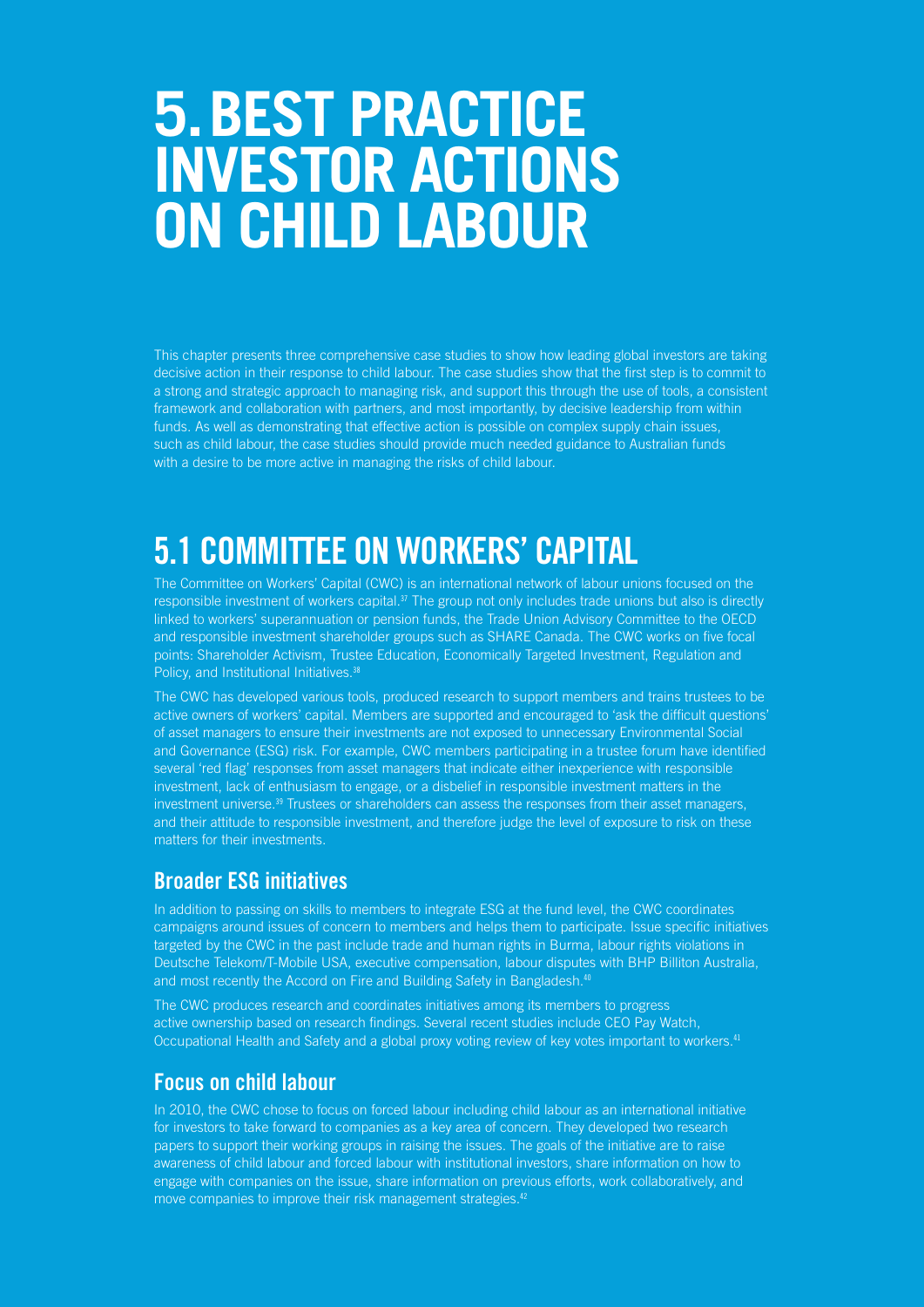The first paper on forced and child labour assists investors to build their knowledge on the issue. Investors are given facts on how the issue constitutes a risk to investment. It identifies the legal frameworks or international codes that are breached when child labour and forced labour is allowed. It equips investors at trustee or institutional investor level to identify geographical areas and industries with a high degree of exposure to forced and child labour. The paper presents the challenges in raising the issue with asset managers and companies. To complete the briefing paper the CWC includes a call to action with several suggestions at fund level, as well as tips for raising child labour and forced labour with companies.<sup>43</sup>

The key finding of the paper, particularly in relation to child labour, is that it is a global problem that investors are likely to be exposed to within the investment universe. Child labour is prevalent in specific industries and in geographical locations. This can help asset owners to prioritise particular areas of their investment portfolio for analysis for exposure to child labour.<sup>44</sup>

There is global agreement at the highest levels of government and among multinational enterprises for the abolition of the worst forms of child labour. There is also often a legal case against child labour, which together creates a significant risk to companies associated with it. Investors supporting these companies are exposed to political, reputational, profitability, legal and regulatory risk.<sup>45</sup>

### **Getting the issue on the investor agenda**

Child labour as a human rights issue has to compete with a very busy responsible investment agenda. Getting the issue on the table at fund level is the first challenge, and therefore key strategies are building knowledge and making a credible case for why child labour is an investment risk. Instead of proactively addressing ESG matters, many investors react to issues instead. The paper cites the example of investors becoming more aware of ESG issues following the financial crisis. Collaborating with other investors on this issue is another way of raising its level of priority. <sup>46</sup>

Too much and varying quality of information presents a challenge to investors. In addition, there is no single place for investors to find information on ESG issues. The paper raises relevant questions: "What are the information needs of investors who wish to consider forced labour as part of their investment decision-making process? What mechanisms should be fostered so as to meet these needs in a timely and actionable way?"<sup>47</sup>

There is genuine agreement in the global investment community that there is a case for ESG matters having a financial impact on companies. Quantifying this however continues to present problems for investors engaged in responsible investment. In addition, the paper raises the question "are all ESG matters important to the fair presentation of a company's financial condition and operational performance?" and "Are there aspects of child labour that are considered crucial? How can they best be quantified?"48 These social metrics continue to present a challenge to responsible investors.

The paper suggests that looking at supply chain issues concerning child and forced labour can be daunting for investors due to the scale and scope of the problem. Prioritising known high-risk areas and industries begins to limit the scope. There are also some tools out there that can assist in breaking down the analysis, for example the US Department of Labor is required to "monitor and combat child and forced labour". The Department must produce a list of all goods it believes to have been manufactured by child labour.<sup>49</sup>

## **Five Action Points**

Completing the paper, the CWC suggests five points for action to take on child labour as well as matters to raise directly with companies. The five points they suggest are:

- 1. Assess your risks: exposure to child labour, how are these risks assessed and what is the strategy?
- 2. Take a public position: at the highest levels of the fund take a position and report on it.
- 3. Communicate with plan members: gain their feedback and commitment, be transparent.
- 4. Engage with companies directly: explain the risk and request specific measures to ensure they are not complicit or contributing to child labour.
- 5. Share information and network with other trustees and investors.

The CWC has also developed a list of questions for investors to ask companies specifically to determine exposure to forced and child labour. These have been annexed to the report (Appendix C). The CWC highlights a specific case study on the Cocoa industry and actions taken by NBIM and APG, a Dutch pension fund, to address issues of child labour. The next stages of the CWC's investor initiative on forced and child labour will involve working with institutional investors on improving corporate policies and practices in the consumer goods sector.<sup>50</sup>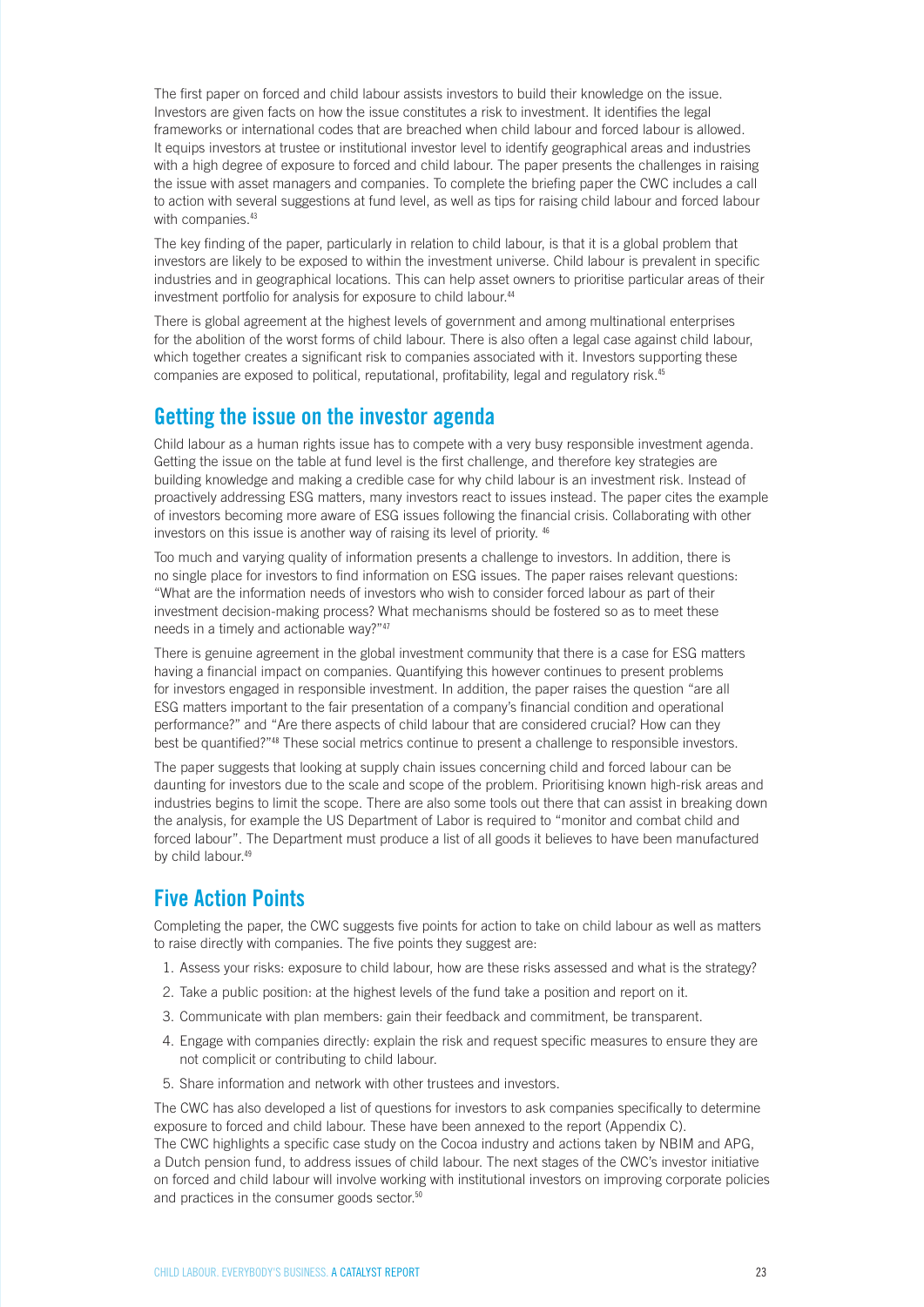### **Critique**

The case studies supplied by the CWC on forced and child labour form a very small sample of investor work in this area. Therefore, it is difficult to draw too many conclusions from the work evidenced in the paper. There is room for further analysis of new cases and interviews. In addition, the slow moving nature of this work also lends itself to follow-up of existing works to provide a more full picture of successes and challenges. The CWC suggest further analysis of quantitative techniques, including the impact of investor action and media exposés on share price.<sup>51</sup>

# **5.2 SHARE**

SHARE is a Canadian based responsible investment service and a member of the CWC. SHARE is responsible for the coordination of the Secretariat of the CWC.52 It works with pension funds, mutual funds, foundations, faith-based organisations and asset managers.<sup>53</sup> SHARE offers services such as research and guidance materials that help investors integrate ESG issues into their investment decisions. They are also involved with policy and law reform proposals, and proxy voting recommendations. 54

SHARE has been particularly engaged in assisting clients to incorporate good systems into their funds for the ongoing assessment of ESG risks. Without a good system, crucial issues cannot be raised effectively. Sophisticated tools have been developed to break down the steps.<sup>55</sup>

They identify the following points:

- Achieving 'buy in' at board level.
- Trustees gaining support from members by engaging with them on important issues as well as reporting and keeping them informed.
- Policy on responsible investment needs to be adopted publicly at the highest level. It should include resources dedicated to making responsible investment risk assessments.
- Quality investment managers skilled at responsible investment risk management are essential as they are often the people who engage with companies.
- Owning the proxy votes and setting up proxy vote positions on governance, executive pay and human rights abuses, environmental risk etc.
- Having a set of agreed engagement practices with inbuilt annual reviews, monitoring, and reporting transparency.<sup>56</sup>

#### **Successes in implementation**

SHARE is also involved in a range of active ownership strategies. It specifically supports clients in:

- Proxy voting advice and reporting how SHARE's member funds voted on issues including on responsible investment and human rights. <sup>57</sup>
- Shareholder resolutions: creating resolutions and supporting institutional investors at AGMs, including child labour concerns.<sup>58</sup>
- Company engagement/regulatory engagement.
- Investor collaboration, including with NGOs.
- Training of trustees.

## **SHARE Case Study: Uzbek Cotton**

SHARE engages in investor initiatives and has recently been involved in championing child labour issues in the cotton industry in Uzbekistan. As part of a network that began in 2007<sup>59</sup>, SHARE are working with the As you Sow Foundation, along with US and UK civil society groups and other investors, to end forced and child labour practices in the Uzbek cotton harvest. SHARE's goals include bringing in new investors to offer support, and engaging with Canadian retailers to analyse their supply chain sourcing, to ultimately boycott the use of Uzbek cotton until child labour and forced labour is eliminated.<sup>60</sup>

"The investor coalition is writing to companies urging them to trace the source of cotton in their supply chains and to instruct suppliers not to use cotton harvested in Uzbekistan."61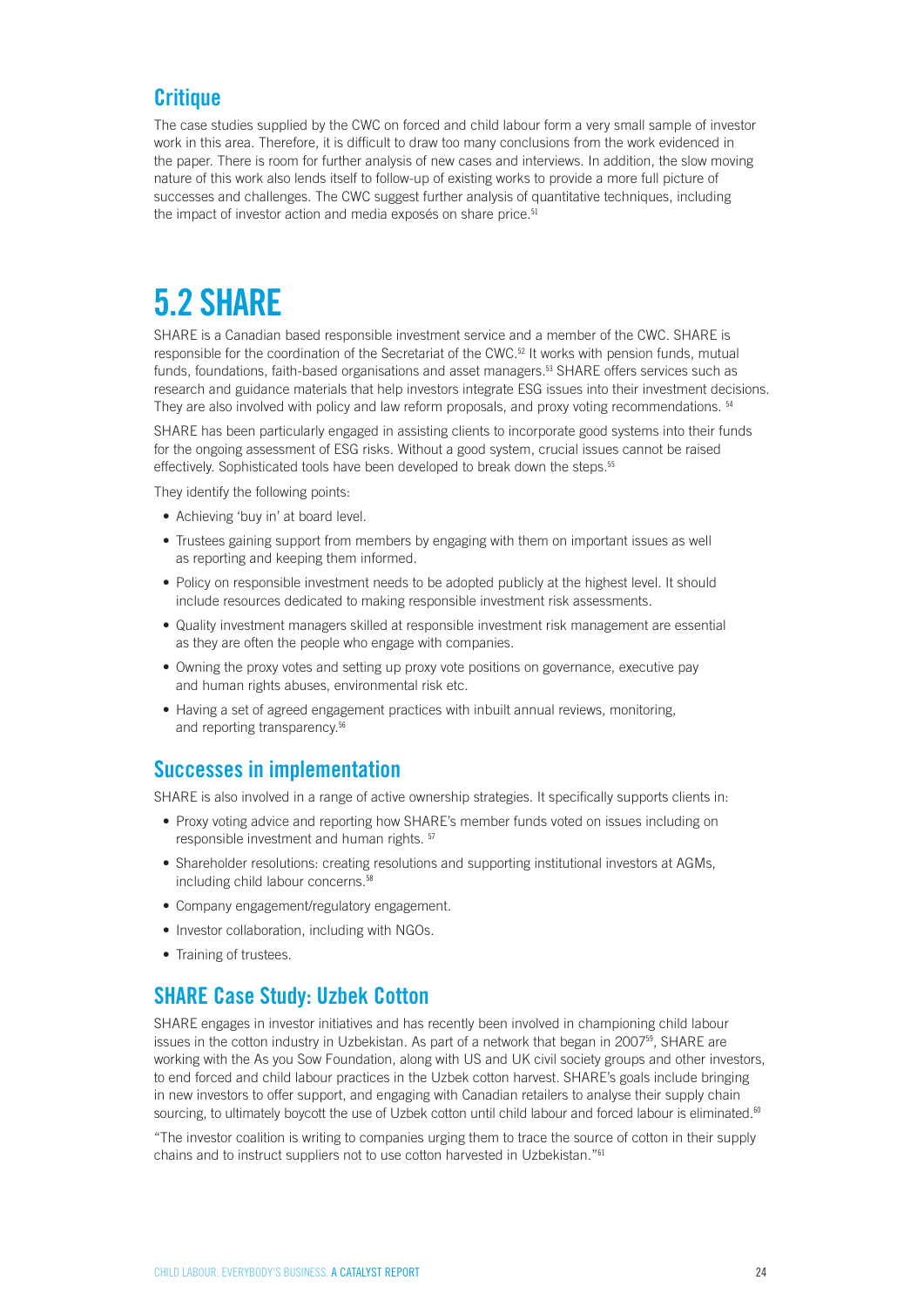In 2013, the campaign achieved a milestone of success after years of campaigning. Last year's harvest did not use children under the age of 15 for the first time, however there was still forced labour involved.<sup>62</sup> The group believe that the pressure applied by 140 companies around the world to boycott Uzbek cotton has led to this success.

A survey performed by the Responsible Sourcing Network (RSN), which SHARE are part of, measured additional outcomes by companies to date:

- 35 percent of the 49 companies surveyed by RSN have a robust policy on the issue.
- Almost 41 percent require their suppliers to trace the country of origin of the cotton they use.
- Only 12 percent have established independent auditing of the cotton spinners/mills in their supply chain.<sup>63</sup>

SHARE advocates that further work for institutional investors on this issue should include engaging with companies to:

"[…] adopt more robust practices to trace the source of cotton in their supply chains and eliminate Uzbek cotton where it is found, to be more transparent about their commitments, practices and challenges when reporting publicly, and to work with other companies and stakeholders to advocate for an end to forced labour in the cotton industry worldwide."

To date, SHARE continue to work on the campaign and are engaging with four of the biggest clothing companies in Canada, where progress is being made and engagement continues. Kevin Thomas, the Director of Shareholder Engagement at SHARE, explains that they are also holding webinar information sessions in collaboration with other funds and speakers from the cotton campaign, to address trade unions and encourage member pension funds to join the network.

"Investor advocacy for a global product boycott is rare; however, as demonstrated in the case of apartheid in South Africa, boycotts can be effective in initiating change. Clothing retailers and brands are particularly responsive to concerns regarding supply chain labour standards because of the antisweatshop campaigns of the 1990s. To date, many of the companies that suffered both investor and consumer pressure on the sweatshop issue are industry leaders in addressing child labour in Uzbekistan."<sup>64</sup>

### **Critique**

SHARE is approaching active ownership on a myriad of issues and using many methods to achieve results for its members. Raising matters of child labour among other ESG issues with corporations has its challenges, which include the following:

- The need to collaborate with others for expertise and solidarity.
- Getting the responsible investment risk assessment structures in place within your investment fund as a basis to carry out thorough and lengthy campaigns with companies to achieve change.
- Focusing on several activities to get the message across and influence change.

# **5.3 NORGES BANK INVESTMENT MANAGEMENT**

Three separate groups administer the Norwegian Government's sovereign wealth fund, called the Government Pension Fund Global (GPFG). Funds are managed by the Norges Bank (Norway's central bank), which internally has an investment management section called Norges Bank Investment Management (NBIM) responsible for the active ownership of the fund. The other two groups governing the fund are the Ministry of Finance and the Council of Ethics. The Ministry owns the fund on behalf of the Norwegian people. It sets investment guidelines and risk limits, overseeing the GPFG's activities. The Council of Ethics advises on ESG risks, according to the Ethical Guidelines.<sup>65</sup>

The GPFG are asset owners who derive their funds from the sale of Norway's petroleum assets and its total assets are currently valued at NOK 5110 billion or around USD 855 billion dollars (first quarter 2014).66 It is one of the largest sovereign wealth funds and pension funds in the world, accounting for around one percent of total global equities markets.<sup>67</sup>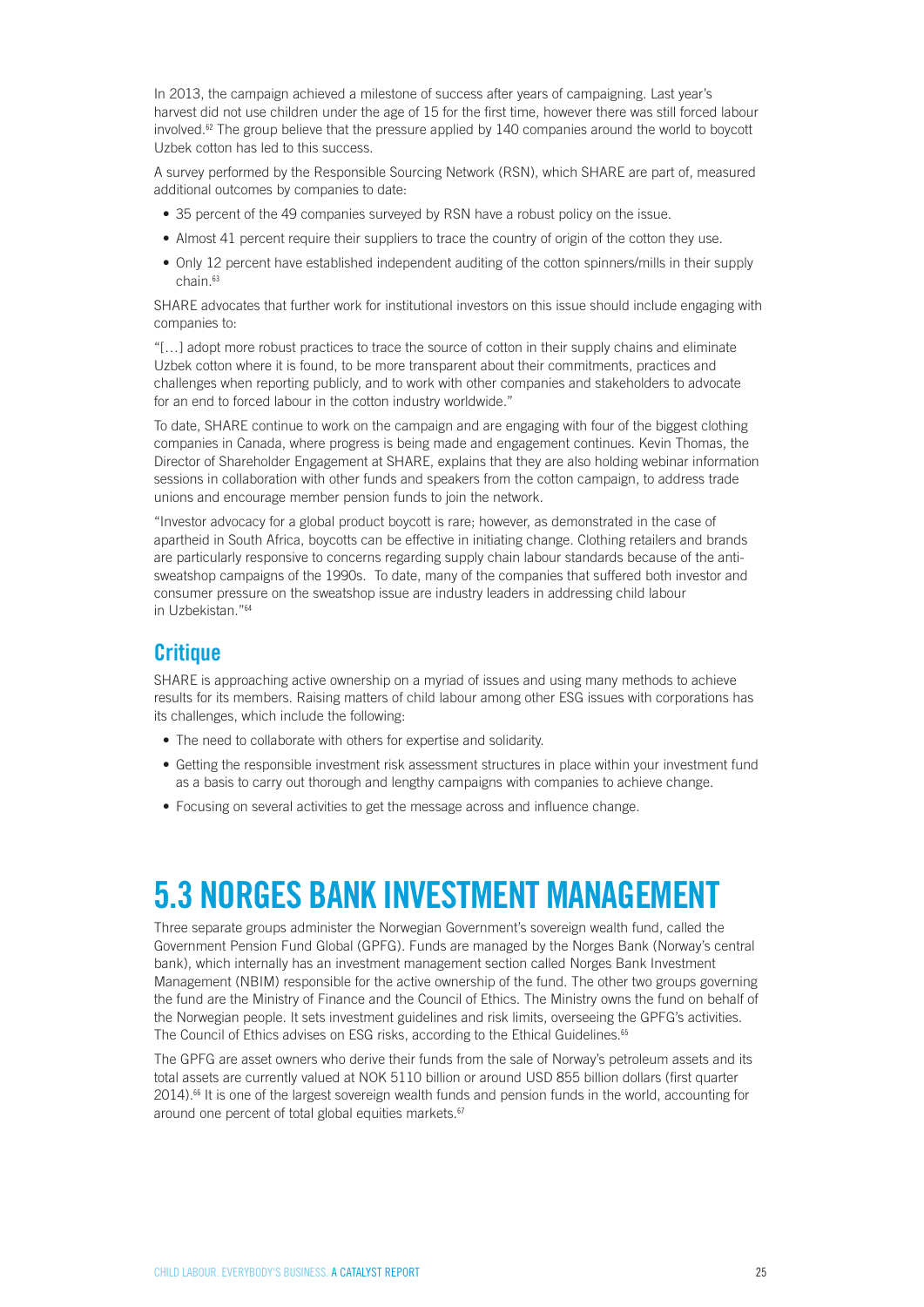## **GPFG's Responsible Investment Policy**

GPFG has a broad and diverse share portfolio. It aims not to have a controlling stake in the companies it invests in. The average investment allocation is between less than one and ten percent. The GPFG is renowned for its transparent, responsible investment practices, which are determined by the 'Ethical Guidelines' established by the Ministry of Finance.<sup>68</sup> The obligations of the fund, as stated by the Ministry of Finance are that "[…] it should be managed with a view to achieving a high return for the benefit of future generations, and there should be respect for the fundamental rights of those affected by the companies in which the Fund invests."<sup>69</sup>

The NBIM is responsible for the active ownership of investments. It measures its financial and nonfinancial decisions in line with the fund's Ethical Guidelines as well as the UN Global Compact, and the OECD Guidelines for Corporate Governance and Multinational Corporations.70 NBIM advises the Bank on ESG matters and on the purchase, reduction or divestment of an asset.

NBIM takes active ownership seriously and is transparent about all matters concerning its responsibility, such as making shareholder voting records available on their website in Norwegian and English. They use all the tools of active ownership, including engagements with companies and other investors, shareholder voting and proposals, regulatory dialogue and dialogues with recognised experts in global standards. Positive and negative screening strategies are applied as well as divestment.

"2013 saw more than 2,300 meetings between representatives of the fund and companies' management, and we voted at more than 9,500 shareholder meetings. We have clear expectations of companies in areas such as corporate governance, shareholder rights, social issues and the environment."<sup>71</sup>

## **NBIM's Investor Expectations on Children's Rights**

In 2006, the Executive board of the Norges Bank agreed in their corporate governance strategy to focus on child labour and recognised it as a risk to their investment portfolio.<sup>72</sup> This strategy included the evaluation of portfolio companies including their subsidiaries and supply chain, "[…] to the extent that these can reasonably be controlled or influenced by the companies in which NBIM is a direct shareholder"<sup>73</sup>. In 2007, NBIM released their 'Investor Expectations on Children's Rights' publication and an annual survey on the disclosure of matters relating to child labour.<sup>74</sup> The UN Convention on the Rights of the Child and ILO's Conventions on child labour form the basis of the expectations.<sup>75</sup>

Companies identified to be in high risk geographical areas and in industries commonly using child labour are requested to meet the fund's expectations as identified in the publication. These include:

- Child labour policy
- Continuous risk analysis
- Preventive and corrective action plans and programs
- Supply chain management systems
- Monitoring systems
- Performance reporting
- Integration of the potential economic impact of social issues into the company's strategic business planning
- Transparent and well-functioning governance structure.<sup>76</sup>

The NBIM use the publication as a form of conversation-starter in an engagement with companies. Each year they also survey companies in the portfolio exposed to high risk of child labour, and rank each company out of 10 for their reporting on child labour issues. The top companies are published for their leading example. Each year more companies have been surveyed and fewer companies are receiving a low score. Findings of the reports are used to prioritise dialogues with companies in order to improve their scores.<sup>77</sup> The annual survey is an indication of what companies are reporting on and making public, however it is not used as a measure of companies' attitudes and actions towards child labour.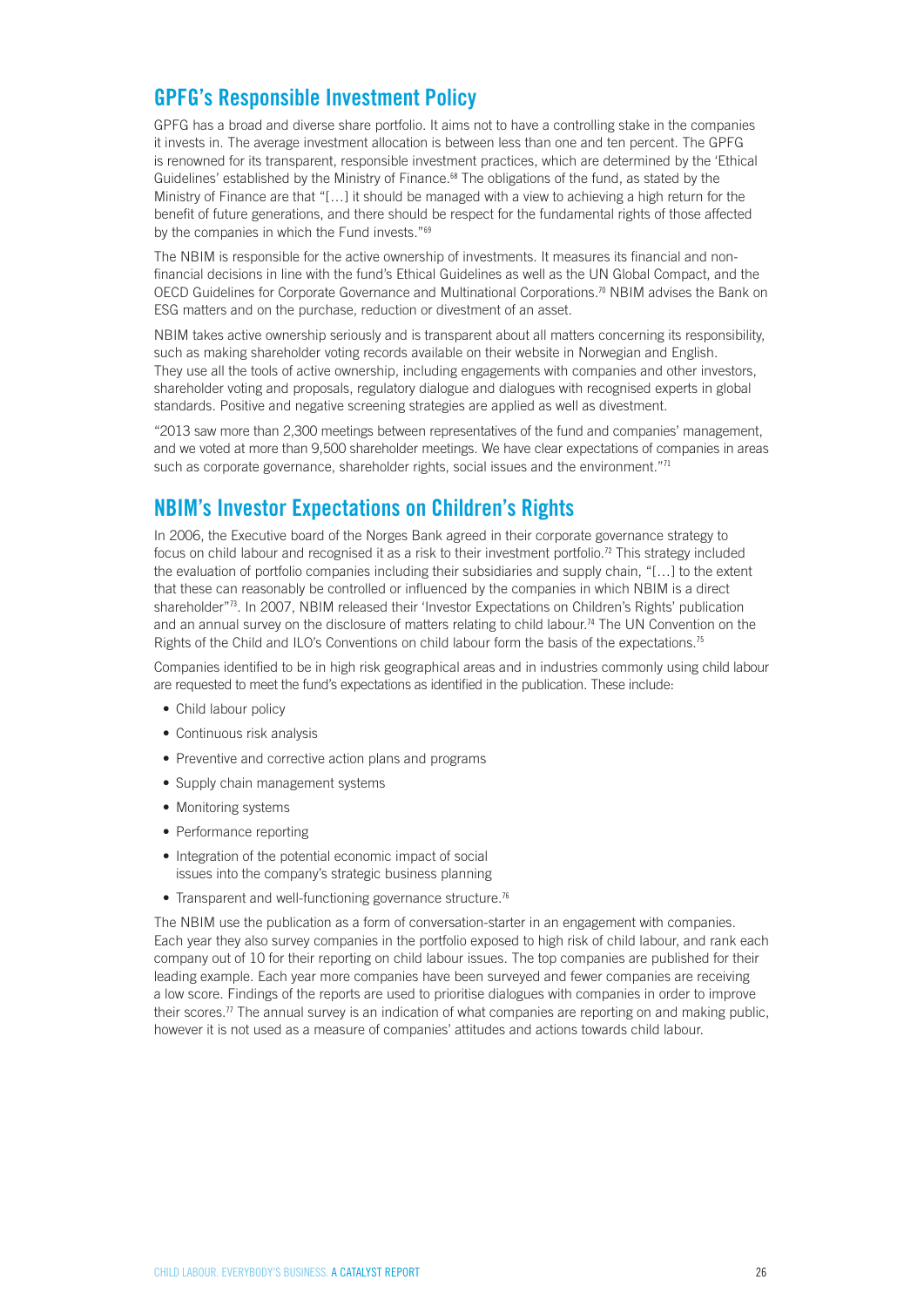### **Working Collaboratively**

NBIM is developing an internal database of information on individual companies, countries and industry sectors including mapping best practice on dealing with child labour. They source data from all means, globally and locally, including external sources, particularly engaging with stakeholders, voting records, internal analyses and more to strengthen their knowledge.<sup>78</sup>

"When it comes to social issues relating to companies' activities, we find natural stakeholders among their employees, those working in their supply chains, investors, the local population where the companies operate, purchasers of the companies' products and services, NGOs, politicians, experts and specialists. These stakeholders can often have different priorities, views and approaches, but often their interests coincide, and sharing knowledge and experience can be useful either way."<sup>79</sup>

NBIM have made it their goal to work with other investors to champion their expectations on child labour. As a member of the UNPRI and being committed to working collaboratively with other investors, the fund uses the Clearinghouse as a place for communicating with other investors on their model for engaging with companies on child labour. The fund also works with other shareholders to support or propose matters at company annual general meetings (AGMs). There is often a point of engagement with a company both before an AGM on a proposal, and after an AGM if the proposal was given. NBIM considers this a key moment to engage with a company, which clarifies how the company chooses to handle the matter.<sup>80</sup>

### **Case Histories: NBIM's ongoing engagement**

NBIM has several cases where they have actively engaged with companies on child labour issues with varying results. Three significant cases are the ongoing engagement with the chocolate industry, the Monsanto case and the divestment from Zuari Agro Chemical seed production in India.

#### *The chocolate Industry*

Child labour in the cocoa plantations of West Africa continues to be a problem. After nearly a decade of empty commitments to reform by the world's leading chocolate manufacturers, NBIM teamed up with APG, a Dutch pension fund, to engage with the industry leaders to say it was not good enough. In 2008, they issued their demands to the companies to ensure the quality of their cocoa and ensure it is produced responsibly. The investors laid out their expectation of the companies to monitor their supply chain and report on the conditions for the farmers where the cocoa was sourced indirectly or directly.<sup>81</sup> With little progress being made, in May 2010, the funds issued a public statement to the chocolate industry to put in place concrete measures and set targets to abolish child labour in their supply chains.82 APG went on to directly engage with Nestlé regarding improved supply chain monitoring.83 NBIM have not made further statements on progress in this area.

#### *Monsanto and hybrid cotton seed production*

Investigations in 2005 and 2006 by the Council of Ethics discovered that US company Monsanto was contributing to child labour in the hybrid cottonseed industry in India. The Council of Ethics found this to be a risk to the GPFG's investment and recommended divestment from the company. However subsequently, a request was made by the Norges Bank to engage with the company at board level with the aim of improving the situation, which was agreed by the Ministry of Finance.<sup>84</sup>

The Bank held a series of meetings with the company, where the company agreed at its highest levels to look into and report on the situation of child labour. The company confirmed that they have a 'zero tolerance' policy on child labour. Over 2007, the company took many steps to eliminate the use of child labour including monitoring, training, setting up internal structures at head office and locally to monitor human rights abuses. Additionally the company acted to influence a business partner working in the industry to also take steps to introduce a policy against child labour, and monitoring of it. The company agreed to initiate an industry-based group with the support of NBIM to make their initiatives an industry standard. The fund was satisfied with the progress made by the company and agreed to continue dialogue in 2008 and onwards. The company was removed from the exclusion list.

In 2009, the global industry body for plant science 'CropLife International,' of which Monsanto is a member, adopted an industry standard to prohibit the use of child labour by suppliers or business partners in the supply chain.<sup>85</sup> NBIM was named as a driving force behind the standard. "This cooperative effort will probably increase the possibility of achieving adequate monitoring of the child labour situation on the ground."86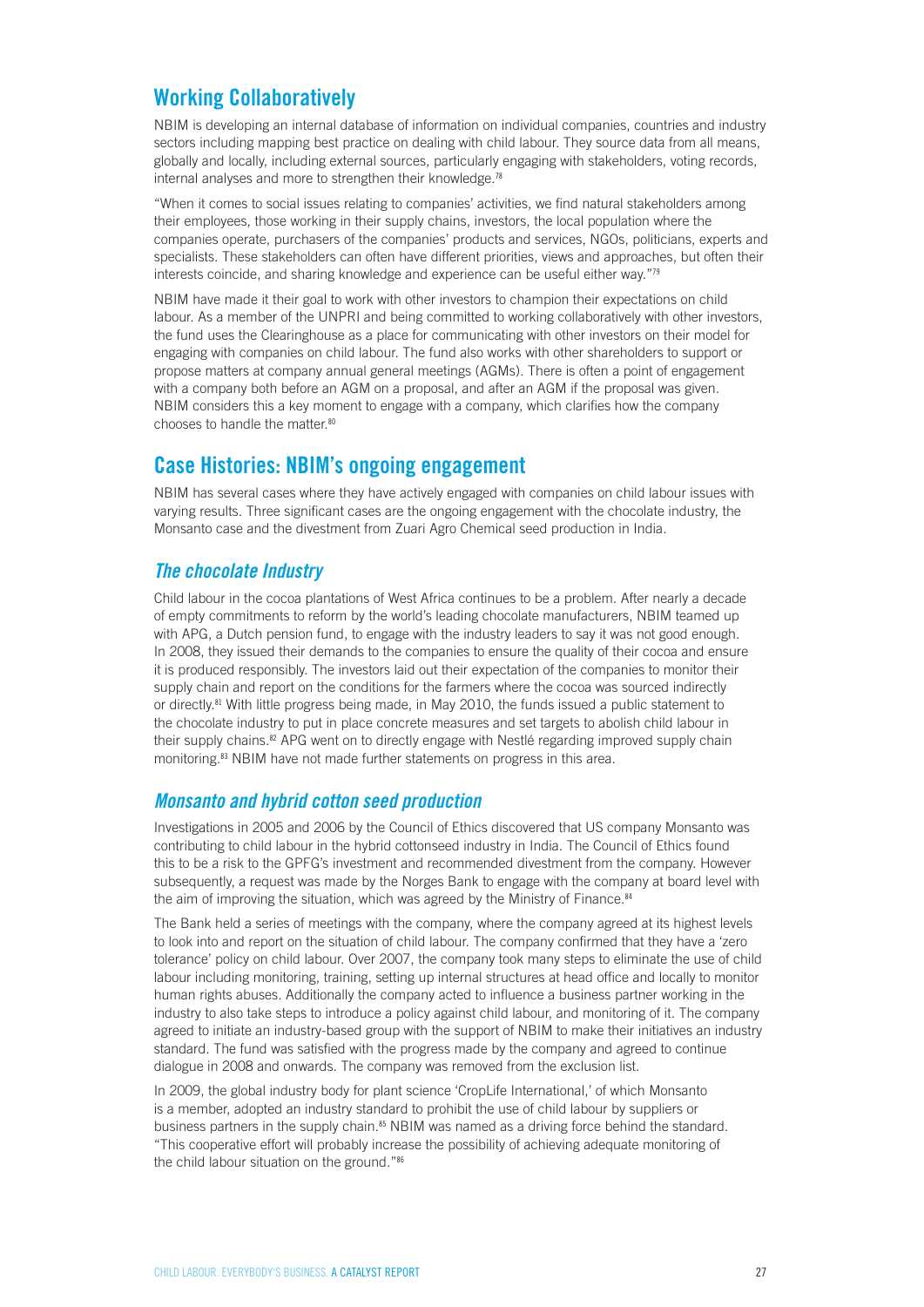#### *Zuari Agro Chemical seed, India*

This portfolio company, of which GPFG owned 1.5 percent of its shares, was found to be contributing to the worst forms of child labour by the Council of Ethics in 2013. After two years of monitoring and investigating the company, it found 20-30 percent of the work force to be child labour. The company does not directly cultivate the seed, however it is under the commission and supervision of the company. The Council of Ethics believe the company has a close working relationship with the farm and thus is responsible for systematically contributing to the worst forms of child labour, based on the nature of the work.

The fund did not receive a response from the company on its first engagement by letter. After the fund sent a second letter, the company denied any child labour after conducting its own inspections, however it was unable to provide any details to the Council of Ethics. The company stated that all contracts stipulate that cultivators must not use child labour. It also stated it had no control over suppliers or contractors. The Council of Ethics sent further information for the company to respond to, and found the response equally unacceptable. In March of 2013, the Council of Ethics recommended and achieved GPFG's divestment from the company.<sup>87</sup>

### **Critique**

NBIM have identified two elements critical to monitoring child labour and children's rights. These are collaboration between companies in the same industry and regions on codes of conduct, monitoring and auditing; and assuring the high quality external monitoring and auditing.<sup>88</sup> "Work on children's rights at NBIM is a matter of being 'patiently impatient'. On the one hand, NBIM demands improvements that are visible in the short term and can be seen in companies' results from year to year. At the same time, NBIM and other players need to be aware that improvements often take time. The infrastructure is complex; in many places, child labour is an integral part of the economy; overly rapid change could actually make things worse for the children; and it can take time for changes to have an effect. It helps here that NBIM has a long-term investment horizon. We signal to companies that we, as shareholders, plan to work on this issue for many years to come, and that we wish to contribute to lasting solutions, not short-term publicity campaigns."<sup>89</sup>

#### **Key findings**

- **• Method for choosing the target for raising the concern:** no exact science, relationship to country of investor or market leaders
- **• How to frame the issue to investors:** focus on reputational and other investment risks, not on the human rights abuse.
- **• How to focus the proposal or 'request' to the company:** investors raised matters indirectly by requesting disclosure of information that would then lead to further constructive evidence about child labour or labour abuses. They also made a request to ensure sustainability and quality of supply by identifying methods for monitoring this and the conditions of labour.
- **• Methods of engagement with companies:** engagements are company specific. A mixed strategy works best. No one method is strong enough in itself. Shareholder proposals created public pressure and helped draw attention to matters, as did media and industry bodies buy in. Some investors followed an established methodology as per their responsible investment engagement strategy. Divestment was always regarded as the last step.
- **• Work in collaboration:** involve other key investors to raise the stakes of the claim with the company. Each stakeholder brings something valuable to the initiative, e.g. trade unions can deliver key contacts. Regulators have a role to play, particularly in areas of disclosure.
- **• How to measure your impact:** measure close to the sphere of influence and count the results with companies, rather than thinking about freeing children from child labour. Be willing to sustain engagement over several years and devote time and resources to doing so. Continuously monitor.
- **• Challenges and gaps in resources:** Access to quality information about child labour in some countries is difficult to get. It's necessary to work collaboratively with others like NGOs, ILO and an in-country contact. Global supply chains are complicated and difficult to navigate but that's not an excuse for failure.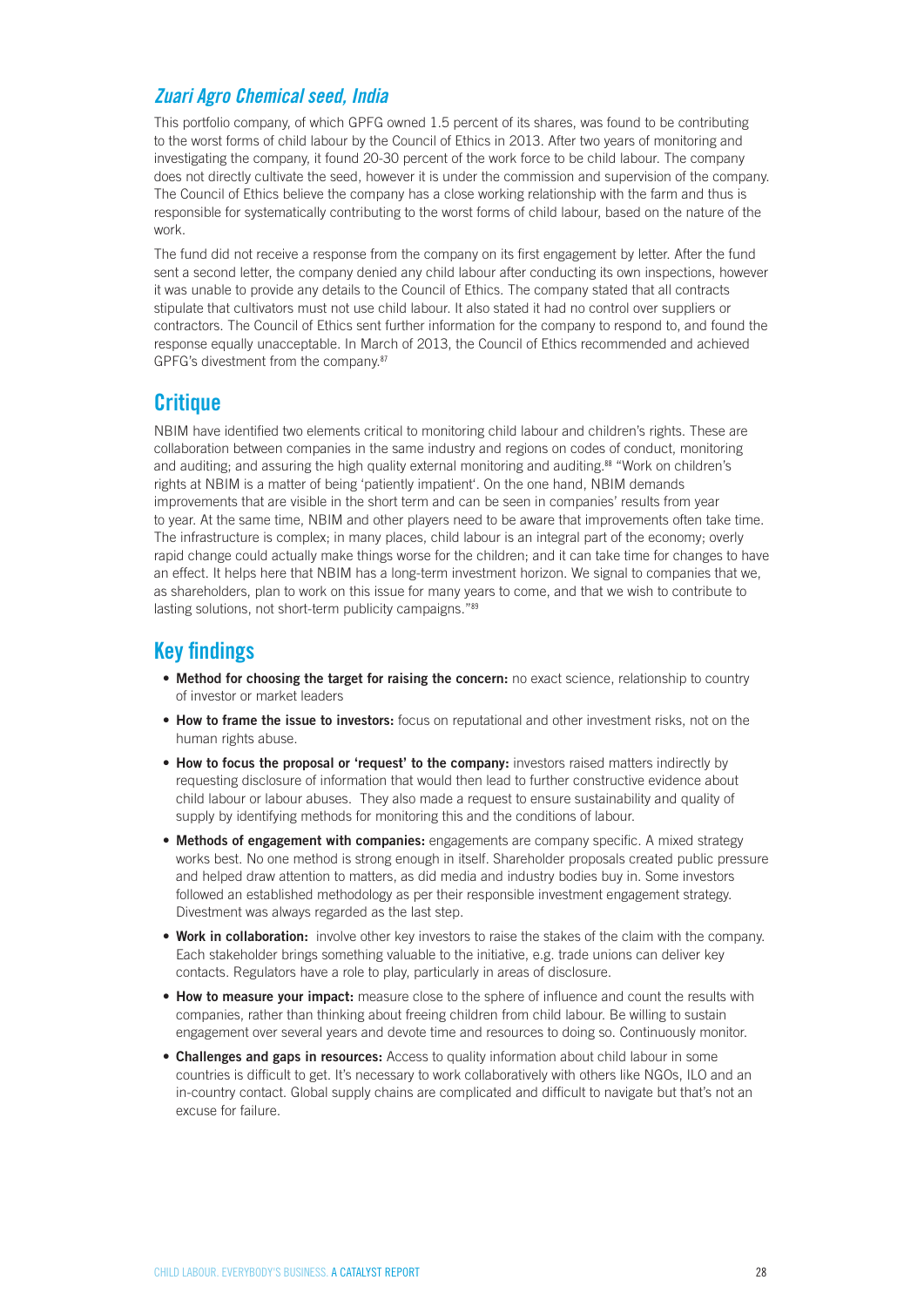# **CONCLUSION**

The insightful views from civil society respondents and active investors have demonstrated that while valuable work is being done to abolish child labour, we are only at the beginning of the journey.

The drastic redefinition of global production, where frequently invisible supply chains underpin economic activity, requires an active response to the accompanying challenges. This report has economic activity, requires an active response to the accompanying challenges. This report has focused on one such challenge - child labour.

The expert interviews, research and analysis has shown that action is possible, that guidance, frameworks, collaborative and activist models do exist to drive change, and that there is a determined community that acknowledges that unprecedented global economic activity is not just about opportunities but equally about responsibilities.

Trade unions and non-governmental organisations are at the forefront of the drive for change. Increasingly, they are joined by investors who are taking steps to manage the risks associated with exploitation.

The avenues of resistance and catalysts for change outlined in this report are promising, but require extraordinary effort and commitment by all parties, and recognition that there is no definite outcome or end state of global governance. One exploited child will always be one too many, and new challenges will continue to arise, demanding new strategies for change and ongoing vigilance.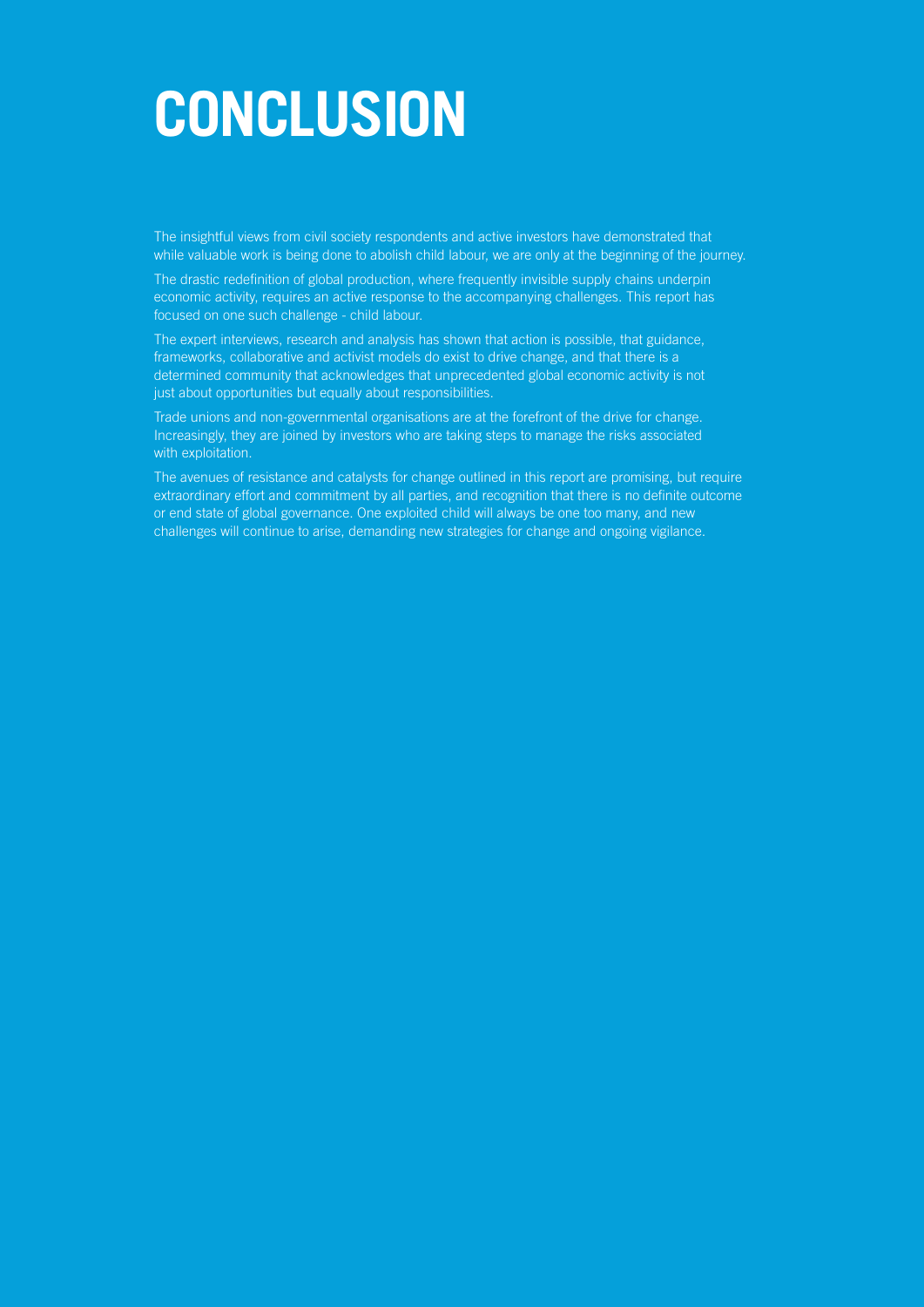- The Organisation for Economic Co-operation and Development (2012). *Mapping Global Value Chains*. OECD: Paris, pp. 4 http://www.oecd.org/dac/aft/ MappingGlobalValueChas\_web\_usb.pdf [accessed 6 June 2014].
- Australian Government Department of Foreign Affairs and Trade (2013) *Trade at a glance* 2013. Commonwealth of Australia: Canberra, pp.18 https://www.dfat.gov.au/ publications/trade/trade-at-a-glance-2013/ [accessed 6 June 2014].
- 3 Australian Bureau of Statistics (2014) *International Trade in Goods and Services*. Commonwealth of Australia: Canberra. http://www.ausstats.abs.gov.au/ausstats. meisubs.nsf/0/E8E1E37B917DDCE8CA257CAE000EE264/\$File/53680\_feb%202014.pdf [accessed 6 June 2014].
- Australian Government Department of Foreign Affairs and Trade (2013) *Summary of Australia's Trade*. Commonwealth of Australia: Canberra, pp.4 http://www.catalyst. org.au/images/pdf/australia\_trade\_1402.pdf [accessed 6 June 2014].
- International Labour Organisation International Programme on the Elimination of Child Labour (2013). *Making progress against child labour*. ILO IPEC: Geneva, pp. VIII. http://www.ilo.org/wcmsp5/groups/public/---ed\_norm/---ipec/documents/publication/wcms\_221513.pdf [accessed 6 June 2014].

- Donaghey, J., Reinecke, J., Niforou, C., and Lawson, B. (2013). From employment relations to consumption relations: balancing labor governance in global supply chains. *Human Resource Management* 53(2), pp. 229-252 http://onlinelibrary.wiley.com/doi/10.1002/hrm.21552/abstract [accessed 6 June 2014].
- http://www.goodweave.org
- http://www.globalmarch.org
- http://www.laborrights.org/
- http://www.ethicaltrade.org/
- http://www.cocoainitiative.org/
- Impactt (2008) *Operational Procedures for Remediation of Child Labour in Industrial Contexts* http://www.impacttlimited.com/wp-content/uploads/2012/01/Impactt\_ Operational-Procedures-for-Remediation-of-Child-Labour-in-Industrial-contexts1.pdf [accessed 18 August 2014].
- Responsible Investment Association Australasia Research -Website http://www.responsibleinvestment.org/riaa-research/ [accessed 1 June 2014
- Above average ESG integration is demonstrated in portfolio construction, implementation and management, monitoring, and being well progressed in active ownership with companies as well as participating in collective initiatives. Responsible Investment Association Australasia (2013) Benchmark Review Report http://www. responsibleinvestment.org/wp-content/uploads/2013/07/2013-Benchmark-Report.pdf [accessed 18 August 2014]
- Ibid.
- Responsible Investment Association Australasia Research Website
- Responsible Investment Association Australasia (2013) *Benchmark Review Report*, pp. 24.
- Responsible Investment Association Australasia What is responsible investment Website http://www.responsibleinvestment.org/what-is-responsible-investment/ responsible-investment-defined/ [accessed 1 June 2014]
- Responsible Investment Association Australasia (2013) Benchmark Review Report, pp. 9.
- Ibid. pp. 10.
- Ibid. pp. 21.
- Responsible Investment Association Australasia What is responsible investment Website http://www.responsibleinvestment.org/what-is-responsible-investment/ responsible-investment-defined/ [accessed 1 June 2014]
- Ibid.
- Responsible Investment Association Australasia (2013) Benchmark Review Report, pp. 21.

Ibid.

- Responsible Investment Association Australasia What is responsible investment Website
- Responsible Investment Association Australasia Charter Website http://www.responsibleinvestment.org/about-us/riaa-charter/ [accessed 1 June 2014]
- AMP Capital (2012). *ESG and responsible investment philosophy* http://www.ampcapital.com/AMPCapitalGlobal/media/contents/Articles/ESG/esg-and-responsibleinvestment-philosophy.pdf [Accessed 18 August 2014]
- Responsible Investment Association Australasia What is responsible investment Website
- ACSI letter to UNPRI 6 September 2012 "UNPRI reporting framework2012- supplementary information" http://www.acsi.org.au/section-heading/un-pri.html [accessed 1 June 2014]
- ACSI is a large service provider of RI services. It has 38 superannuation fund members and offers services such as research on ESG matters, active ownership representation, voting alert service and regulatory advocacy. ACSI reports to the UNPRI on behalf of signatory members. ACSI Supply chain labour and human rights 2011 S&P/ASX200 and global company policies
- ACSI Supply chain labour and human rights 2013 investment risks in S&P/ASX200 consumer discretionary and consumer staples companies. http://www.acsi.org.au/ research-reports-2/1004-labour-and-human-rights-risks-in-supply-chain-sourcing-investment-risks-in-sapasx200-consumer-discretionary-and-consumer-staplescompanies-public.html [accessed 1 June 2014]
- Ibid. pp. 21.
- Ibid. pp. 35.
- Committee on Workers' Capital (2010). *Investing in decent work: Case studies for investor action on forced labour*. http://www.workerscapital.org/priorities/shareholderactivism/campaigns/forced-labour/ [accessed 1 June 2014]
- For more information on Workers' Capital groups or the Committee on Workers' Capital see Catalyst Australia (2013). What is Wealth for? http://www.catalyst.org.au/ campaigns/what-is-wealth-report [accessed 18 August 2014]
- Committee on Workers' Capital Website http://www.workerscapital.org/priorities/shareholder-activism/ [accessed 4 May 2014]
- American Federation of State, County and Municipal Employees (2012) Trustee Leadership Forum, 30 May June 1. http://hausercenter.org/iri/wp-content/ uploads/2012/05/TLF-Questions-for-Managers-and-Red-Flags.pdf [accessed 18 August 2014]
- Committee on Workers' Capital Website http://www.workerscapital.org/priorities/shareholder-activism/ [accessed 24 May 2014]
- Ibid.
- Committee on Workers' Capital (2010). Investing in Decent work: The case for Investor action on forced labour.
- Ibid.
- Ibid.
- Ibid.
- Ibid. pp. 12.
- Ibid.
- Ibid. pp. 13.

Ibid. pp. 5.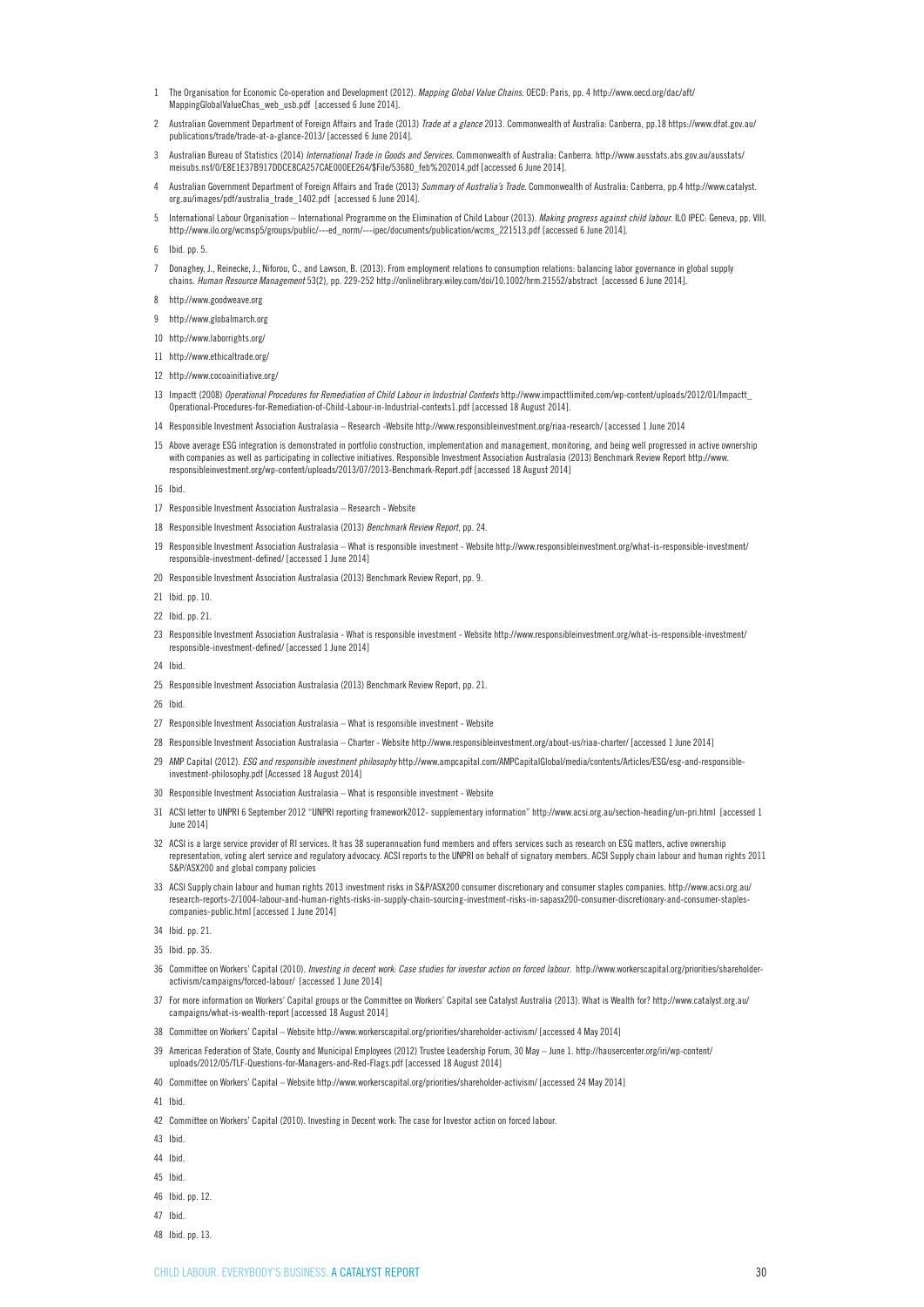- Ibid.
- Ibid. pp. 4.
- Ibid. pp. 5.
- SHARE About Website http://www.share.ca/about/ [accessed 24 May 2014].
- Ibid.
- For more information on Workers' Capital groups or the Committee on Workers' Capital see Catalyst Australia (2013). *What is Wealth for?* http://www.catalyst.org.au/ campaigns/what-is-wealth-report [accessed 18 August 2014]
- SHARE (2008). *Putting Responsible Investment into Practice: A Toolkit for Pension Funds, Foundations and Endowments.* Shareholder Association for Research and Education
- Ibid.
- SHARE Proxy Voting Website http://www.share.ca/research-reports/proxy-voting/annual-key-proxy-vote-survey/ [accessed 24 May 2014]
- SHARE Develop Supplier Code of Conduct Website http://www.share.ca/shareholderdb/proposal/Develop-code-of-conduct-for-suppliers/709 [accessed 25 April 2014]
- Responsible Sourcing Network What are companies doing to fulfill their commitments Website http://www.sourcingnetwork.org/blog/2014/2/20/what-are-companiesdoing-to-fulfill-their-commitments-to-end.html [accessed 24 May 2014]
- SHARE Child Labour in Uzbekistan -Website http://www.share.ca/news/investors-confront-child-labour-in-uzbekistan/ [accessed 4 May 2014]

Ibid.

- Responsible Sourcing Network Website http://www.sourcingnetwork.org/ [accessed 25 April 2014]
- 'Which companies are leading on responsible cotton sourcing?' Investing in Decent Work. 14 March 2014 http://decentwork.ca/2014/03/11/responsible-cotton/ [accessed 25 April 2014]
- SHARE Child Labour in Uzbekistan
- Norges Bank Investment Management Website http://www.norges-bank.no/en/investment-management/ [accessed 24 May 2014]
- Norges Bank Investment Management Market Value Website http://www.nbim.no/en/the-fund/market-value/ [accessed 26 May 2014]
- 'Investment: Norway's nest egg,' *Financial Times*. 19 August 2012. http://www.ft.com/intl/cms/s/0/b6e0e756-e87c-11e1-8397-00144feab49a.html [accessed 12 April 2013].
- Chambers, D., Dimson, E. and Illmanen, A. (2011). 'The Norway model?' *Social Science Research Network* http://ssrn.com/abstract=1936806 [accessed 12 April 2013].

Ibid.

- Norges Bank Investment Management (2008) *Investor Expectations on Children's Rights* http://www.nbim.no/globalassets/brochures/childrensrights.pdf [accessed 18 August 2014]
- Norges Bank Investment Management Responsibility Website http://www.nbim.no/en/responsibility/ [accessed 26 May 2014]
- Norges Bank Investment Management Social Issues, the Environment and Financial Returns Website http://www.nbim.no/en/transparency/features/2011-andolder/2008/social-issues-the-environment-and-financial-returns/ [accessed 26 May 2014]

Ibid.

- Norges Bank Investment Management Children's' Rights Risk Assessment Website http://www.nbim.no/en/responsibility/responsible-investments/childrens-rights/ childrens-rights-risk-assessment/ [accessed 26 May 2014]
- Norges Bank Investment Management Social Issues, the Environment and Financial Returns.
- Norges Bank Investment Management (2008). *Investor Expectations on Children's Rights*.
- Norges Bank Investment Management Children's Rights Website http://www.nbim.no/en/responsibility/responsible-investments/childrens-rights/ [accessed 26 May 2014]
- Norges Bank Investment Management Social Issues, the Environment and Financial Returns.
- Ibid.
- Ibid.
- Committee on Workers' Capital (2010). *Investing in decent work: Case studies for investor action on forced labour*.
- Griek, L., Penikett, J. and Hougee, E. (2010). 'Bitter Harvest: Child labour in the Cocoa Supply Chain,' *Sustainalytics*.http://www.sustainalytics.com/sites/default/files/ Child\_labour\_in\_the\_cocoa\_supply\_chain\_Sustainalytics.pdf [accessed 18 August 2014]
- 83 Committee on Workers' Capital (2010). *Investing in decent work: Case studies for investor action on forced labour*.
- 84 Norwegian Ministry of Finance (2008). *Report on dialogue between Norges Bank and Monsanto Co.* http://www.regjeringen.no/upload/FIN/etikk/Brev\_til\_FIN\_fra%20 NB\_Monsanto.pdf [accessed 18 August 2014].
- Norges Bank Investment Management Breakthrough for Corporate Governance Website http://www.nbim.no/en/transparency/news-list/2011-and-older/2009/ breakthrough-for-corporate-governance/ [accessed 28 May 2014]
- Norges Bank website http://www.norges-bank.no/en/about/published/articles-and-chronicles/art-12-06-2009/ [accessed 28 May 2014]
- Government Pension Fund Global Council on Ethics. 'Recommendation on the exclusion of Zuari Agro Chemicals Ltd. from the Government Pension Fund Global's investment universe'. 18 April 2013. http://www.regjeringen.no/pages/1930865/Zuari\_eng.pdf [accessed 18 August 2014]
- Norges Bank Investment Management Social Issues, the Environment and Financial Returns.
- Ibid.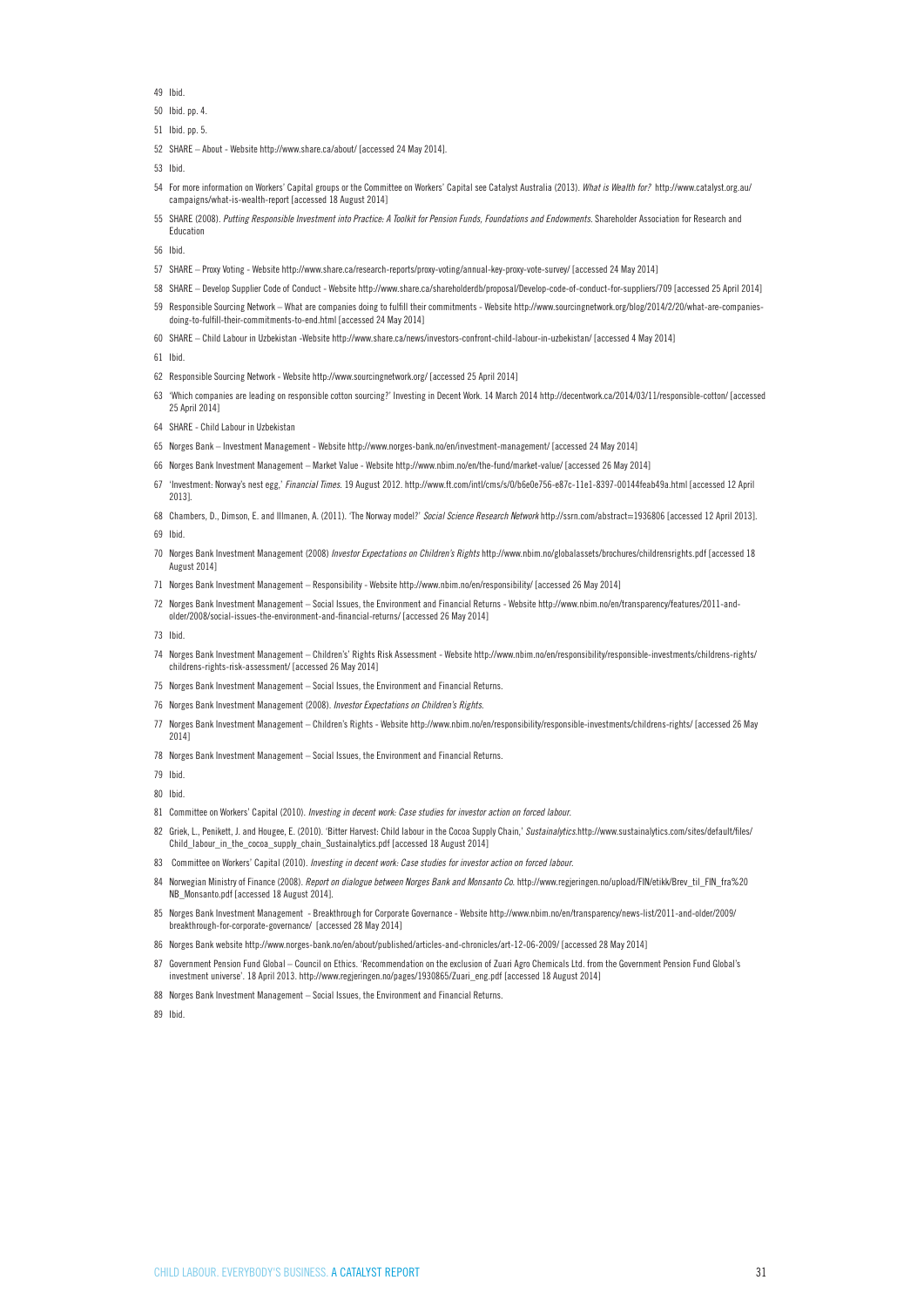### **APPENDIX A - List of individuals interviewed**

#### **Amy Schwebel**

Senior Research Officer Australian Council of Trade Unions.

#### **Dwight Justice**

Policy Advisor International Trade Union Confederation.

#### **Jeroen Beirnart**

Project Coordinator Forced Labour and Trafficking International Trade Union Confederation.

#### **Pablo Berrutti**

Head of Responsible Investment Asia Pacific Colonial First State Global Asset Management.

#### **Peter Colley**

National Research Director Mining & Energy Division Construction, Forestry, Mining & Energy Union.

#### **Peter McAllister**

Executive Director Ethical Trading Initiative.

#### **Manfred Brinkmann**

Coordinator of international affairs German Education and Science Workers' Union (Gewerkschaft Erziehung und Wissenschaft).

#### **Mark Zirnsak**

Director, Justice & International Mission Synod of Victoria and Tasmania Uniting Church in Australia.

#### **Melissa Stewart**

Senior Advisor Child Protection & Trafficking in Persons World Vision Australia.

#### **Nat Burke**

Policy Advisor Government & Multilaterals World Vision Australia.

#### **Michele O'Neil**

National Secretary Textile Clothing & Footwear Union of Australia

#### **Ruth Dearnly**

Public Advocacy Manager World Vision Australia.

#### **Sue Longley**

International Officer, Agriculture and Plantations International Union of Food workers

#### **AustralianSuper**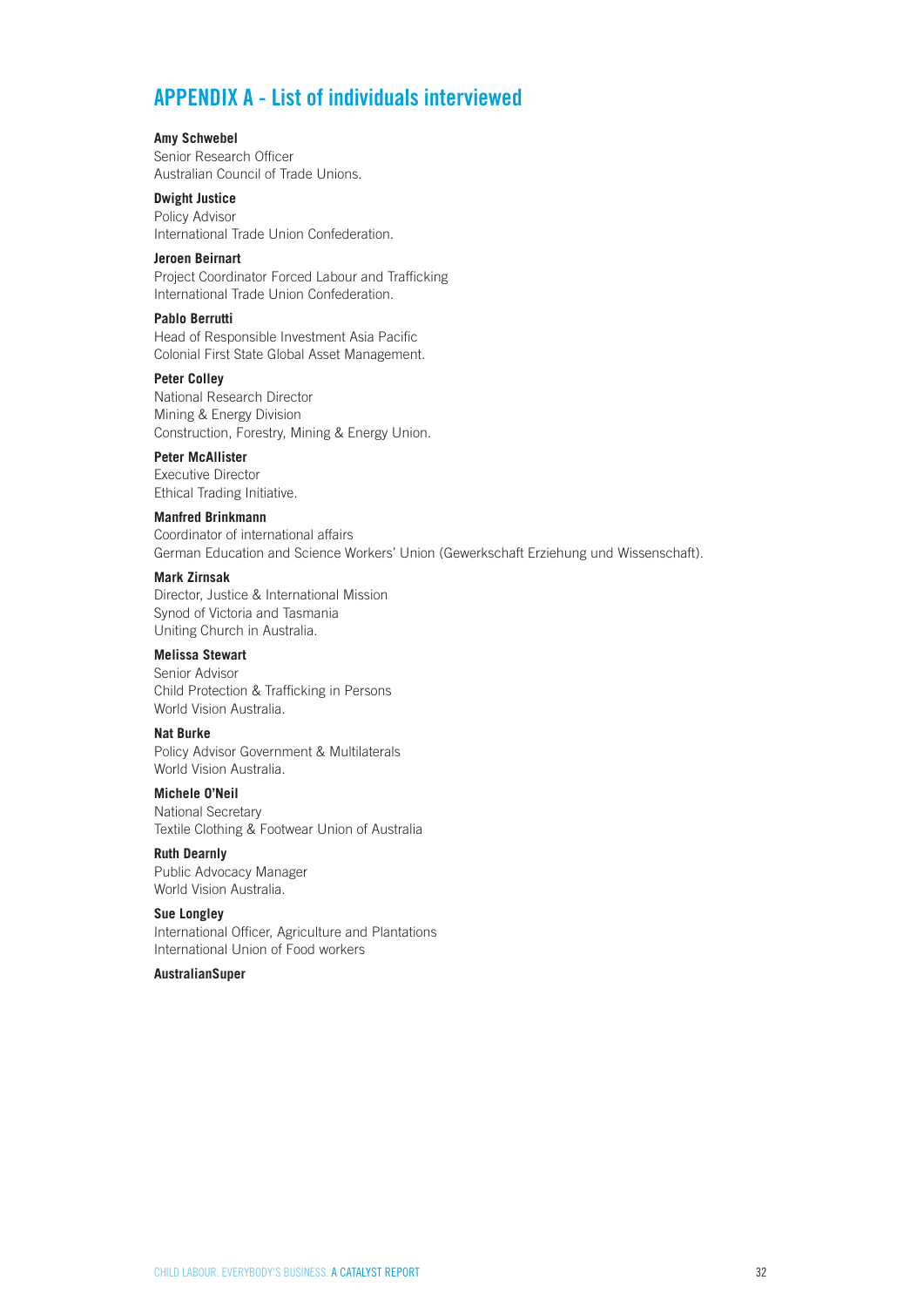### **APPENDIX B - Survey questionnaire**

#### **Understanding the NGO's purpose and role in relation to child labour**

*Purpose: Understand the areas where this specific NGO can provide expertise/insights, also for future collaboration*

- To provide us with some context, could you give us a brief overview of [INCLUDE NGO NAME] including what you stand for/do in relation to child labour or human rights more broadly? Has your organisation ever been involved in a child labour campaign? If so how was it received?
- With what stakeholders do you work in this space? (E.g. Australian/overseas companies, their suppliers, government, civil society, community organisations, etc.) How so?
- In what geographical locations do you work/focus on in relation to child labour?
- What are your role and responsibilities at [INCLUDE NGO NAME]?

#### **Establishing the context for child labour**

*Purpose: Get insight into 'the world of child labour', common definitions, and how it applies to Australian companies* 

- What is your definition of child labour? What is it based on? (I.e. which, if any, international standard or conventions)
- What differences are there in defining child labour and what are the implications?
- How does child labour relate to child work and young workers?
- Are there any misconceptions on what child labour is? What impacts do you believe this has?
- If you think about Australian companies, how relevant or material is child labour to them? (E.g. which particular industries or sectors are most exposed?)
- What do you base this decision on (whether or not it is relevant to them)?
- How does child labour potentially affect such companies? (E.g. is it in relation to their own overseas operations, their local business partners or their supply chain?)

#### **What is and isn't working?**

*Purpose: Understand, at a high level, what goes well and where challenges exist*

- In terms of addressing child labour, how active are relevant Australian companies in this space? Is it topical/part of the conversation at all?
- Do you think Australian companies understand child labour and are well prepared to manage their exposure to the issue?
- Can you provide an overview of the historical development of the issue of child labour to now? Is there a trend of it becoming part of Australian companies' agenda's?
- In terms of addressing child labour, what if any, examples of good practice have you seen by (Australian or international) companies? (E.g. in relation to investigation or remediation) Please explain, including:

What was the issue?

What area of child labour management does this concern? (E.g. formalising commitments and taking a public position on child labour, identifying child labour, working with suppliers or other stakeholders on child labour, responding to child labour through a remediation process, etc.)

What did the company/organisation do about it?

How did it go about responding? (E.g. was it a public response, a partnership with an NGO, etc.)

To what extent did this involve collaboration with other stakeholders, and how important was this?

What was the outcome?

What were the factors contributing to the success (E.g. senior-level buy-in/leadership, grass roots approach, collaboration with other stakeholders, etc.)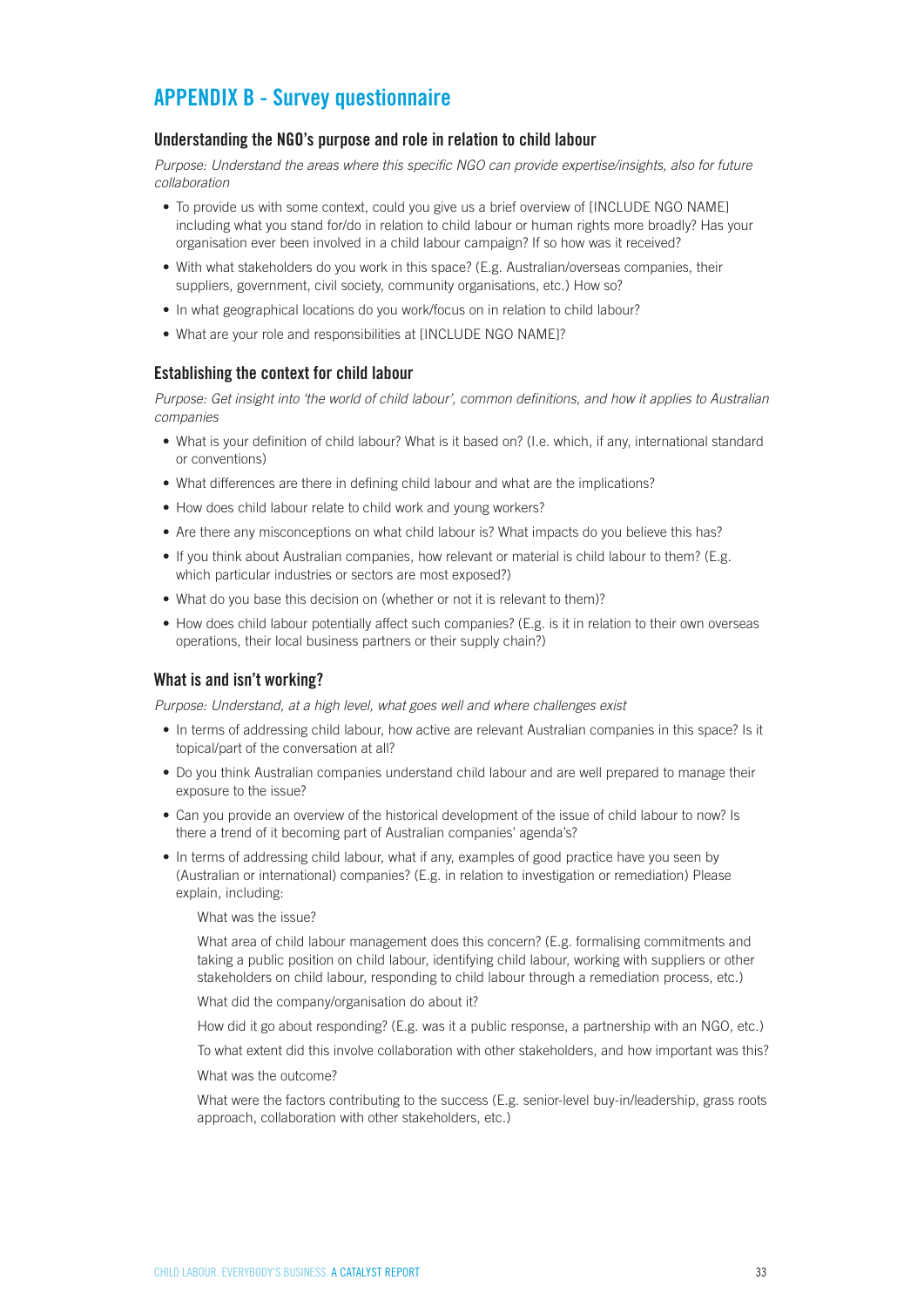- From your experience, what are the key challenges in relation to child labour that Australian companies struggle with? Where is the most pressing need for improvement of performance?`
- What, if any, examples of an ineffective/'wrong' response have you seen by (Australian or international) companies?

What was the issue? How did the issue get exposed? (E.g. national news, social media, etc.)

What did the company/organisation do about it (that wasn't efficient/'right')?

*How* did it go about responding (that wasn't efficient/'right')?

What were the consequences?

What were the contributing factors (e.g. senior-level buy-in/leadership, grass roots approach, collaboration with other stakeholders, etc.)?

#### **What guidance is available and what's missing**

*Purpose: Identify existing guidance/support channels and where there are gaps and hence, opportunities for the Catalyst Guidance to close such gaps*

- In your view, how comprehensive are the guidelines, standards and other supporting resources currently available on child labour and how companies can address this issue?
- Are there any key resources you are aware of that you could point us to?
- What aspects of child labour are currently overlooked in the available resources, where are there gaps that should be filled?
- Do you think a good practice guide aimed at Australian companies would be valuable? In your view, what aspects/content should a child labour good practice guide focus on to be useful?
- Beyond such a guide (i.e. a document), is there anything that you think would be useful to support companies get better at it? (E.g. support from NGOs/better collaboration; more external guidance; a body that monitors performance, etc.)
- Is there anything NGOs would find useful in terms of support or resources?

### **APPENDIX C - Investor questionnaire**

#### **Recommendations for engaging companies on forced labour**

Depending on which stage investors begin their engagement, some questions may be more critical than others. A set of recommended questions that institutional investors can use to engage companies in their portfolio on the issue of forced labour is provided here.

#### **Determining exposure to forced labour**

- What is the company's exposure to forced labour?
- Is the company aware of the forced labour conditions in its supply chain products and the countries they are sourced from?

#### **Ensuring adequate policies on forced labour**

- Does the company have a policy banning the use of forced labour?
- Does the policy include respect for worker representation, principles of non-discrimination, minimum age, regular and direct payment of wages and does it prohibit the confiscation of personal documents and the use of violence and intimidation?
- Does the company's supply chain labour standards policy cover forced labour?
- Is the supply chain policy embodied in all contracts with joint venture partners, suppliers and subcontractors, including external employment agencies?

#### **Implementation of policies on forced labour**

- Are the company's management systems for implementing its forced labour policy comprehensive?
- How are employees informed of their rights in all stages of the supply chain?
- Is compliance with the company's policy on forced labour monitored with the involvement of independent trade unions?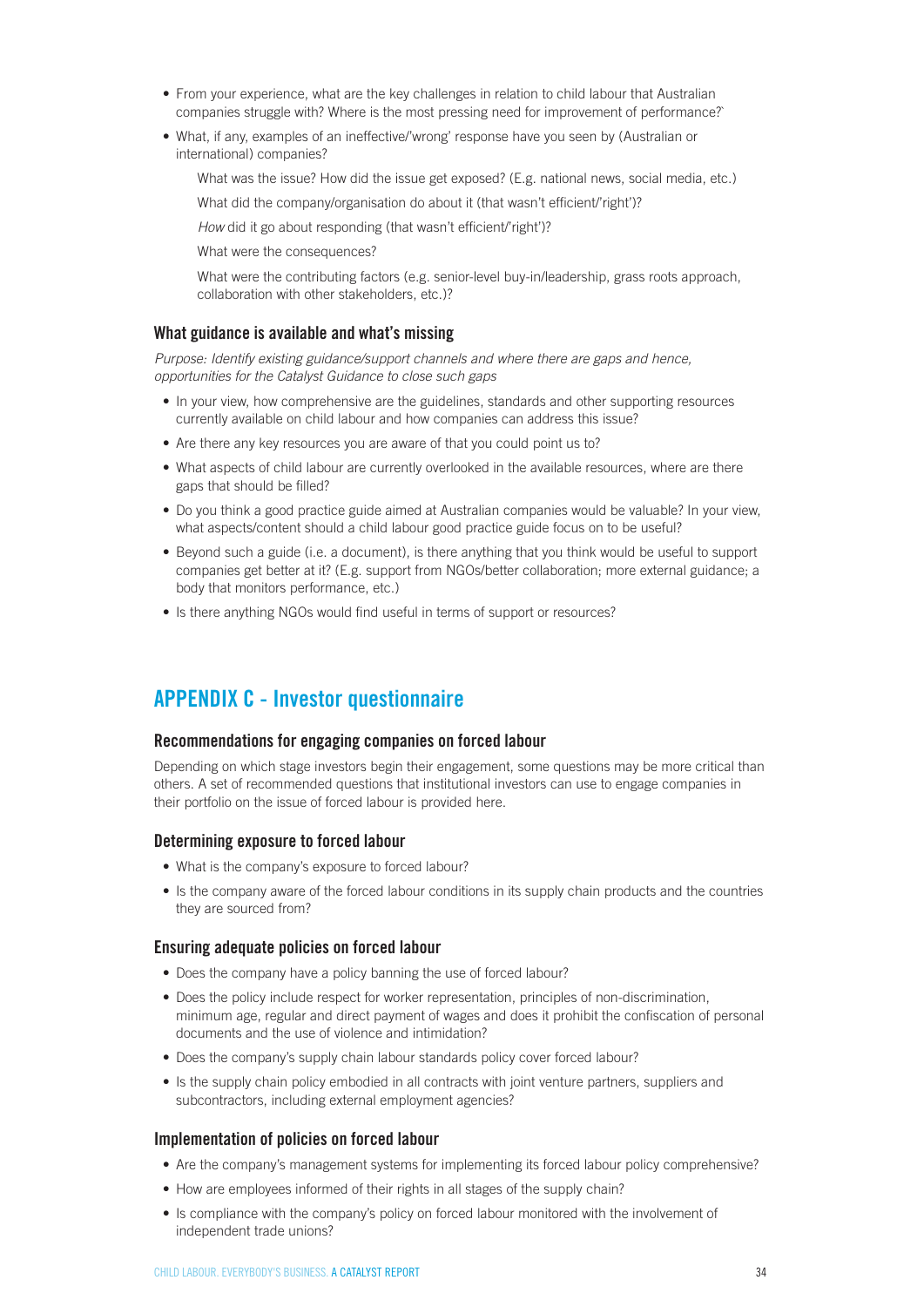- What procedures are in place to remedy any non-compliance found?
- Specifically, does the company have an action plan to provide for the release and rehabilitation of forced labour survivors? Do these plans cover effective and adequate compensation for forced labour survivors?
- Is the company part of a multi-stakeholder initiative that could help manage forced labour in its supply chain?
- Is the company open to observing best practices on the contributing factors to forced labour?
- How are the company's management systems for supply chain labour standards integrated with its procurement management systems?
- Does the company report publicly on this issue, in particular on the amount and type of noncompliance found with its policy?
- Does the company seek feedback from trade unions about the content of its report?

#### **Relationships with suppliers**

- Does the company have long-term relationships with its suppliers?
- How does the company communicate this policy to suppliers?
- Does the company audit suppliers against this policy? If so how often?
- Does the company provide training and capacity building on labour standards to its suppliers?
- Does the company ensure that the costs of complying with labour standards are not unfairly passed on to producers in economically developing countries?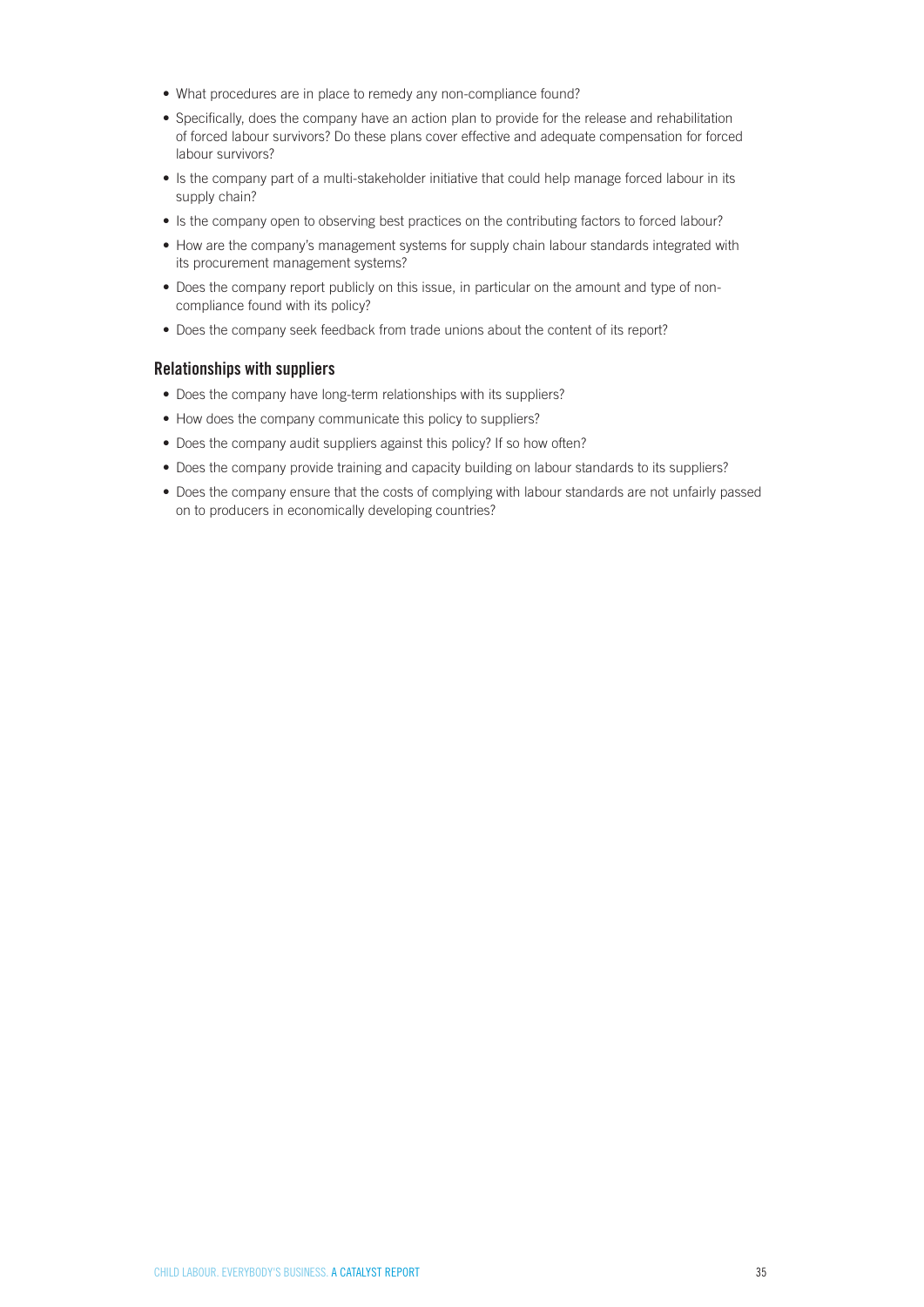# **RESOURCE - A REVIEW OF INTERNATIONAL CODES AND CONVENTIONS**

Definitions of child labour differ greatly among non-government organisations (NGOs), trade unions, governments and corporations according to culture, age and the nature of work. The very definition of 'child' and 'labour' at a national and international level causes difficulty for investors and companies working across international borders, which regard child labour as a breach of their social responsibilities, and for civil society groups who raise allegations of such a breach. Corporations and governments may choose to adopt codes or international benchmarks according to their Environmental, Social and Governance (ESG) goals and the nature of their business. Regardless of these goals, there is a widely accepted understanding that:

"Child labour is work that deprives children of their childhood, their potential and their dignity. It is work that exceeds a minimum number of hours; work that is mentally, physically, socially or morally dangerous and harmful to children; and work that interferes with their schooling."90 Therefore, this report does not seek to include light work such as work performed after school or vocational training in its definition of child labour.

# **1.1 ILO CONVENTIONS ON CHILD LABOUR**

Of all codes, descriptions and benchmarks on child labour, the International Labour Organization's (ILO) Conventions are regarded as high-level standards by governments, labour organisations and in the corporate world.91 The ILO Conventions on child labour form the foundations of most other codes such as the OECD Guidelines for Multinational Enterprises<sup>92</sup> and the Global Compact<sup>93</sup>. Rating agencies and corporations frequently use these standards as their departure point for the 'social' measurements in their ESG policies.<sup>94</sup> NGO survey respondents also refer primarily to both the child labour Conventions.

The ILO Conventions on child labour are the most widely adopted of all the ILO Conventions, with over 95.1 percent of member states ratifying No. 182 on the worst forms of child labour, and 88 percent ratifying No. 138 on minimum age for admission to employment.<sup>95</sup>

In recognising their importance, the ILO has a dedicated division focusing on the elimination of child labour, named the International Programme on the Elimination of Child Labour (IPEC). The program was established in 1992 and aims to build the capacity of countries to ultimately eliminate child labour. IPEC is currently working in 88 countries and is the biggest operational program in the ILO.<sup>96</sup>

#### **ILO Convention No. 182 on the worst forms of child labour, 1999**

This Convention applies to all children under the age of 18 and concerns the prohibition and elimination of the worst forms of child labour described as:

- (a) "All forms of slavery or practices similar to slavery, such as the sale and trafficking of children, debt bondage and serfdom and forced or compulsory labour, including forced or compulsory recruitment of children for use in armed conflict;
- (b)The use, procuring or offering of a child for prostitution, for the production of pornography or for pornographic performances;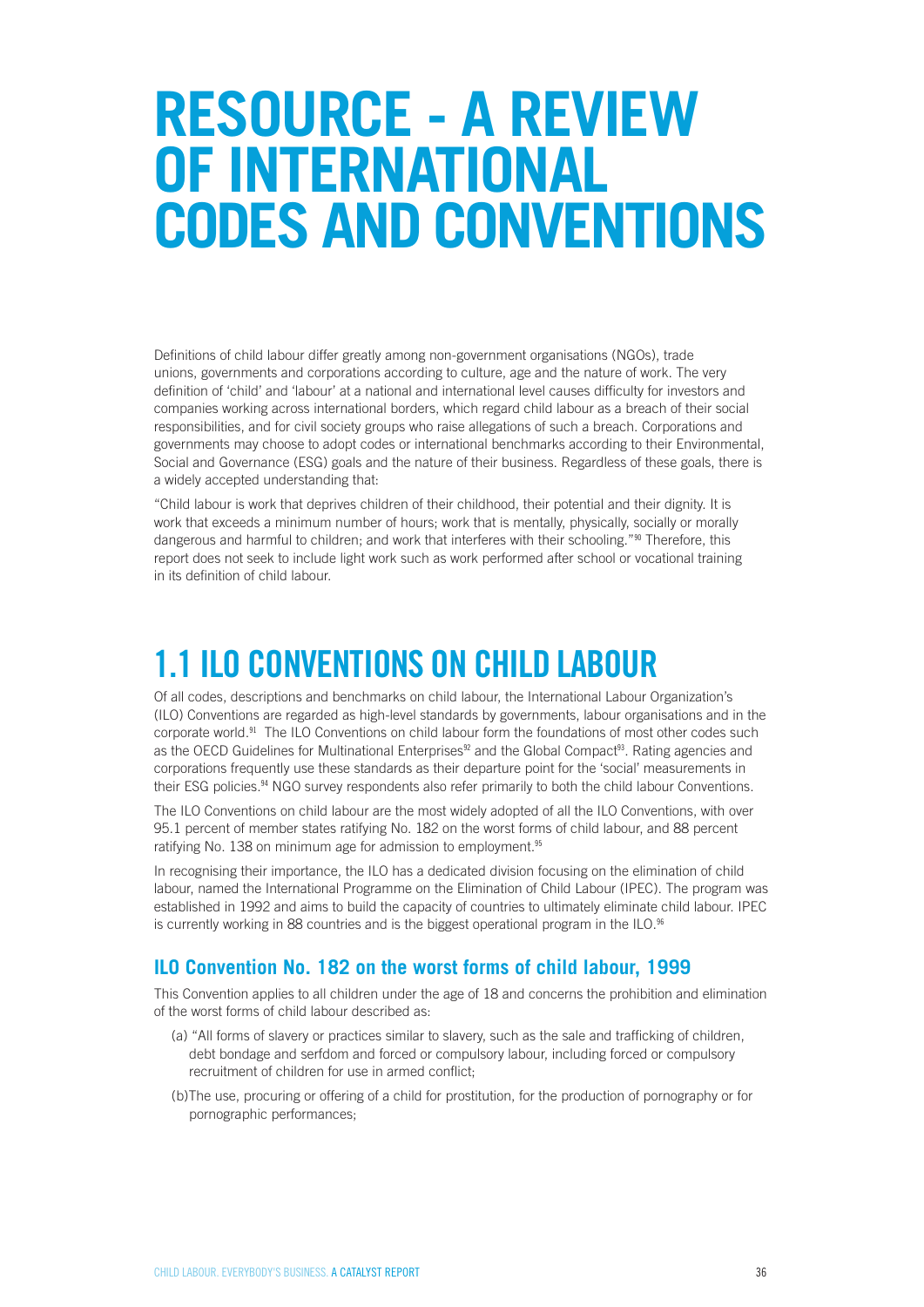- (c) The use, procuring or offering of a child for illicit activities, in particular for the production and trafficking of drugs as defined in the relevant international treaties;
- (d) Work which, by its nature or the circumstances in which it is carried out, is likely to harm the health, safety or morals of children."<sup>97</sup>

This Convention brings together elements from the ILO Convention on forced labour (1930) and the UN Convention on the rights of a child (1989).<sup>98</sup> It considers the importance of free basic education to children and the elimination of poverty. The Convention acknowledges that poverty pressures families into letting their children being engaged in work.

This Convention is so widely accepted by the international community that nations, corporations and trade unions have adopted it at an unprecedented rate. In a report by Education International on 'Child Labour and Education for All' it is stated: "The ratification rate has been the fastest ever in the history of the ILO. It took only two years to reach 100 ratifications and three more years to get to 150. As of October 2013, there are 177 ratifications of this Convention."99 Australia ratified this ILO Convention in 2006.

#### **ILO Convention No.138 Minimum Age Convention, 1973**

ILO Convention No. 138 concerns the minimum age for the commencement of employment:

"Each Member for which this Convention is in force undertakes to pursue a national policy designed to ensure the effective abolition of child labour and to raise progressively the minimum age for admission to employment or work to a level consistent with the fullest physical and mental development of young persons."

Furthermore the Convention states that "[…] The minimum age specified in pursuance of paragraph 1 of this Article shall not be less than the age of completion of compulsory schooling and, in any case, shall not be less than 15 years. […] The minimum age for admission to any type of employment or work which by its nature or the circumstances in which it is carried out is likely to jeopardise the health, safety or morals of young persons shall not be less than 18 years."100

Other provisions within the Convention allow governments, companies and trade unions to consult with the ILO and be guided by their national laws to set an alternative minimum age depending on certain conditions, such as educational facilities, health and safety, morals of the children and training. This Convention has been adapted over many years to recognise the differences in culture and types of work, and now includes many varied definitions of minimum age and types of work.<sup>101</sup>

Several countries have not ratified this Convention. They cover roughly 30 percent of the world population and include Australia, India, Canada, Mexico, New Zealand and the US to name a few.<sup>102</sup> One of the reasons for not ratifying the Convention is its prescriptive nature, which can cause difficulty in adhering to the code.103 Some nations like New Zealand and Australia do not have a minimum age for employment, but enshrine working conditions in labour laws, and address age concerns at work in terms of minimum age of attendance at school that forbids working during school hours.<sup>104</sup>

Since the introduction of Convention 182 in 1999, some member states believe that ratifying No. 138 is not as important in tackling the real issues in child labour.<sup>105</sup> "[...] it is clear at the moment the priority of the Organisation [ILO] is represented by the worst forms of child labour. Accordingly, ILO activities concentrate on this issue and Convention 138 has lost a significant part of its importance."<sup>106</sup>

#### **ILO Declaration on Fundamental Principles and Rights at Work**

Both ILO child labour Conventions are further enabled under the ILO Declaration on the Fundamental Principles and Rights at Work. These include four base principles:

- Freedom of association and the effective recognition of the right to collective bargaining
- Elimination of all forms of forced or compulsory labour
- Effective abolition of child labour
- Elimination of discrimination in respect of employment and occupation<sup>107</sup>

The ILO reconfirmed the primacy of these Conventions in a 1998 Declaration which stated that all Member States of the ILO are, by virtue of membership of the organisation, obliged to "respect, to promote and to realize, in good faith" the fundamental rights established in these Conventions.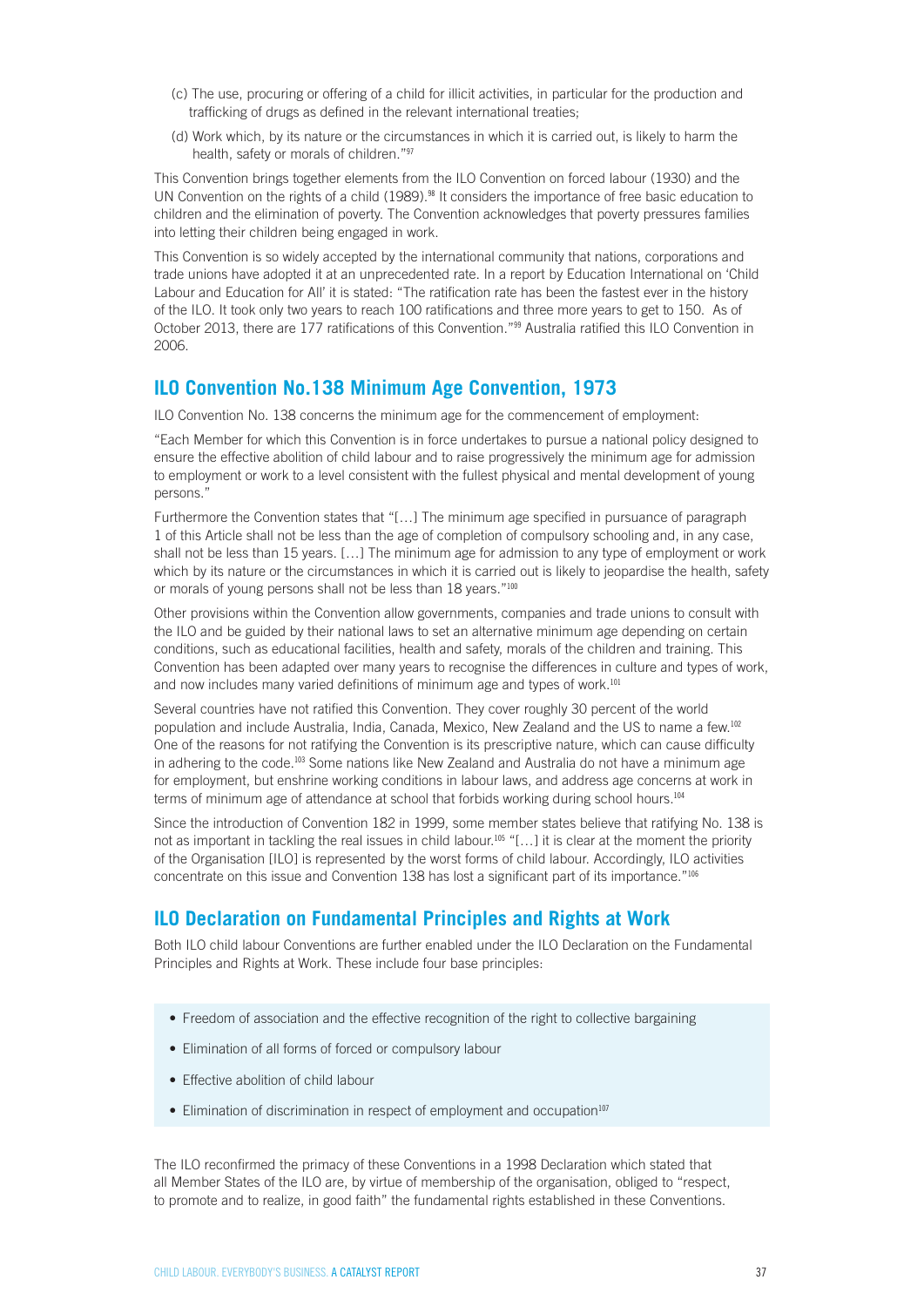#### **Obligations for signatories**

The ILO is an agency of the United Nations (UN) that specialises in labour relations and the organisation of work. It has a unique structure within the UN system, being a tripartite body that gives voice to employers' and workers' organisations as well as national governments. The organisation has enacted various international laws (or 'Conventions') comprising global standards for work and social policy that are implemented at the national level, subject to ILO 'supervision'.<sup>108</sup> Member states are required, according to supervisory arrangements, to report regularly on implementation.<sup>109</sup> Australia has ratified 63 of the 189 ILO Conventions, and seven of the eight core Conventions. It has not ratified the minimum age Convention.

The ILO's tripartite structure means that trade unions can take a complaint about labour rights breaches through the ILO enforcement and/or supervision mechanism. This involves a national peak union body making a complaint to the ILO's Governing Body for assessment and review by its Committee of Experts. <sup>110</sup> It is not possible to bring a complaint against a particular employer, but rather against the nation state that is failing to implement the ILO principles and basic work rights within its jurisdiction. However, this mechanism has been used in the context of trade union campaigns against particular companies (an example is the UNI Global Union campaign against multinational employer G4S).<sup>111</sup>

#### **Critique**

Both core standards are not legally binding in all states, and they are hard to enforce considering the high levels of non-compliance around the world and the limited capacity of the ILO or the international community to penalise breaches.<sup>112</sup> The ILO's powers for enforcing the standards are largely 'persuasive'.<sup>113</sup> The ILO's supervisory mechanisms, while not legally binding or enforceable, can be used by trade unions and civil society groups for applying political pressure to nation states and business organisations in response to a breach. 114 The wide ranging interpretations of the definitions of 'child' and 'hazardous' work reflected in national laws make it difficult to raise instances of child labour even in countries that have adopted the two child labour Conventions.

# **1.2 UN GUIDING PRINCIPLES ON BUSINESSES AND HUMAN RIGHTS**

The UN Guiding Principles on Business and Human Rights (UNGPs) enact existing international laws by identifying and clarifying the State and corporate responsibilities for practically working to achieve human rights. They are the result of six years of research and extensive consultations requested by the United Nations Human Rights Commission and led by Harvard University's Professor John Ruggie, and are sometimes colloquially referred to as the 'Ruggie Principles'. The UNGPs are relevant for the abolition and prevention of child labour as the rights of children are enshrined in the protection of Human Rights and fundamental freedoms. The guidelines offer concrete and practical applications for governments and corporations to follow in detail.

The principles specifically spell out obligations by the state and corporations in three pillars:

- 1."States' existing obligations to respect, protect and fulfil human rights and fundamental freedoms;
- 2.The role of business enterprises as specialized organs of society performing specialized functions, required to comply with all applicable laws and to respect human rights;
- 3.The need for rights and obligations to be matched to appropriate and effective remedies when breached."<sup>115</sup>

"These Guiding Principles apply to all States and to all business enterprises, both transnational and others, regardless of their size, sector, location, ownership and structure."<sup>116</sup> In 2011, the UN Human Rights Commission endorsed the Principles unanimously. Even before they were endorsed by the UNHRC, there was already a groundswell of support for the Principles due to the substantial consultation with governments, business and civil society groups.117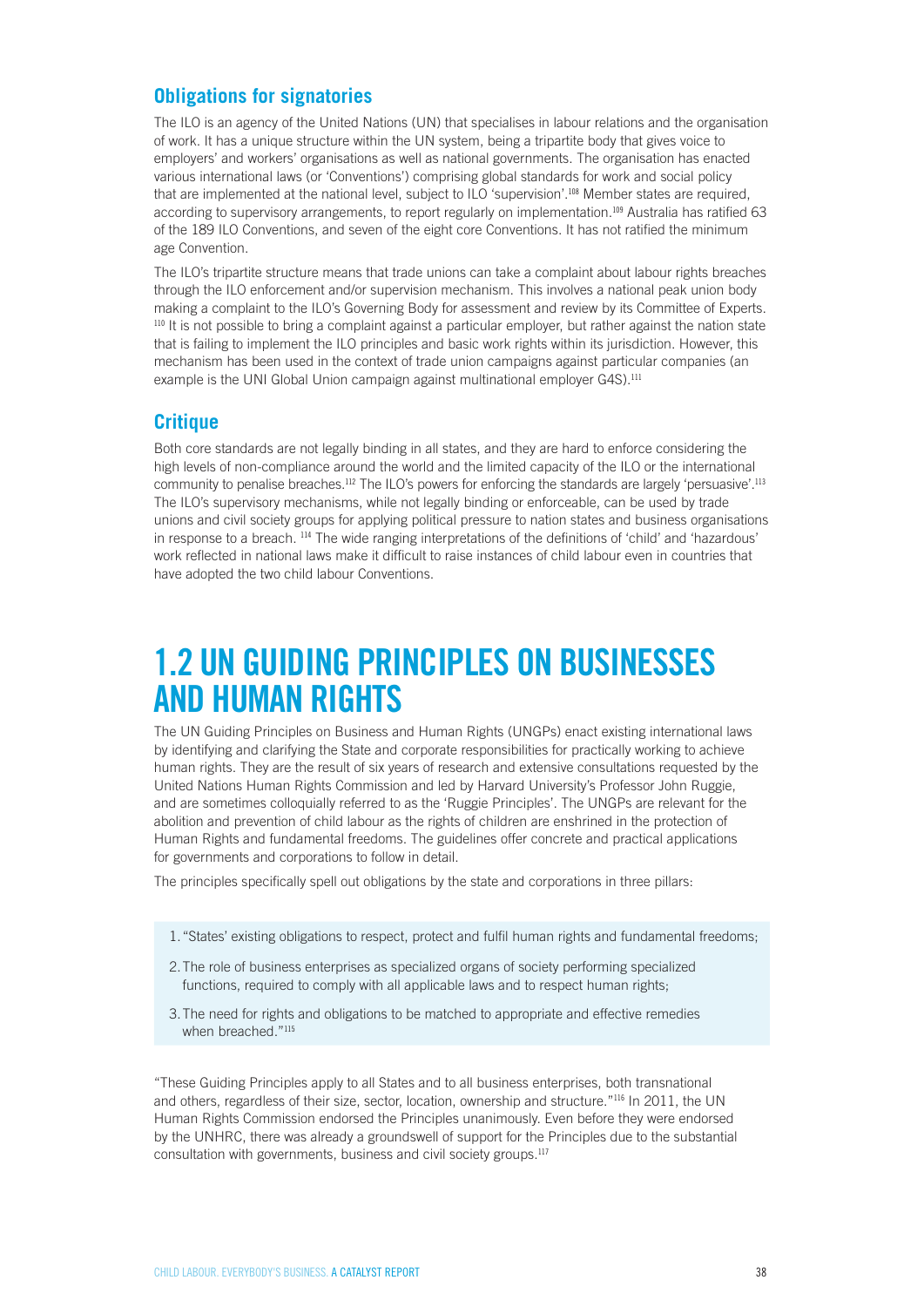There are several parts in the UNGPs that are helpful to the protection of children and prevention of child labour such as the obligation specified in principle 2: "States should set out clearly the expectation that all business enterprises domiciled in their territory and/or jurisdiction respect human rights throughout their operations."118 They also go further to suggest that it would be good practice to take steps to "prevent abuse abroad by business enterprises within their jurisdiction." i.e.: parent companies. These clear provisions provide a chain of authority for grievance reporting of identified instances of child labour to be raised with the governments concerned.

The UNGPs describe a business operation's obligations to cover human rights impacts through not only its own operations but also those that may be linked to it through services, products or business relationships.119 It also suggests processes for the prevention of abuses and monitoring of child labour within a company. The UNGPs state: "The process should include assessing actual and potential human rights impacts, integrating and acting upon the findings, tracking responses, and communicating how impacts are addressed [...] Should be ongoing, recognizing that the human rights risks may change over time as the business enterprise's operations and operating context evolve."<sup>120</sup>

The third pillar of the principles is about finding a remedy when breaches occur. Principle 25 states: "As part of their duty to protect against business-related human rights abuse, States must take appropriate steps to ensure, through judicial, administrative, legislative or other appropriate means, that when such abuses occur within their territory and/or jurisdiction those affected have access to effective remedy."<sup>121</sup>

The UNGPs offer practical suggestions for both the State and Corporations on what could be considered a grievance, various grievance procedures, possible remedies, reducing barriers that lead to the denial of access, as well as promoting the systems for people to access such mechanisms and support for them. "Simply put, they must provide genuine remedies for victims of human rights violations by companies and must not amount to communications or political exercises. Operational-level mechanisms should be based on engagement and dialogue with the stakeholder groups whose rights they seek to remedy."122

The UNGPs are supported by UN agencies including the Global Compact and the UNPRI. The OECD Guidelines for Multinational Corporations have incorporated the principles into their guidelines. With the overwhelming support for these practical and concrete principles, there is a new scope for those raising instances of child labour to rely on the principles to facilitate raising matters and seeking remediation for breaches with governments and corporations. This includes the important supply chain, labour hire and partnered operations of companies where child labour is more often found.

#### **Critique**

A UNGPs Working Group has been established to assist states, enterprises and NGOs to work on the implementation of the UNGPs as well as on individual cases of alleged human rights violations and abuses.123 As at March 2014 the Working Group has received 19 complaints of human rights abuses, 16 of which have been made public. 124 Of these, none appear to contain child labour abuses. It is still early days for the Working Group to display clear results, present the challenges they face, and even demonstrate the nature of the service they can provide for those seeking support.

There is no enforcement mechanism for the UNGPs but by their nature, they seek to source a 'remedy' for each incident. These of course are dependent on the complainant's ability to get their case heard and promoted for action to occur.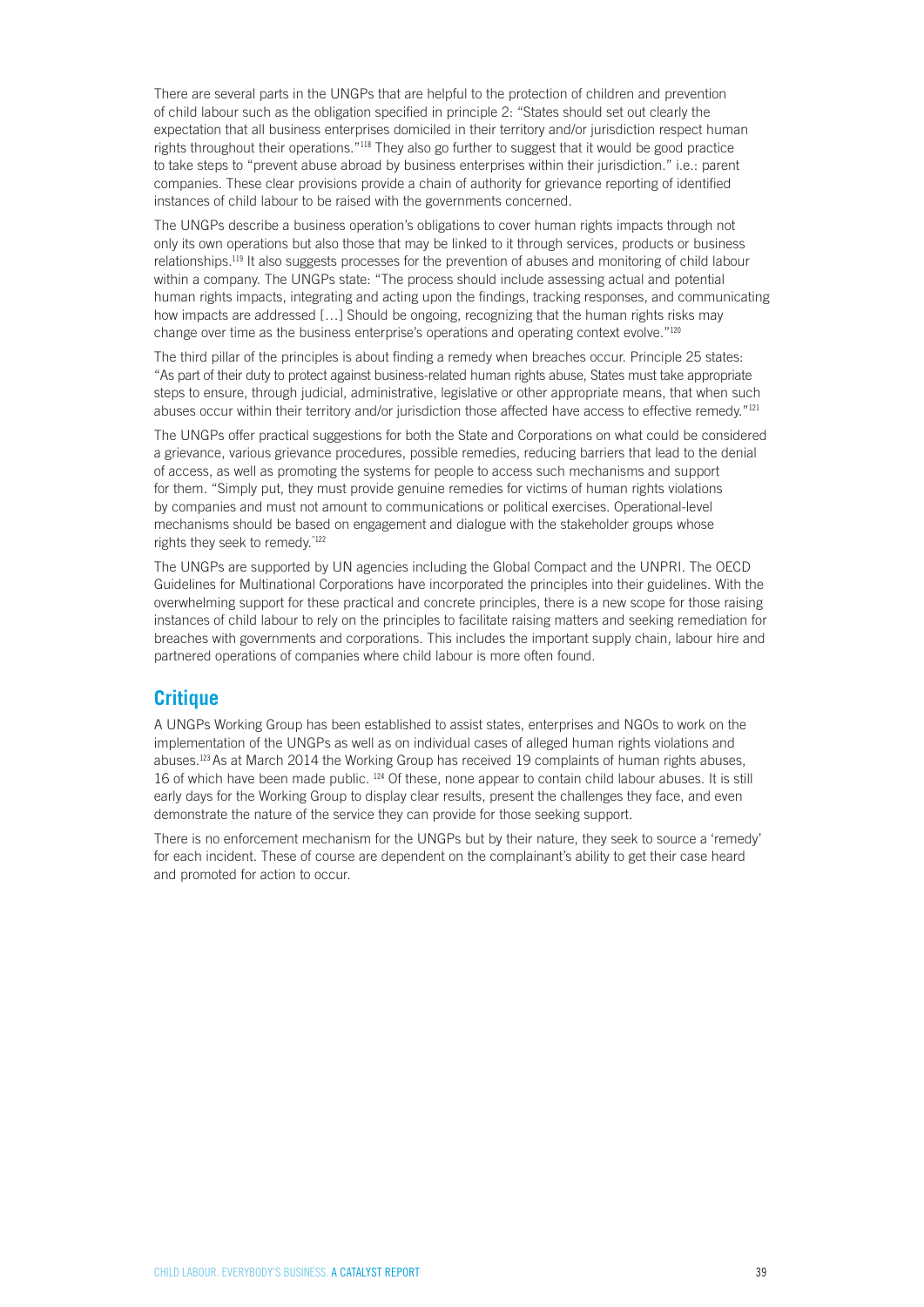# **1.3 UN CONVENTION ON THE RIGHTS OF THE CHILD**

A Convention on the Rights of the Child (CRC) is a visionary code of some 54 points giving specific rights to children as individuals and as members of their own families and community. It covers persons up to the age of 18 years and describes rights and responsibilities as being dependant on the developmental stage of the child and being age appropriate.

The Convention is founded on four fundamental principles:

- "Non-discrimination. Children should neither benefit nor suffer because of their race, colour, gender, language, religion, national, social or ethnic origin, or because of any political or other opinion; because of their caste, property or birth status; or because they are disabled.
- The best interests of the child. Laws and actions affecting children should put their best interests first and benefit them in the best possible way.
- Survival, development and protection. The authorities in each country must protect children and help ensure their full development — physically, spiritually, morally and socially.
- Participation. Children have a right to have their say in decisions that affect them and to have their opinions taken into account."<sup>125</sup>

Although child labour is not specifically mentioned within the text of the Convention, the spirit of the CRC definitely opposes the worst forms of child labour. Further reading of the application of the CRC in a business context specifically identifies the need to eliminate child labour in order to uphold the rights of children.<sup>126</sup>

In 2013, the CRC published a General Comment incorporating the application of the Convention on the Rights of a Child with the UN Guiding Principles for Business and Human Rights. Similarly to the UNGPs, it specifies the obligations of the State and business for upholding the rights of children. The publication is consistent with the various other international codes and benchmarks for the human rights of children including the ILO's Conventions 182 and 138.127 It specifically mentions that global business should be mindful of their subsidiaries, suppliers etc. as it is 'rarely the case' that a single company is behind the positive or negative impact on children's rights.<sup>128</sup>

The CRC General Comment expects the State to go beyond its own territory to protect children's rights. In addition, it states that actions and measures must endeavour to go beyond the eradication of child labour and move towards achieving a respect for all children's rights.<sup>129</sup> The Convention states that it applies at all times, particularly during conflict or emergencies when the potential for abuse of children is heightened.<sup>130</sup>

## **Obligations of Signatories**

A 1989, the Convention on the Rights of a Child became one of the ten core international human rights instruments.<sup>131</sup> Ratified by more countries than any other human rights treaty, it provides a common legal framework and consistent ethical reference from which standards can be measured and met. Only the USA, Somalia and South Sudan have not ratified the Convention.<sup>132</sup> The USA has various objections to the treaty that it continues to work through internally.<sup>133</sup> Somalia does not have a government that can ratify the treaty and South Sudan is only two years old as a country and is yet to ratify.<sup>134</sup>

Signatories commit to align all of their national laws, administration and measures to ensure the 'full realisation' of children's rights.135 Ratifying states also commit to reporting to the CRC within the first two years of signing and every five years after that.<sup>136</sup>

## **Critique**

A Committee of independent experts, set up by the CRC, assesses the countries' progress in achieving all of the rights of the child, and issues comments to encourage measures to be taken. The CRC Committee will not receive complaints from citizens nor monitor individual cases of human rights abuses against a child. It does however encourage contributions and invites the participation of Children's Rights advocates in the reporting and monitoring process for all signatories. Governments are also encouraged to submit contributions from all sectors of their communities. This inclusive reporting is unique to the CRC.137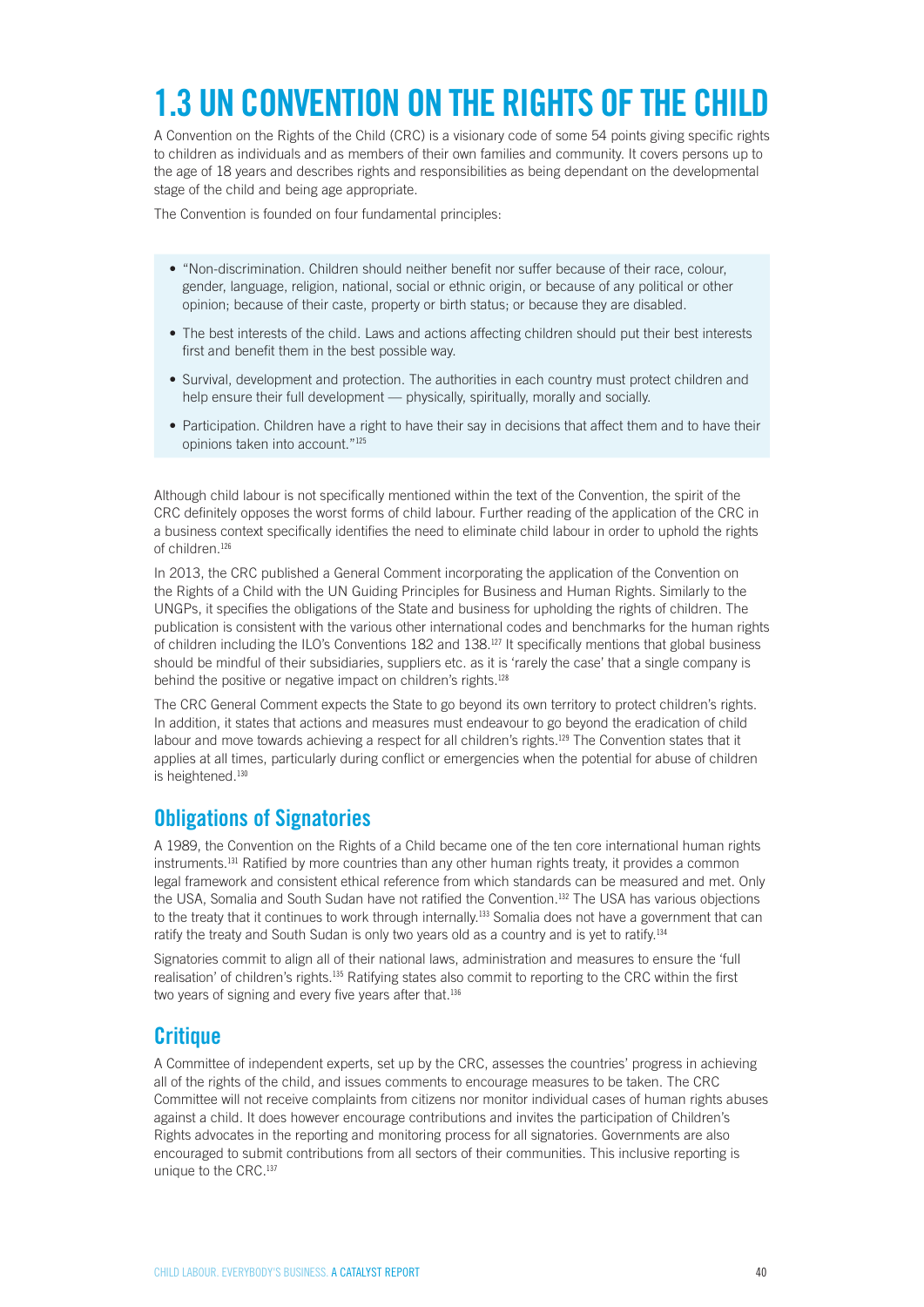UNICEF is the specialised UN agency charged with the implementation of the CRC. It continuously runs programs and participates in the elimination of child labour across the globe, including a focus on awareness-raising and education programs in India in the cotton fields.<sup>138</sup> UNICEF receives funding from various corporations. For example, they are funded by and work with IKEA in a partnership of more than 10 years in various parts of the world against child labour.<sup>139</sup> There is little evidence within the partnership of what IKEA is doing within its own supply chain and within its enterprise, toward the eradication of child labour.

# **1.4 UN GLOBAL COMPACT**

The United Nations Global Compact is a voluntary mechanism that business organisations can choose to participate in to improve their performance against social and environmental indicators, and to demonstrate their commitment to 'corporate social responsibility'. Established in 2000, the Compact now has more than 10,000 participants from over 145 countries, making it the largest voluntary corporate responsibility initiative in the world.<sup>140</sup> Participants in the Compact include:

- Companies, whose actions it seeks to influence;
- Governments, labour, civil society organisations; and
- The United Nations, as convener and facilitator.

The Compact enables these participants to engage with each other, to negotiate and implement policies to change the companies' business practices, in line with ten principles that are derived from various international treaties and agreements including:

- The Universal Declaration of Human Rights
- The International Labour Organization's Declaration on Fundamental Principles and Rights at Work (including Conventions 182 and 138 on child labour)
- The Rio Declaration on Environment and Development
- The United Nations Convention Against Corruption.

The effective abolition of child labour is Principle 5 in the Labour category of the ten principles. The Compact uses the ILO Conventions No.138 and 182 as their foundations for defining child labour. They encourage participants to raise awareness of the causes and consequences, determining if child labour is a problem in the business, looking at higher risk areas in regions, industries or supply chains, and consulting with external organisations to investigate.<sup>141</sup>

The Compact offers tools and advice on how to uphold commitments to this principle. The Compact website gives a basic list of actions that can be taken in the workplace and community to prevent child labour. This list has been backed up by a more thorough publication *Children's rights and business principles* developed in 2012, in partnership with UNICEF and Save the Children. These ten principles are a guide for business on a range of actions to be taken regarding issues such as the elimination of child labour, decent work for young workers, parents and caregivers, the protection and safety of children in business operations, and respect in marketing and advertising.<sup>142</sup> There are no case studies available to the public at this stage of how business enterprises have used this guide.

- The Compact has developed various other tools for helping to uphold Principle 5 and abolish Child Labour. These include:
- In 2011 and 2012, the compact hosted several webinars for members on 'Children in hazardous work', 'Eradicating forced labour in global supply chains' and 'Let's end child labour'. Presented by various people including IPEC, they offer information on the topic and an analysis of business contributions to the problems.<sup>143</sup>

Child Labour Platform - is a forum open to companies and relevant organisations to share experiences and lessons for dealing with child labour. It delivers training and support to members and links local and international initiatives. The International Programme on the Elimination of Child Labour (IPEC), the International Trade Union Confederation (ITUC) and the International Organisation of Employers (IOE) are contributing to the Platform.144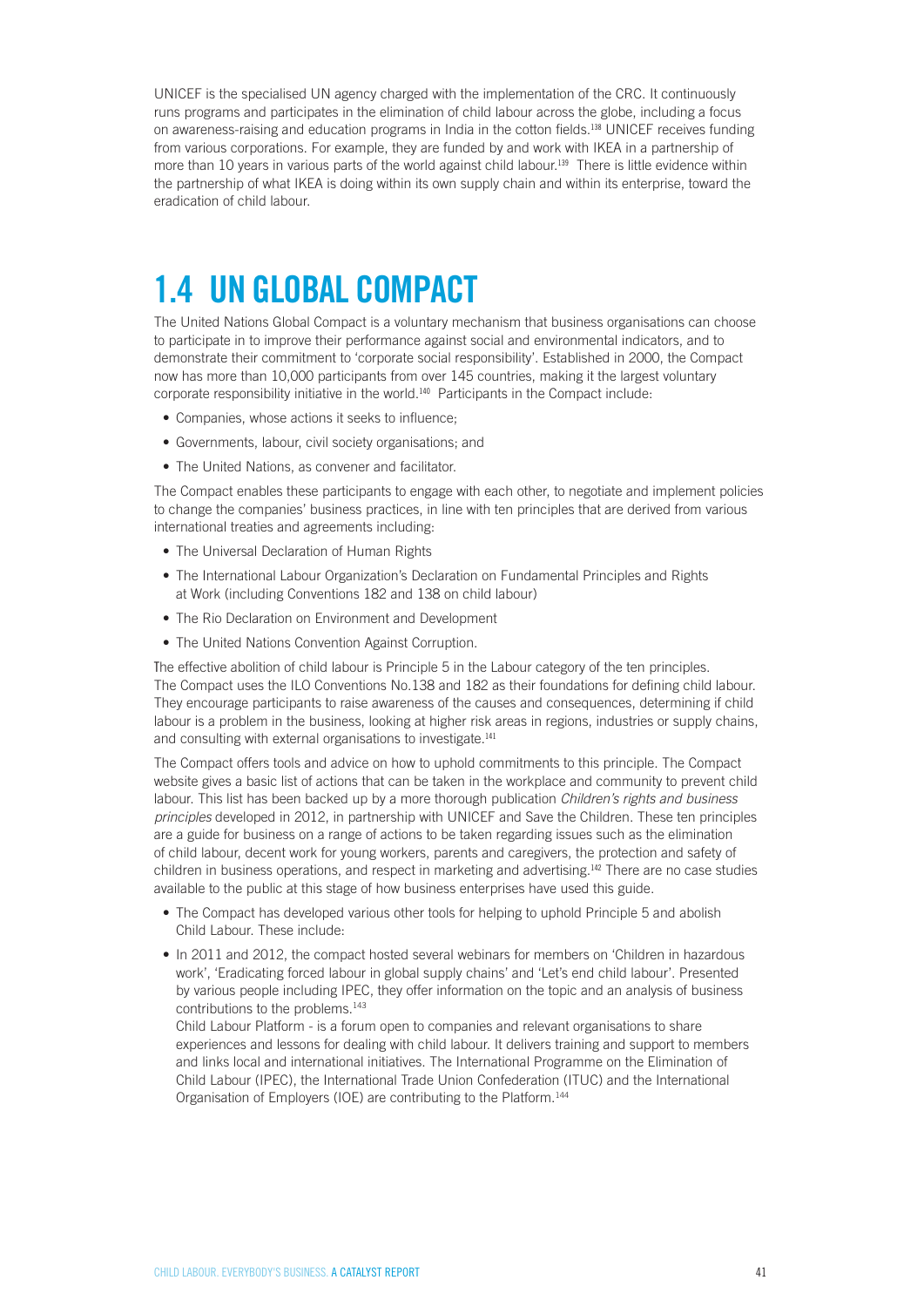- 'Human Rights and Business Dilemmas Forum' on child labour in supply chains is an interactive website presenting real life business dilemmas and cases studies on various topics, as well as an online forum open to readers to post comments to explore the issues. Each dilemma topic explains the issue, common real life scenarios, and specifically those in emerging economies, risks to business, suggestions for responsible business actions and resources and finally a background to the topic. It is linked to other child labour resources, websites and initiatives.<sup>145</sup>
- The Sustainable Supply Chains: resources and practices website aims to bring together useful resources on initiatives, codes, and standards on the topic to make it easier to navigate for businesses interested in information on sustainability issues including human rights and labour. Although there are several initiatives and resources for these topics there are no specific references to children's rights.<sup>146</sup>

The Compact's Human Rights Working Group endorsed the 'Good Practice Notes' on community engagement and investment for human rights in supply chains.

• The Notes aim to explain some of the critical advantages, pitfalls and good practices related to engaging with and investing in suppliers' communities."147

In 2011, the Global Compact endorsed the UN Guiding Principles on Business and Human Rights: "[…] the UN Guiding Principles provide further conceptual and operational clarity for the two human rights principles championed by the Global Compact [principle 1 and 2]. They reinforce the Global Compact and provide an authoritative framework for participants in implementing this commitment, including guidance on putting in place robust policies and procedures, and communicating annually with stakeholders about progress."<sup>148</sup>

### **Obligations of signatories**

Reporting under the UN Global Compact takes two forms. *The Communication on Progress* (COP) is an annual reporting mechanism through which companies supply information about how they comply with the ten principles, and where they are not in compliance, how they are improving their practices. Failure to report can result in changes to status and possible expulsion. The *Global Compact Annual Review* is the Compact's survey of corporate participants, assessing the extent to which they are: implementing the ten principles; taking action in support of broader UN goals and issues; and engaging with the Compact locally and globally.

In addition to these reporting mechanisms, the Compact convenes geographically based 'local networks' for dialogue between participants; and coordinates 'engagement opportunities'. Engagement opportunities include information and skill sharing, as well as active collaborations between participants for advancing particular objectives associated with the Ten Principles.<sup>§</sup>

## **Critique**

The most common criticisms of the Compact are that its principles are unhelpful and that it is unenforceable.149 It is argued, in some cases, that the principles are too vague and difficult to implement. In others, for example, labour rights, the principles go no further than international law, with which businesses must comply in any case. Regarding enforcement and accountability, the Compact relies on companies offering information about their progress. The Compact is unable to penalise non-compliance.

It has been argued that the Compact 'provides a venue for opportunistic companies to make grandiose statements of corporate citizenship without worrying about being called to account for their actions'.<sup>150</sup> Amnesty International has expressed concern about the lack of transparency and lack of enforcement measures to ensure that companies stick to their commitments under the Compact.151 Advocates of the Compact argue that it is not set up to be a certification instrument, or a tool to regulate its participants, but rather it is intended to generate dialogue and provide learning opportunities for participants.<sup>152</sup> Independent empirical research on the effect of the Compact is limited, and how much it contributes to improving corporate conduct remains unclear.<sup>153</sup>

Although membership of the Compact is not by itself an indicator of strong ESG performance,<sup>154</sup> it can signal willingness to learn about ways to better integrate ESG issues into a company's activities. SRI investors and other stakeholders might also consider using a company's membership of the Compact as a lever for encouraging improved behaviour, if it is clearly failing to meet the standards set in the Principles.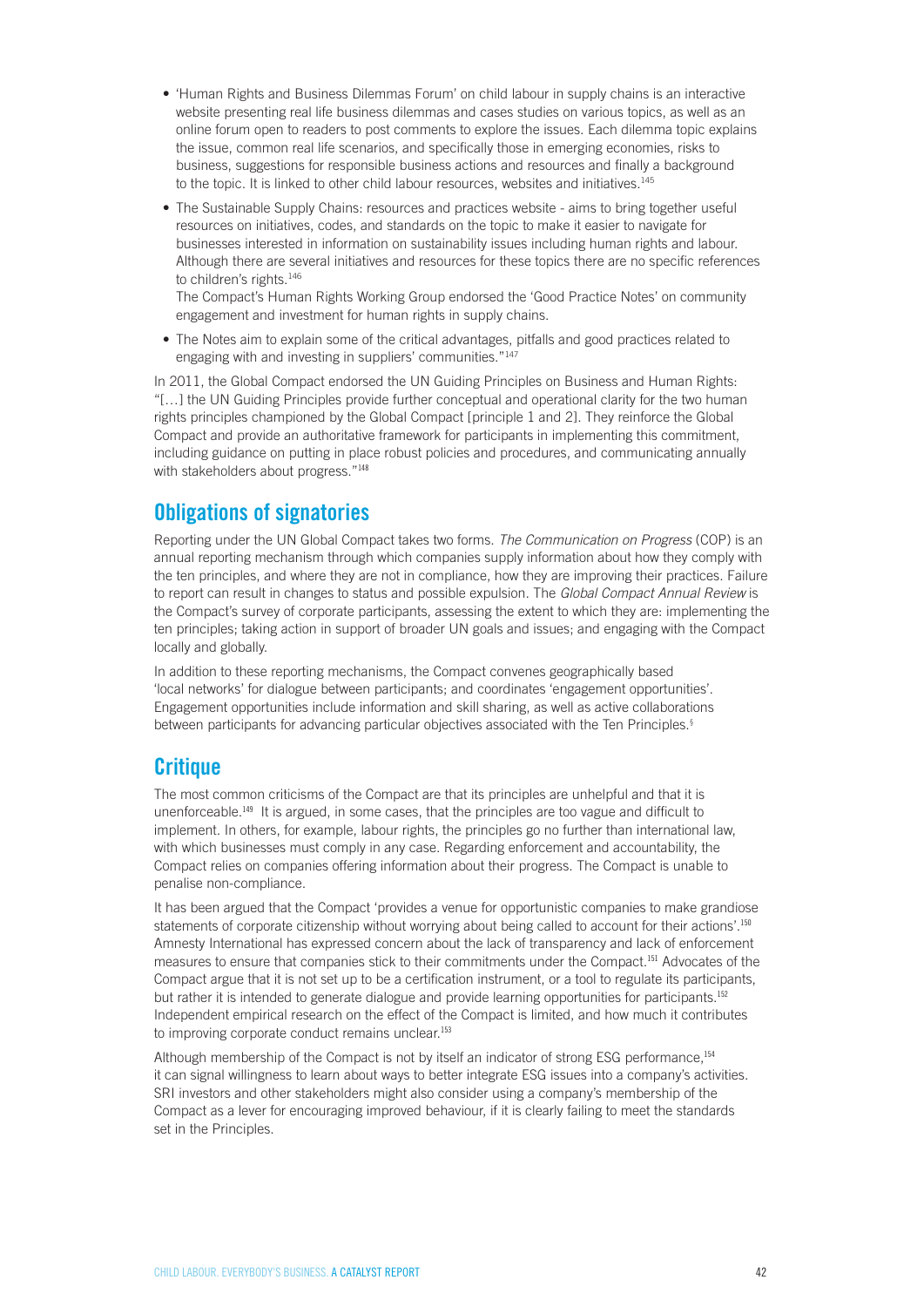# **1.5 ETHICAL TRADING INITIATIVE BASE CODE**

The Ethical Trading Initiative is an alliance of companies; trade unions and NGOs committed to promoting workers' rights internationally and the British Government supports it. The group includes retailers and brands that make a commitment to being responsible for suppliers of their products, and to collaborate with them to improve working conditions. The Australian Food and Grocery Council work with this group. Companies adopt the labour code requiring suppliers to work towards improvements in conditions. Among the nine points, the fourth refers to child labour. It states: "Child labour shall not be used."

| 4.1 | There shall be no new recruitment of child labour.                                                                                                                                                                                                                                                                              |
|-----|---------------------------------------------------------------------------------------------------------------------------------------------------------------------------------------------------------------------------------------------------------------------------------------------------------------------------------|
| 4.2 | Companies shall develop or participate in and contribute to policies and programs that<br>provide for the transition of any child found to be performing child labour to enable her<br>or him to attend and remain in quality education until no longer a child; "child" and<br>"child labour" being defined in the appendices. |
| 4.3 | Children and young persons under 18 shall not be employed at night or in hazardous<br>conditions.                                                                                                                                                                                                                               |
| 4.4 | These policies and procedures shall conform to the provisions of the relevant<br>$ILO$ standards." $155$                                                                                                                                                                                                                        |

## **Obligations of signatories**

Corporate members must commit to implement the goals of the ETI, which require companies to make ethical trade part of their core business practise; continuously improve working conditions and support suppliers to do the same; and to be transparent and accurate in reporting activities.<sup>156</sup> Companies must also participate in ETI projects involving partners such as NGOs and unions.

A member's performance is measured on actions taken in their supply chain and the reporting of such actions including:

- Who is driving the company's ethical trade strategy;
- How much money they have spent on ethical trade activities;
- What training they have given to staff and suppliers;
- What progress they have made in integrating ethical trade into their business practices;
- How they assess working conditions at their suppliers' worksites;
- How they ensure that any improvements requested of their suppliers have been made.
- Concrete changes to workers' conditions are recorded.<sup>157</sup>

The ETI expects annual reporting and conducts random visits to companies and their supply chain operators to validate the reports of at least 20 percent of members. Failure to meet membership obligations will result in an investigation, followed by an improvement notice or suspension.

## **Critique**

Company codes such as the ETI Base Codes are naturally built on consensus due to their voluntary nature and the need to break through the underlying tensions of the commercial relationship. Working towards consensus naturally slows the pace of outcomes, which is often the criticism that comes from external operators.<sup>158</sup>

Researchers Barrientos and Smith looked at the outcomes of the ETI and its work with companies in 2007, and concluded that there was greater compliance to legislated entitlement, rather than with social rights like the empowering of workers to negotiate their own improvements. Improvements were achieved at the technocratic level of code compliance "[…] which does not challenge embedded business practices or social relations that undermine labour practices." Improvements concerning health and safety, minimum wages, health insurance, pension deductions and reduced working hours were recorded.<sup>159</sup>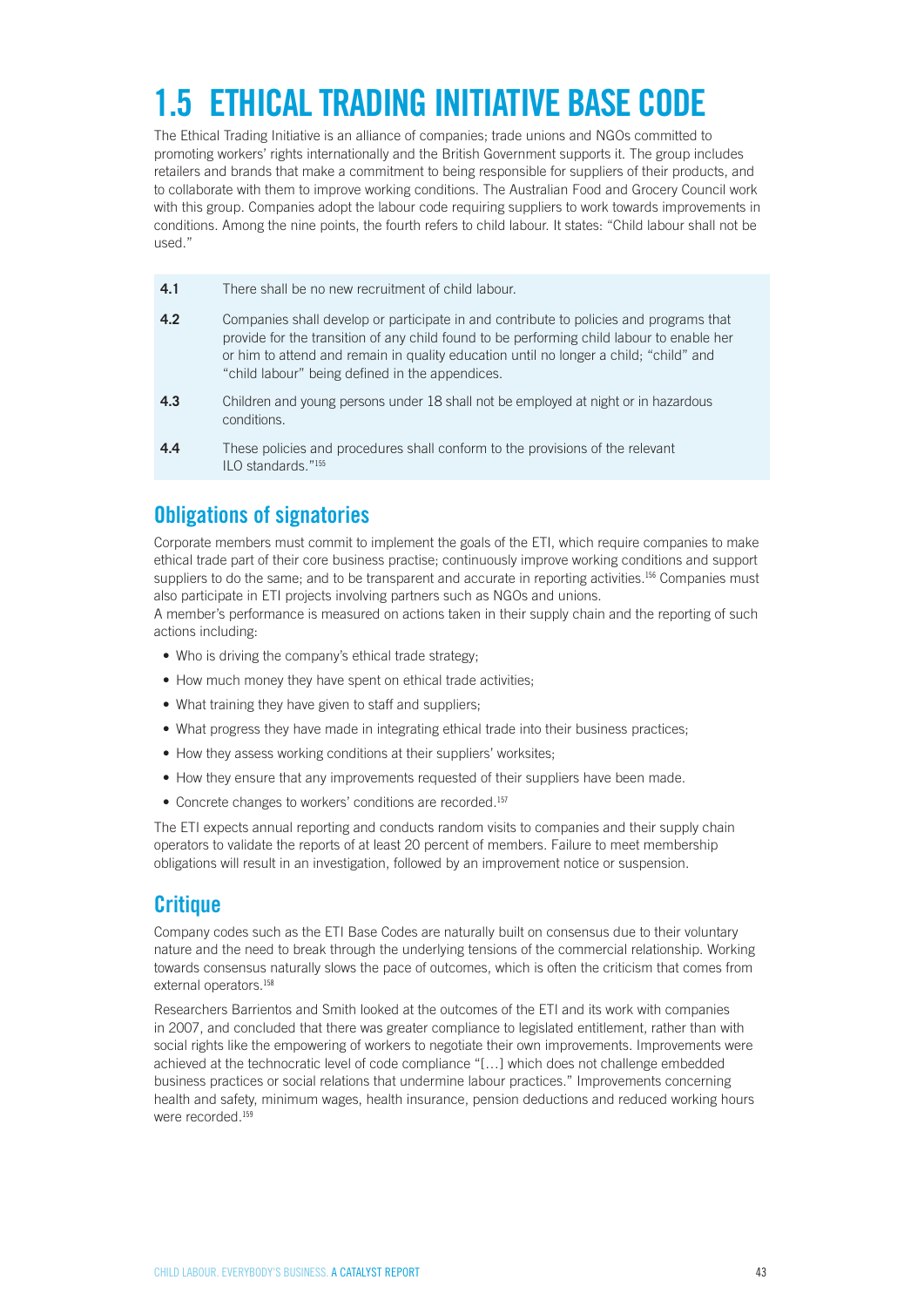Social benefits for workers such as freedom of association, elimination of discrimination, union building and enterprise bargaining were less likely to be achieved under the Base Code. Barrientos and Smith did note that the implementation of the Base Code did reduce the occurrence of child labour in the supply chain, but they also note that there is room for improvement in systems for measurement of the outcomes of code compliance.160 Lastly, they found that companies in the ETI were more likely to implement the code on their own rather than in collaboration with their union and NGO partners who are part of the ETI. This meant that workers in the supply chain were often not aware of the Code and of their rights under it, and therefore failed to claim these entitlements.<sup>161</sup>

# **1.6 OECD GUIDELINES FOR MULTINATIONAL ENTERPRISES**

The OECD Guidelines for Multinational Enterprises, established in 1976 and updated in 2011, are addressed to businesses headquartered and/or operating in OECD member countries and other participating or adhering jurisdictions.<sup>162</sup> Governments are bound, by their membership in the OECD, to apply the Guidelines, and some other governments have voluntarily adopted them. Child labour is specifically addressed in the Guidelines in section five on Employment and Industrial Relations. The Guidelines state that multinationals should: "Contribute to the effective abolition of child labour, and take immediate and effective measures to secure the prohibition and elimination of the worst forms of child labour as a matter of urgency."<sup>163</sup>

Further explanation of the Guidelines highlights their intention to mirror the ILO's four fundamental principles. The Guidelines also encourages multinationals to positively commit to the abolition of child labour by alleviating poverty by paying living wages, offering high quality jobs and increasing economic growth, as well as raising the standards of education for children.<sup>164</sup> The Guidelines incorporated the UN Guiding Principles on Business and Human Rights into its text in 2011, and relies on its 'protect, respect and remedy' goals for the implementation of the Guidelines.<sup>165</sup>

### **Obligations of Signatories and Enforcement**

Signatories are obliged to follow the Guidelines or complaints may be brought against companies and lodged with the OECD. A complaint can be brought either in the country where a company has its headquarters, or in a country where a breach of the Guidelines has been alleged. The Guidelines apply to all entities of a multinational enterprise as well as business partners including suppliers, subcontractors and franchises.166 As one of the few mechanisms available to nation-states and civil society organisations for enforcing cross-border corporate responsibility requirements,167 the Guidelines serve as recommendations from governments to business regarding:

- Employment and Industrial Relations
- Human Rights (new in the 2011 edition)
- Environment
- Combating Bribery, Bribe Solicitation and Extortion
- Consumer Interests
- Competition
- Science and Technology
- Disclosure and
- Taxation.

The Guidelines are just one among many measures of corporate conduct, but they are one of the few comprehensive codes that governments have endorsed multilaterally and agreed to promote.<sup>168</sup> The Guidelines are not enforceable against companies in courts, except where matters covered by the Guidelines are regulated by national law. However, governments are bound to promote adherence to the Guidelines within their own jurisdictions, and they set up 'National Contact Points' (NCPs) for this purpose.<sup>169</sup> Procedures for this are of varying quality and vigour depending on the particular NCP.<sup>170</sup>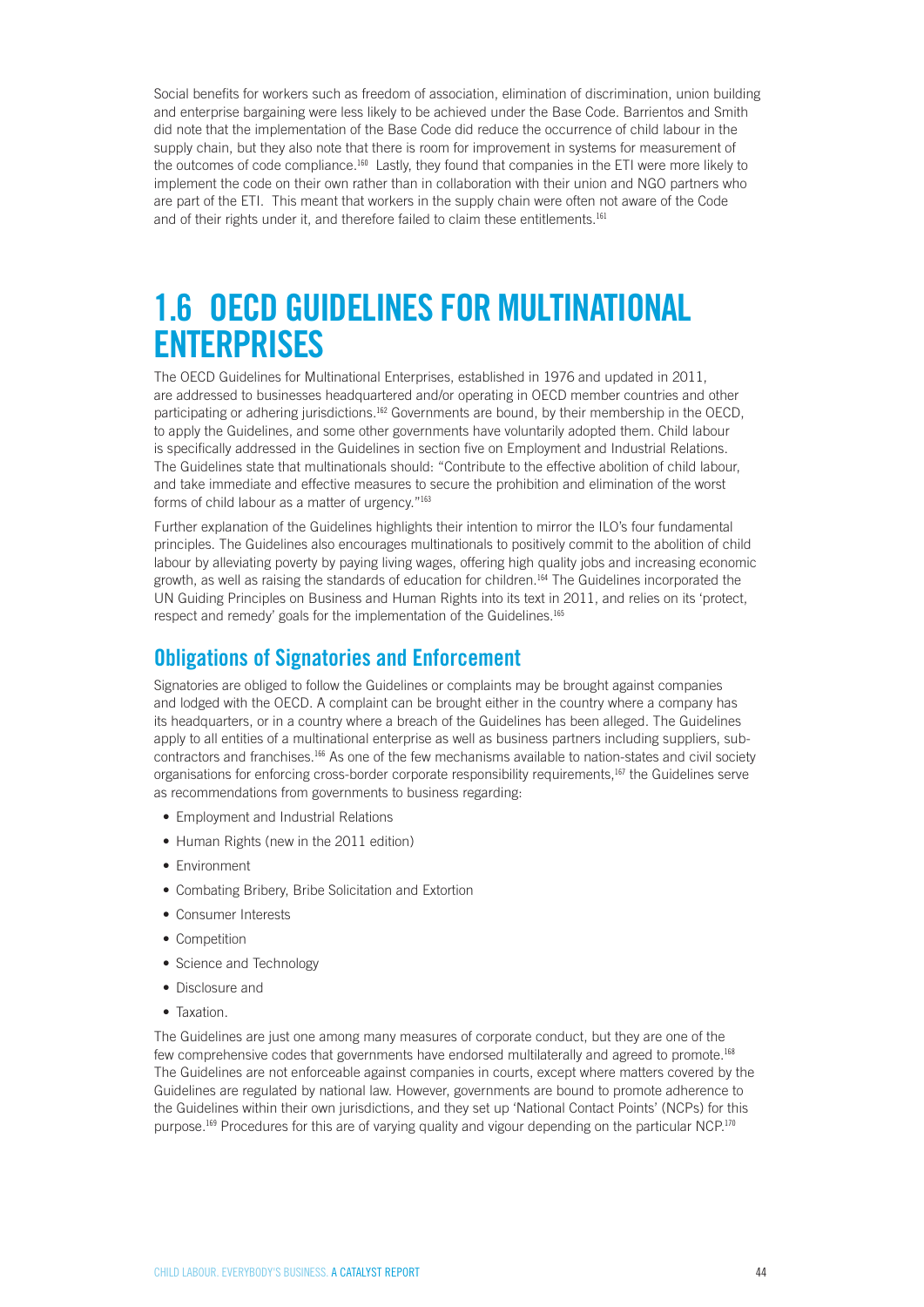NCPs can facilitate mediation and conciliation for resolving 'specific instances' of breaches of the Guidelines by a particular company, either in the country where the breach took place, or where the company is headquartered.<sup>171</sup> Once a determination is made in a case, the decision is communicated to the parties and made public via the NCP and the OECD secretariat.<sup>172</sup> OECD Watch, an international civil society organisation, reported that since 2000 there have been 13 cases filed with the OECD National Contact Points based on Guideline: Version 2000 Chapter IV Paragraph IV.1 Subparagraph IV.1.B on the effective abolition of child labour. Of these cases, three were rejected and ten concluded, of which eight were considered satisfactory outcomes, however they were related to the same complaint in eight different countries.<sup>173</sup>

The dispute resolution procedure was little used until the 2000s. In recent years, reported disputes have increased and it appears that NCPs are more actively enforcing the Guidelines.<sup>174</sup> Around 300 cases have been brought before NCPs under the Guidelines, as at 2012.175 The Trade Union Advisory Committee (TUAC) of the OECD provides extensive resources to trade unions, to help them bring cases under the OECD Guidelines to defend workers' rights and promote responsible business conduct.<sup>176</sup> TUAC reports that 145 cases have been brought by trade unions as at 2012. Most of these cases addressed employment relations, but often also a range of other issues including human rights, bribery, environmental protection, consumer rights and taxation.<sup>177</sup> According to TUAC, roughly one third of these cases have been resolved with a 'positive outcome'.<sup>178</sup>

## **Critique**

There has been little academic or empirical work assessing the impact and application of the Guidelines. The vague language, lack of legal enforceability and evidence of inconsistency in the enforcement approaches of different NCPs are criticised.<sup>179</sup> There are also indications that companies are given greater access to the NCPs in the dispute resolution process, and that the location of NCPs in the industry departments of many governments predisposes them to favour commercial interests.<sup>180</sup> An independent review of the UK's NCP found various problems including:

- No clear procedure or time limits for decision-making
- An unequal treatment of parties to disputes
- A heavy burden on complainants
- A lack of resources to investigate
- A lack of transparency regarding process
- A narrow application of the Guidelines
- Unwillingness to declare breaches of the Guidelines. 181

This report influenced a review and restructure of the UK NCP. Despite some shortcomings, trade unions and NGOs have made worthwhile use of the NCP dispute resolution mechanism. It has been argued that the NCP process is ideal for people or groups with limited power and/or resources to compel companies to respond to ESG concerns. It helps to 'level the playing field' in international business by establishing consistent transnational standards for corporate conduct and a mechanism for their enforcement.182 The 2011 review and update clarified some of the ambiguities regarding applicability of the Guidelines, and have strengthened the provisions on human rights, and the dispute resolution mechanism.183 The effects of these very recent changes are not yet clear.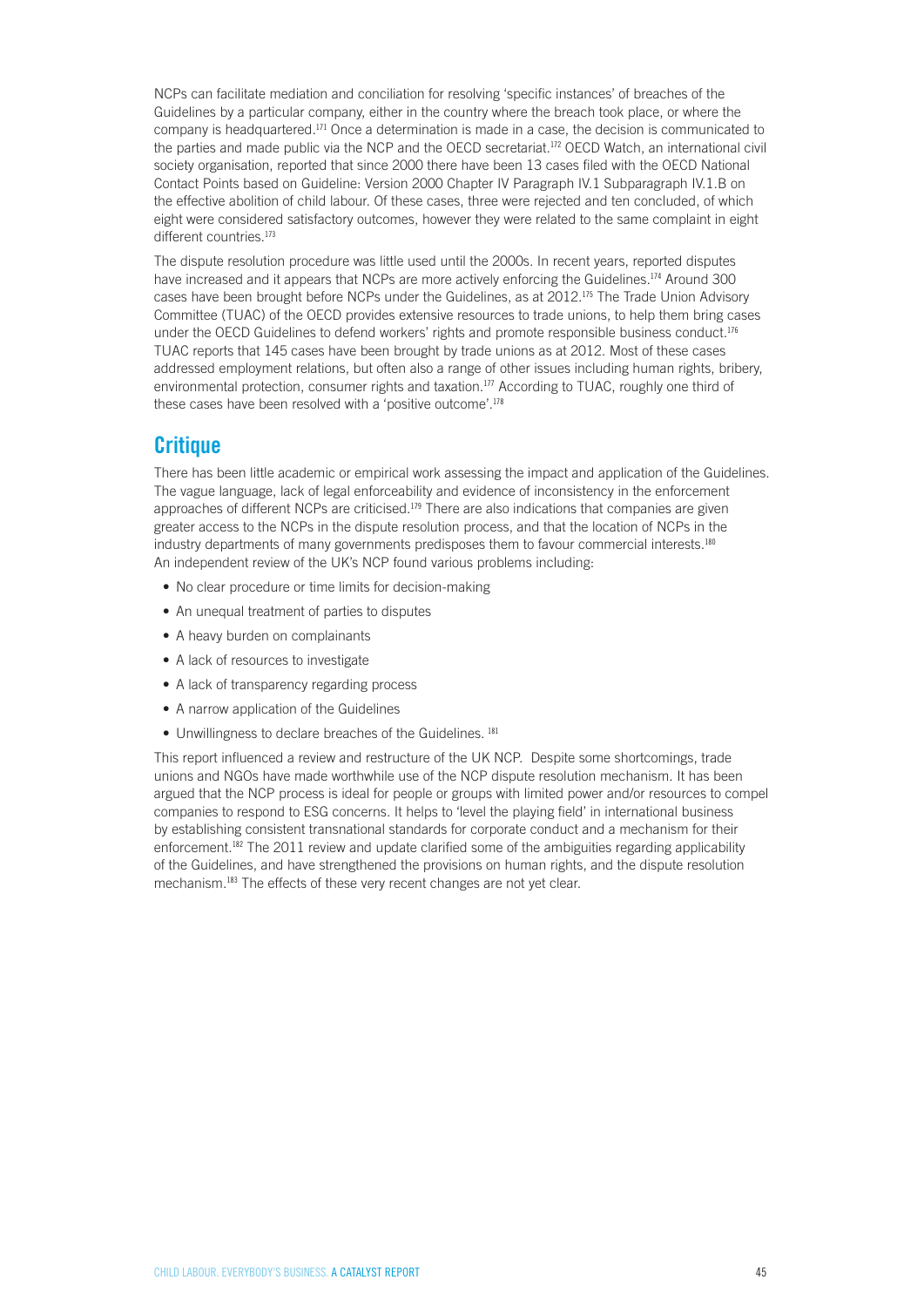# **1.7 UN PRINCIPLES FOR RESPONSIBLE INVESTMENT**

The United Nations Principles for Responsible Investment (UNPRI) were developed in 2006. The six principles are 'aspirational' commitments that investors and other relevant organisations may voluntarily sign. UNPRI signatories are driven by the view that ESG issues are relevant to the financial value and performance of investments over the medium to long term, and that this should inform investors in asset allocation, stock selection, portfolio construction, shareholder engagement and voting.<sup>184</sup>

| <b>The Six Principles</b> |                                                                                                    |
|---------------------------|----------------------------------------------------------------------------------------------------|
| Principle 1:              | We will incorporate ESG issues into investment analysis and decision-making<br>processes.          |
| <b>Principle 2:</b>       | We will be active owners and incorporate ESG issues into our ownership policies and<br>practices.  |
| Principle 3:              | We will seek appropriate disclosure on ESG issues by the entities in which we invest.              |
| Principle 4:              | We will promote acceptance and implementation of the Principles within the investment<br>industry. |
| Principle 5:              | We will work together to enhance our effectiveness in implementing the Principles.                 |
| Principle 6:              | We will each report on our activities and progress towards implementing the Principles.            |

UNPRI signatories now number 1,260 and, as at 2014, represented over USD34 trillion assets under management.<sup>185</sup> Signatories fall into three groups:

- **• Asset owners** 274 signatories including pension funds, sovereign wealth funds, endowments and insurance. (Australia -34 signatories)
- **• Investment managers** 801 signatories including third party asset managers such as banks, private equity firms, hedge funds. (Australia -78 signatories)
- **• Professional service partners** 185 signatories that provide support services to asset owners or managers such as ratings agencies. (Australia -17 signatories)<sup>186</sup>

The organisation describes itself as an international network of investors, with the objective of supporting signatories to incorporate ESG issues into their investment decision-making and ownership practices.<sup>187</sup> The UNPRI offers various support and implementation services including:

- Publication of guidance documents on ESG matters;<sup>188</sup>
- A private 'Clearinghouse' where members can meet online to exchange information and/or case studies, and to collaborate to engage with companies whose conduct may not meet certain ESG criteria. The Clearinghouse has enabled hundreds of signatories to engage with almost 1,500 companies;<sup>189</sup>
- A research community (the Academic Network) to support the work of the UNPRI. It organises an annual conference and sponsors the Responsible Investment 'Knowledge Platform';<sup>190</sup>
- Reporting and assessment all asset owner and investment manager signatories are required, as a condition of their membership, to submit a report each year detailing their Responsible Investment activities.

In many ways, the UNPRI is similar to the Global Compact, in that it operates as a learning, information and skill-sharing initiative, as well as creating opportunities and structures for collaboration between participants. The Principles themselves demand few concrete commitments or actions from signatories.<sup>191</sup>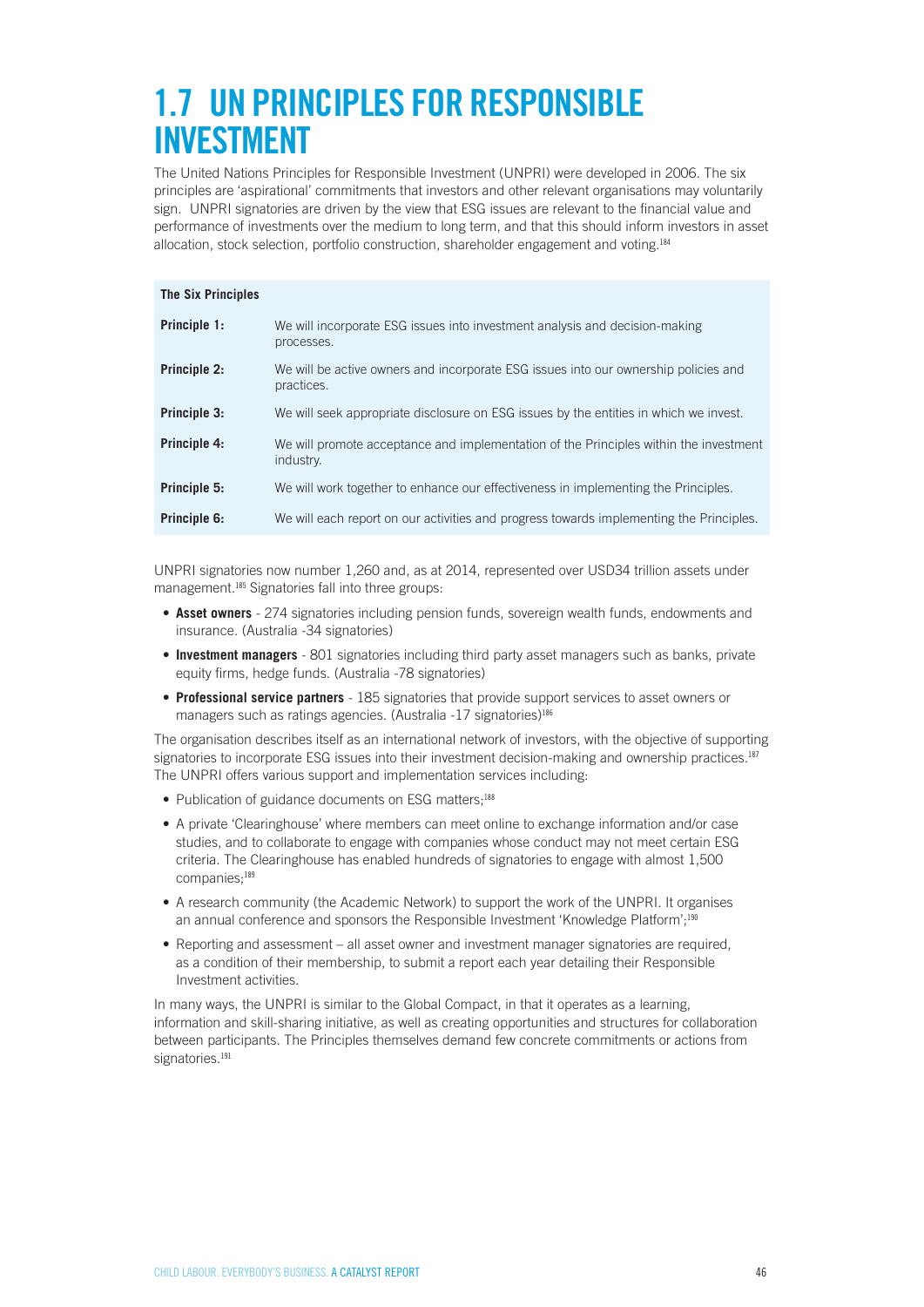### **The UNPRI and Child Labour**

The UNPRI has coordinated work among signatories specifically on child labour for various different initiatives within their work program. Although some of the work within the UNPRI is confidential and ongoing, some initiatives can be exampled as follows:

#### *Initiative on labour standards in agricultural supply chains*

This is an ongoing project to continue into 2015, and therefore outcomes have not been released. It is a private investor engagement initiative with global food and beverage producers, processors and retailers. The objectives of the engagement are to improve disclosure and improve the implementation of labour codes. Investors ask companies to:

- Clearly communicate expectations to suppliers,
- Understand risks,
- Embed social goals into their core business systems,
- Report on social responsibility progress,
- Engage stakeholders and
- Engage workers

#### *UNPRI Clearinghouse projects*

This engagement between signatories and solar companies to improve disclosure and implementation of ESG issues included signing up to working conditions free from child labour. The engagement resulted in the following: "Eleven of fourteen companies have a code of conduct in place at their manufacturing operations to ensure that working conditions are free from child or forced labor, provide a safe and healthy living environment, and comply with local laws for collective bargaining, working hours, discrimination, and compensation."192 Twelve of the 14 companies extended this code to include their suppliers.<sup>193'</sup>

Signatories of the PRI such as SHARE Canada joined the Uzbek cotton campaign against forced and child labour which was led by the Responsible Sourcing Network, which is ongoing. However it achieved the outcome that children under 15 were no longer forced to participate in the 2013 cotton harvest.<sup>194</sup>

This year the Clearinghouse brought together investors on an initiative around new legislation to be included in the UK modern slavery bill. Investors called for listed companies with a gross turnover larger than £100m to be required to disclose their actions towards the eradication of slavery, human trafficking, forced and child labour in their supply chains. Reporting of activities is to be in annual reports and publicly on their websites. Several large UK companies have joined the investors' initiative.<sup>195</sup>

#### *Development of guidance*

UNPRI signatories participated in the development of an investor guide on business and human rights called *Investing the Rights Way: A Guide for Investors on Business and Human Rights*. Included in the guide are notes suggesting investors should focus on the elimination of child labour in supply chains, and continue to participate in a steering committee of the child labour platform, which aims to share the best practices of businesses in the elimination of child labour. The platform is based on the UN Guiding Principles and aims to develop recommendations for investors.<sup>196</sup>

### **Critique**

The UNPRI has been criticised by various commentators for its failure to impose substantive requirements on investors and other signatories, noting that "[…] financial institutions can sign up to the UNPRI without first having to demonstrate that they meet special performance thresholds". It is suggested that the "[…] credibility of the principles would be greatly enhanced if it functioned closer to a certification scheme, where only the most socially responsible financiers could join the club".<sup>197</sup>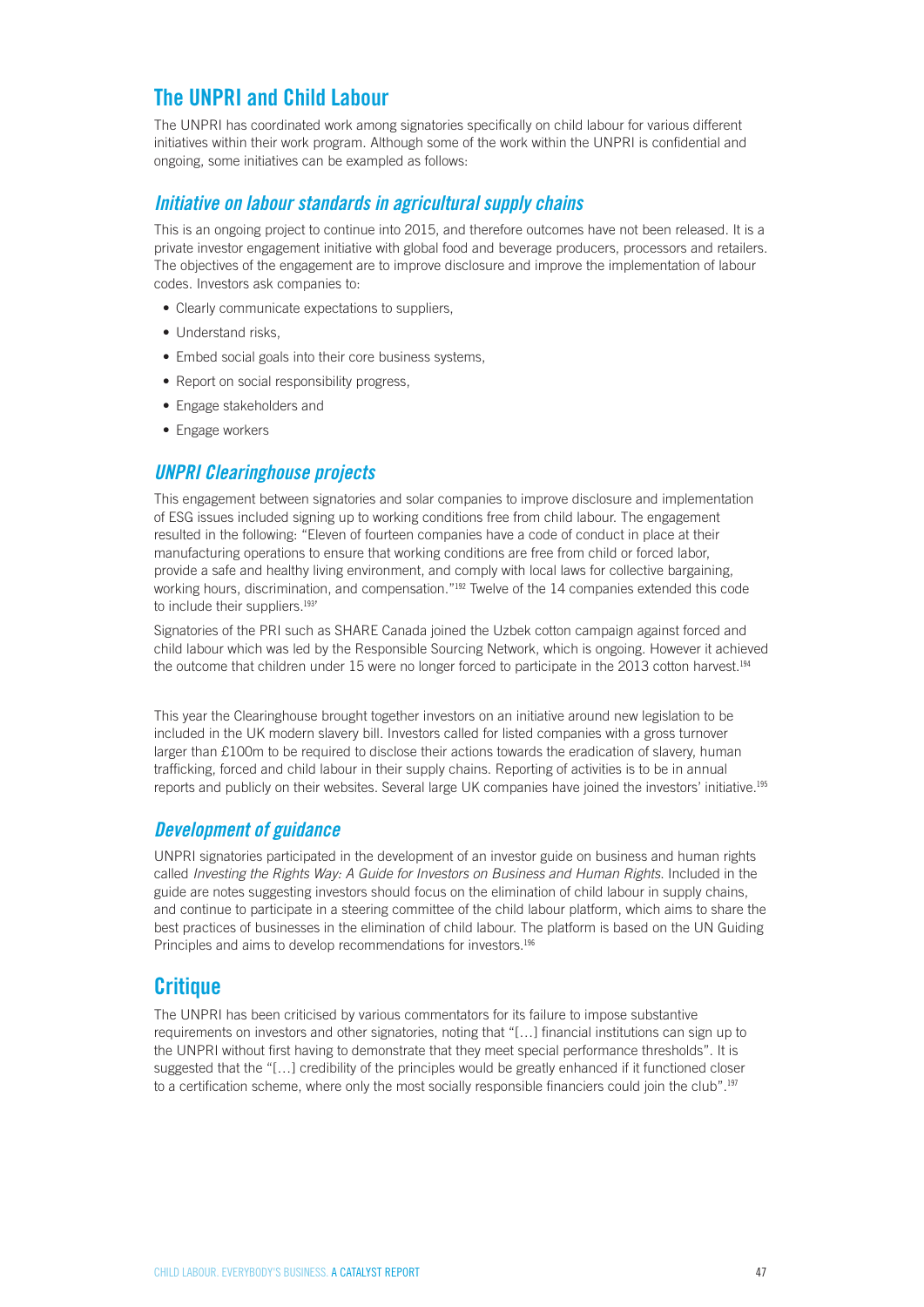The 2008 Responsible Investment Benchmark Report for the Responsible Investment Association of Australasia appears to confirm these deficiencies. It found that while the number of Australian UNPRI signatories was substantial, only two small firms had 'fully integrated' ESG factors into their mainstream investment process.198 These findings were supported by Mercer Investment Consulting, which concluded in 2009 that only about one in ten Australian equity managers achieved an ESG rating of a 'good standard', while 56 percent were ranked as 'less than adequate'.199 These criticisms persist, with the UNPRI described in 2011 as a 'brand-enhancer' providing a socially responsible gloss for investors, but requiring little in return.<sup>200</sup>

Alternatively, some research evaluating the UNPRI's first five years of operation made findings that are more positive.<sup>201</sup> It found a positive association between investor commitment to the UNPRI signatories and the ESG ratings of the companies they own.<sup>202</sup> The same research finds that investors value the UNPRI initiative for its 'societal and pragmatic legitimacy, normative power and coalition building'.<sup>203</sup> However, it should be noted that these research findings might be limited, as they rely heavily on information provided by interested parties. What is particularly interesting about the UNPRI, as opposed to mechanisms like the Global Compact, is that it creates opportunities for direct engagement with companies regarding their ESG performance; and for collective engagements through its clearinghouse mechanism.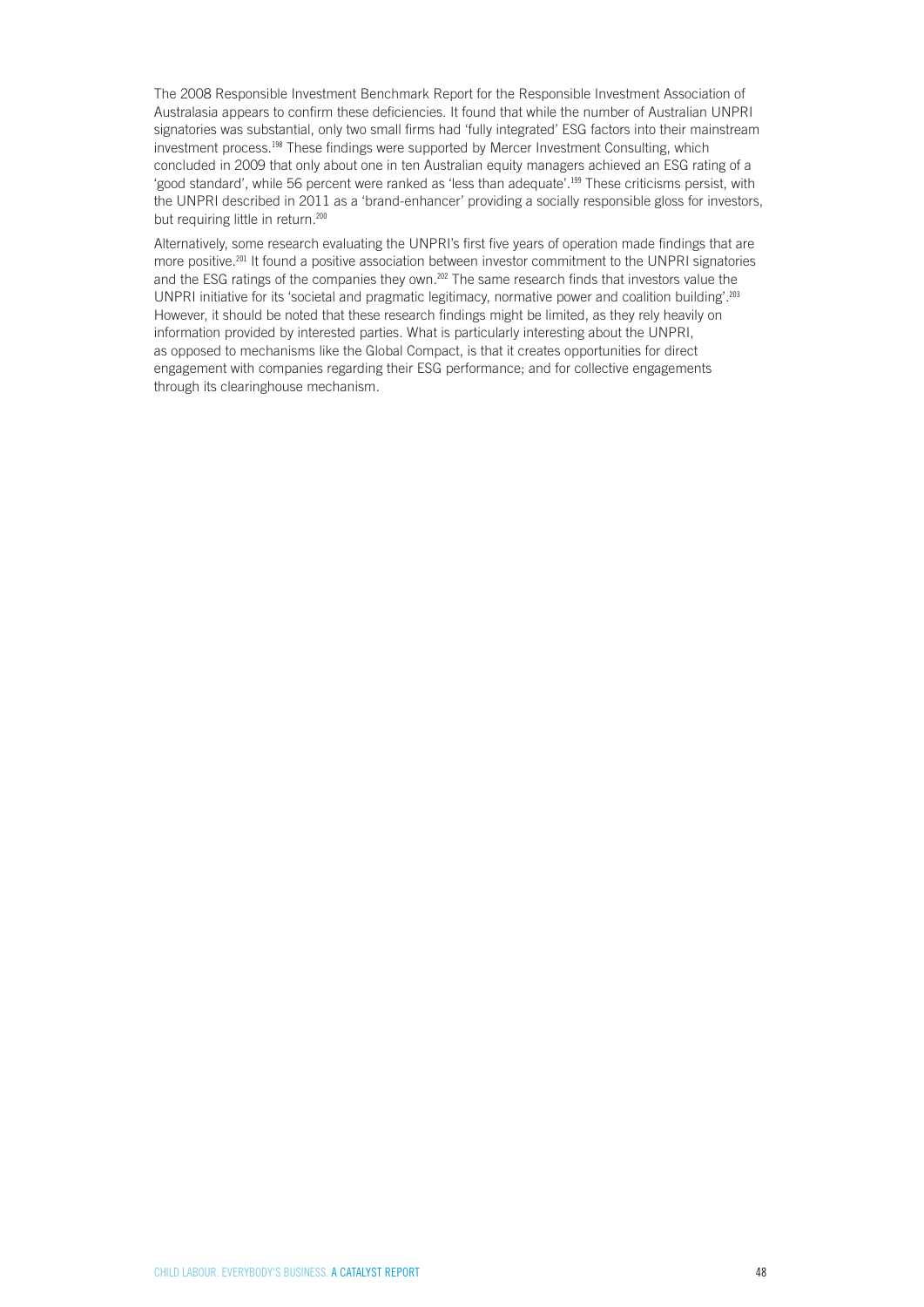- World Vision Australia 'What exactly is child labour' Website http://www.worldvision.com.au/issues/Human\_Trafficking\_\_\_Slavery/What\_exactly\_is\_child\_labour\_. aspx [accessed 1 May 2014]
- International Labour Organization (2012) Tackling child labour from commitment to action http://ilo.org/ipec/Informationresources/WCMS\_181875/lang--en/index.htm
- Organisation for Economic Co-operation and Development (2011) Guidelines for Multinational Enterprises: Edition 2011, pp. 35. http://www.oecd.org/investment/ mne/48004323.pdf [accessed 20 August 2014]
- United Nation Global Compact (2012). Children's Rights and Business Principles, pp.5. http://www.unglobalcompact.org/docs/issues\_doc/human\_rights/CRBP/ Childrens\_Rights\_and\_Business\_Principles.pdf [accessed 20 August 2014].
- Catalyst Australia (2013). What is Wealth for? http://www.catalyst.org.au/campaigns/what-is-wealth-report [accessed 18 August 2014]
- International Labour Organization (2012) Tackling Child Labour, pp. 5. http://www.ilo.org/ipecinfo/product/download.do?type=document&id=20136 [accessed 20 August 2014]
- International Labour Organization International Programme on the Elimination of Child Labour Website http://www.ilo.org/ipec/programme/lang--en/index.htm [accessed 16 May 2014]
- International Labour Organization C182 Worst Forms of Child Labour Convention, 1999 (No. 182) http://www.ilo.org/dyn/normlex/en/f?p=NORMLEXPUB:12100:0::NO: :P12100\_ILO\_CODE:C182 [accessed 1 May 2014]

98 Ibid

 Education International and the International Labour Organization (2013). Child labour and Education for All, pp. 9. http://download.ei-ie.org/SiteDirectory/ ChildLabourEditorialGroup/Doc/ChildLabour%20and%20EFA\_EN.pdf [accessed 20 August 2014]

 International Labour Organization - C138 - Minimum Age Convention, 1973 (No. 138) http://www.ilo.org/dyn/normlex/en/f?p=NORMLEXPUB:12100:0::NO:12100:P12100\_ ILO CODE:C138 [accessed 1 May 2014]

Ibid, Article 10.

 International Labour Organization - Ratification of C138 - Minimum Age Convention, 1973 (No. 138) http://www.ilo.org/dyn/normlex/en/f?p=NORMLEXPUB:11310:0::NO:11 310:P11310\_INSTRUMENT\_ID:312283:NO [accessed 9 May 2014]

Nesi, G., Pertile, M., and Nogler, L. (Eds.). (2013). Child labour in a globalized world: a legal analysis of ILO action. Ashgate Publishing Ltd, pp. 64.

 Roth, P. (2008). The difficulty in regulating child labour in developed countries: A New Zealand perspective http://www.childjustice.org/wsecl/papers/Roth2008.pdf [accessed 20 August 2014]

 Nesi, G., Pertile, M., and Nogler, L. (Eds.). (2013). Child labour in a globalized world: a legal analysis of ILO action. Ashgate Publishing Ltd, pp. 64. Ibid.

- International Labour Organization ILO Declaration on Fundamental Principles and Rights at Work Website http://www.ilo.org/declaration/lang--en/index.htm [accessed 1 May 2014]
- International Labour Organization Labour Standards Website http://www.ilo.org/global/standards/lang--en/index.htm [accessed 11 March 2014].

 International Labour Organization - Conventions and Recommendations – Website http://www.ilo.org/global/standards/introduction-to-international-labour-standards/ conventions-and-recommendations/lang--en/index.htm [accessed 11 March 2014].

 Constitution of the International Labour Organisation - Articles 24 and 26 http://www.ilo.org/public/english/bureau/leg/download/constitution.pdf [accessed 20 August 2014]

See for example International Labour Organisation case note:

http://www.ilo.org/dyn/normlex/en/f?p=1000:50001:0::NO:50001:P50001\_COMPLAINT\_FILE\_ID:2897786 [accessed 25 June 2014].

 Biffl, G., & Isaac, J. (2005). Globalisation and Core Labour Standards Compliance Problems with ILO Conventions 87 and 98. Comparing Australia and other English-Speaking Countries with EU Member States. International Journal of Comparative Labour Law and Industrial Relations, 21(3), pp. 405-441.

Ibid.

- See for example International Labour Organisation case note: http://www.ilo.org/dyn/normlex/en/f?p=1000:50001:0::NO:50001:P50001\_COMPLAINT\_FILE\_ID:2897786 [accessed 25 June 2014].
- United Nations Human Rights Office of the High Commissioner (2011) UN Guiding Principles on Business and Human Rights, pp. 1. http://www.ohchr.org/Documents/ Publications/GuidingPrinciplesBusinessHR\_EN.pdf [accessed 20 August 2014]

Ibid.

 World Vision (2014). Creating Markets for Child Friendly Growth, pp. 28. http://www.worldvision.com.au/Libraries/3\_3\_1\_Children\_PDF\_reports/Creating\_markets\_for\_ child-friendly\_growth.pdf [accessed 20 August 2014]

United Nations Human Rights Office of the High Commissioner (2011) UN Guiding Principles on Business and Human Rights, pp. 8.

Ibid, pp. 17.

Ibid.

Ibid, pp. 27.

- The UN Working Group on Business and Human Rights. UN Guiding Principles on Business and Human Rights: An Introduction, pp. 4. http://www.ohchr.org/Documents/ Issues/Business/Intro\_Guiding\_PrinciplesBusinessHR.pdf [accessed 20 August 2014]
- United Nations Human Rights Office of the High Commissioner Working Group on the issue of human rights and transnational corporations and other business enterprises – Website http://www.ohchr.org/EN/Issues/Business/Pages/WGHRandtransnationalcorporationsandotherbusiness.aspx [accessed 11 May 2014]
- United Nations Human Rights Office of the High Commissioner Working Group on Business and Human Right's work on individual cases of alleged human rights violations and abuses - March 2014 http://www.ohchr.org/Documents/Issues/Business/WGBrief\_Communications\_with\_States\_and\_non-State\_actors\_12.03.2014.pdf [accessed 11 May 2014]
- UNICEF 25 years of the United Nations Convention on the Rights of the Child Website http://www.unicef.org.au/Discover/What-we-do/Convention-on-the-Rights-ofthe-Child.aspx [accessed 4 May 2014]

 United Nations Convention on the Rights of the Child (2013). General comment No. 16 on State obligations regarding the impact of business sector on children's rights http://www2.ohchr.org/english/bodies/crc/docs/GC/CRC-C-GC-16\_en.doc [accessed 20 August]

Ibid.

Ibid, pp. 11.

Ibid, pp. 14.48.

Ibid, pp. 14.50.

 United Nations Human Rights - Office of the High Commissioner. The core international human rights instruments and their monitoring bodies – Website http://www. ohchr.org/EN/ProfessionalInterest/Pages/CoreInstruments.aspx [accessed 11 May 2014]

 'Why won't America ratify the UN convention on children's rights?' The Economist. 6 October 2013. http://www.economist.com/node/21587294 [accessed 11 May 2014] Ibid.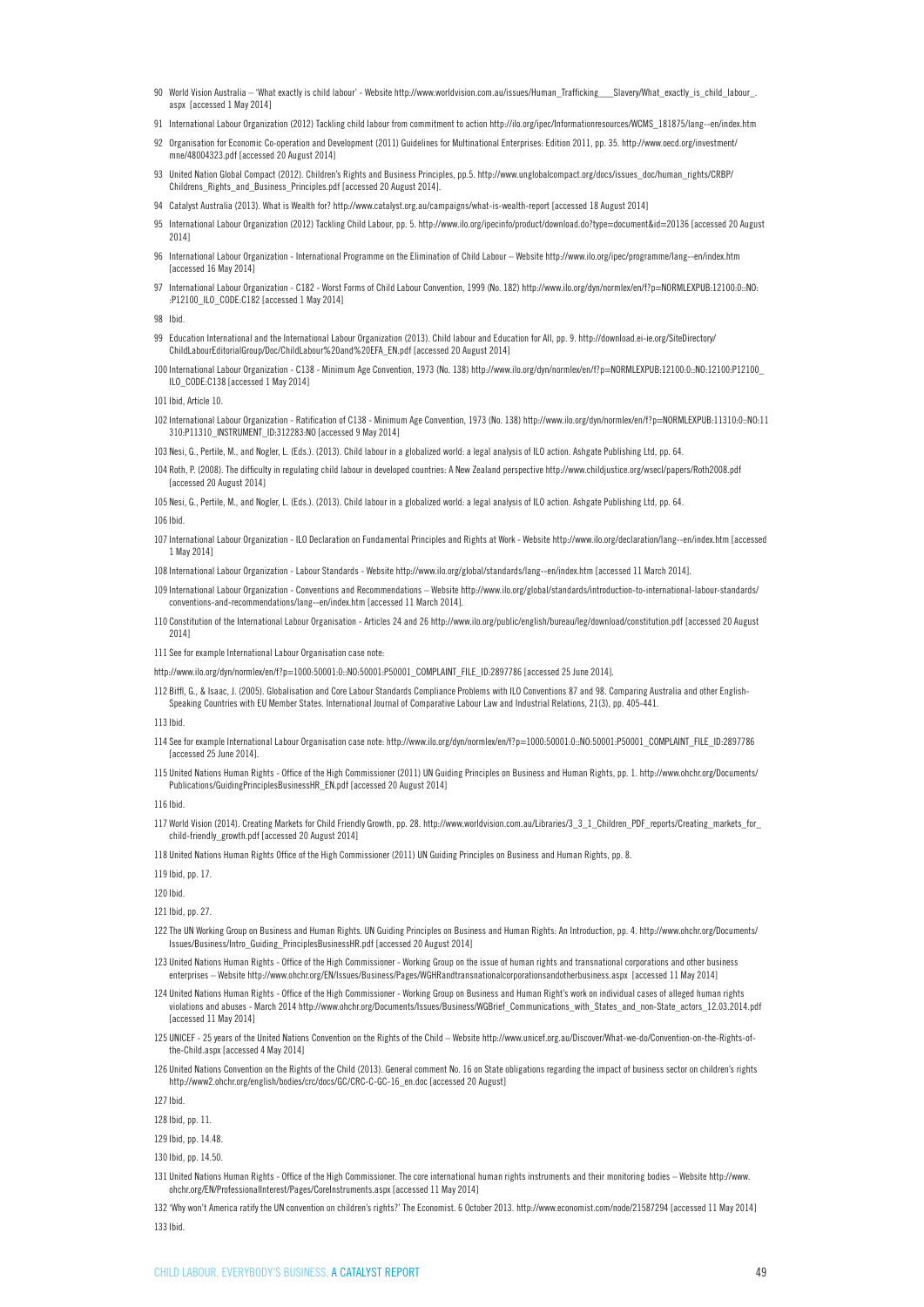Ibid.

UNICEF – Conventions on the Rights of the Child – FAQ - Website http://www.unicef.org/crc/index\_30229.html [accessed 11 May 2014]

 United Nations Convention on the Rights of the Child (2013). General comment No. 16 on State obligations regarding the impact of business sector on children's rights 137 UNICEF – Conventions on the Rights of the Child – Monitoring the fulfilment of States obligations - Website http://www.unicef.org/crc/index\_30210.html [accessed 11 May 2014]

 UNICEF Australia - Zero tolerance to child labour in India – Website http://www.unicef.org.au/Discover/News/052011/Zero-tolerance-to-child-labour-in-India.aspx [accessed 16 May 2014]

Ibid.

- Rasche, A. (2011). "'A Necessary Supplement' What the United Nations Global Compact Is (and Is Not)". In: Buhmann, K., Roseberry, L. and Morsing, M. et al. (Eds.) Corporate Social and Human Rights Responsibilities: Global legal and management perspectives. Palgrave Macmillan, UK.
- United Nations Global Compact Global Compact Principle Five Website http://www.unglobalcompact.org/AboutTheGC/TheTenPrinciples/principle5.html [accessed 9 May 2014]
- United Nations Global Compact (2012). Children's Rights and Business Principles.
- United Nations Global Compact Webinar Series Website http://www.unglobalcompact.org/Issues/Labour/webinar\_series.html [accessed 10 May 2014]
- United Nation Global Compact Child Labour Platform Website http://www.unglobalcompact.org/Issues/Labour/child\_labour\_platform.html [accessed 10 May 2014]
- United Nations Global Compact Human Rights and Business Dilemmas Forum Website http://human-rights.unglobalcompact.org/dilemmas/child-labour/ [accessed 10 May 2014]
- United Nations Global Compact Sustainable Supply Chains: Resources and Practices Website http://supply-chain.unglobalcompact.org/site/about/ [accessed 10 May 2014]
- United Nations Global Compact (2012). Community Engagement and Investment to advance human rights in supply chains. http://www.unglobalcompact.org/docs/ issues\_doc/human\_rights/Human\_Rights\_Working\_Group/CommunityEngage\_Inv\_SupplyChain.pdf [accessed 20 August 2014]
- United Nations Global Compact (2011). The UN Guiding Principles on Business and Human Rights: Relationship to UN Global Compact Commitments. http://www. globalcompact.de/sites/default/files/jahr/publikation/gps\_gc\_note.pdf [accessed 20 August 2014]
- Rasche, A. (2011). "'A Necessary Supplement' What the United Nations Global Compact Is (and Is Not)". In: Buhmann, K., Roseberry, L. and Morsing, M. et al. (Eds.) Corporate Social and Human Rights Responsibilities: Global legal and management perspectives. Palgrave Macmillan, UK.

Sethi, P. 'Global Compact is Another Exercise in Futility'. Financial Express. 7 September 2003.

http://www.financialexpress.com/news/global-compact-is-another-exercise-infutility/91447 [accessed 4 March 2013]

 Rasche, A. (2011). "'A Necessary Supplement' – What the United Nations Global Compact Is (and Is Not)". In: Buhmann, K., Roseberry, L. and Morsing, M. et al. (Eds.) Corporate Social and Human Rights Responsibilities: Global legal and management perspectives. Palgrave Macmillan, UK.

Ibid.

 Arevalo, J.A. and Fallon, F.T. (2008). 'Assessing corporate responsibility as a contribution to global governance: the case of the UN Global Compact'. Corporate Governance, Vol. 8(4), pp. 456-470.

Deva, S. (2006). 'Critique of the UN's Global Compact.' Syracuse Journal International of Law, Vol.34. pp. 107-151.

- Ethical Trading Initiative 'The ETI Base Code' Website http://www.ethicaltrade.org/eti-base-code [accessed 20 August 2014]
- Ethical Trading Initiative What companies sign up to Website http://www.ethicaltrade.org/about-eti/what-companies-sign-up-to [accessed 4 May 2014]

Ibid.

- Sustainability Watch Peter McAllister, Ethical Trading Initiative. Just Food. 25 August 2011. http://www.just-food.com/interview/sustainability-watch-peter-mcallisterethical-trading-initiative\_id116452.aspx [accessed 4 May 2014]
- Barrientos, S., & Smith, S. (2007). Do workers benefit from ethical trade? Assessing codes of labour practice in global production systems. Third World Quarterly, 28(4), 713-729.

Ibid. pp. 725.

Ibid. pp. 720.

Organisation for Economic Co-operation and Development (2011) Guidelines for Multinational Enterprises: Edition 2011.

Ibid, pp. 35.

Ibid.

Ibid pp. 31.

- United Nations Global Compact Guidelines for Multinational Enterprises Trade Union Cases Website, http://www.tuacoecdmneguidelines.org/Home.asp [accessed 5 March 2013].
- Cernic, J.L. (2008). 'Corporate Responsibility for Human Rights: A Critical Analysis of the OECD Guidelines for Multinational Enterprises'. Hanse Law Review. 4(1), pp. 71-102.
- Bowman, H. (2006). 'If I had a hammer: The OECD Guidelines for multinational enterprises as another tool to protect indigenous rights to land'. Pacific Rim Law and Policy Journal 15(3), pp. 703-732.

 United Nations Global Compact – Guidelines for Multinational Enterprises - Trade Union Guide http://www.tuacoecdmneguidelines.org/Docs/TradeUnionGuide.pdf [accessed 5 March 2013].

 Cernic, J.L. (2008). 'Corporate Responsibility for Human Rights: A Critical Analysis of the OECD Guidelines for Multinational Enterprises'. Hanse Law Review. 4(1), pp. 71-102.

- Organisation for Economic Co-operation and Development (2011). Guidelines for Multinational Enterprises: Edition 2011, Section II Implementation.
- Organisation for Economic Co-operation and Development (2012). Annual Report on the OECD Guidelines for Multinational Enterprises. http://www.oecd.org/investment/ mne/2012annualreportontheguidelinesformnes.htm [accessed 20 August 2014]
- OECD Watch Germanwatch vs. Bayer Website http://oecdwatch.org/cases/Case\_50/@@casesearchview?type=Guideline&search=en\_Version%202000%20 Chapter%20IV%20Paragraph%20IV.1%20Subparagraph%20IV.1.B [accessed 11 May 2014]
- Organisation for Economic Co-operation and Development Guidelines for Multinational Enterprises (2011). Specific instances considered by national contact points http://www.oecd.org/investment/mne/33914891.pdf [accessed 5 March 2013].
- Organisation for Economic Co-operation and Development (2012). Annual Report on the OECD Guidelines for Multinational Enterprises. http://www.oecd.org/investment/ mne/2012annualreportontheguidelinesformnes.htm [accessed 20 August 2014]
- United Nations Global Compact Guidelines for Multinational Enterprises Trade Union Guide http://www.tuacoecdmneguidelines.org/Docs/TradeUnionGuide.pdf [accessed 5 March 2014].

Ibid.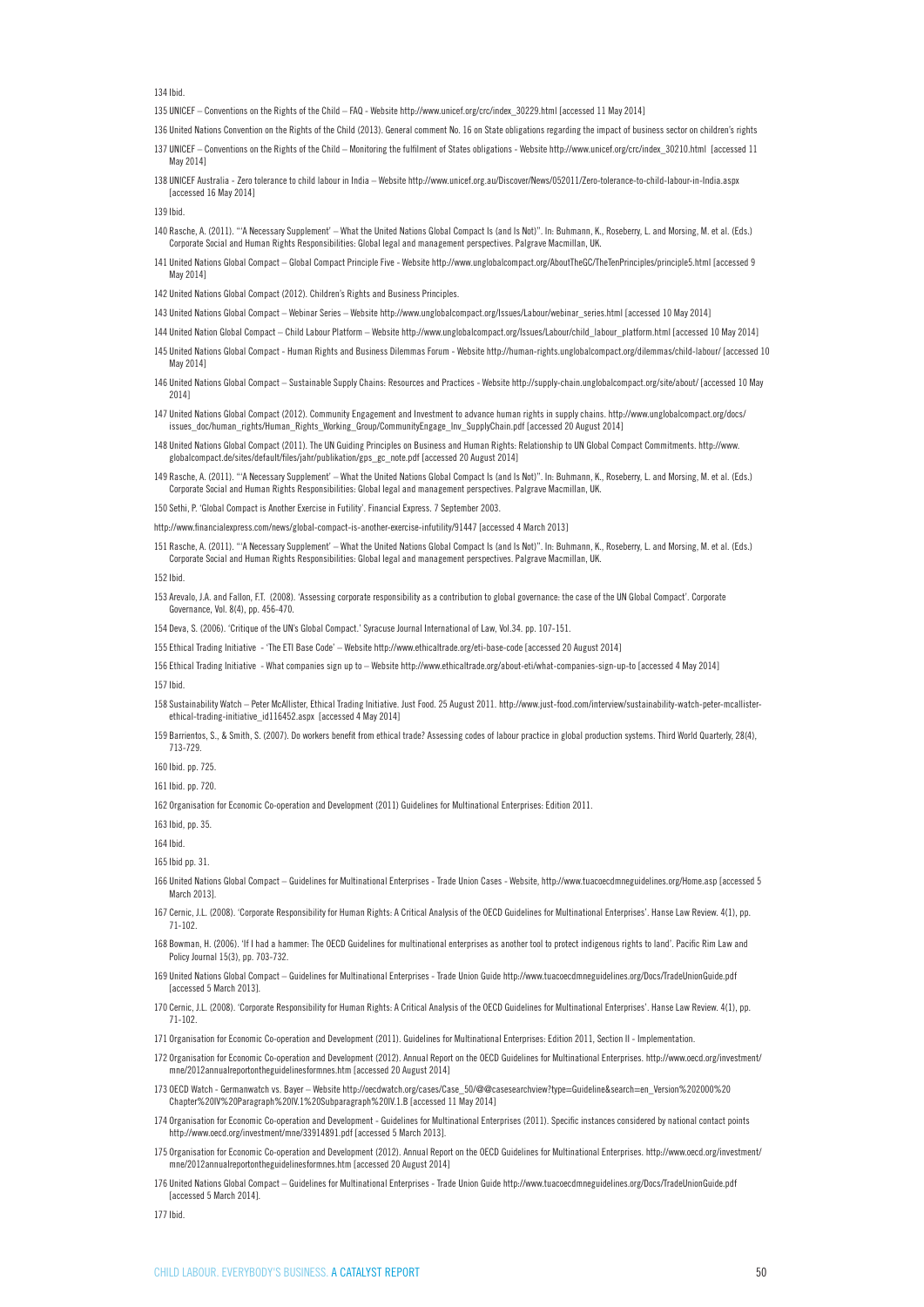- 178 United Nations Global Compact Guidelines for Multinational Enterprises Trade Union Cases Website http://www.tuacoecdmneguidelines.org/Home.asp [accessed 5 March 2014].
- 179 Bowman, H. (2006). 'If I had a hammer: The OECD Guidelines for multinational enterprises as another tool to protect indigenous rights to land'. Pacific Rim Law and Policy Journal 15(3), pp. 703-732.
- 180 Cernic, J.L. (2008). 'Corporate Responsibility for Human Rights: A Critical Analysis of the OECD Guidelines for Multinational Enterprises'. Hanse Law Review. 4(1), pp. 71-102.
- 181 Ibid; and Corporate Responsibility Coalition (2006). Flagship or Failure? The UK's implementation of the OECD Guidelines and approach and corporate responsibility. http://www.foe.co.uk/resource/reports/flagship\_or\_failure.pdf [accessed 5 March 2014].
- 182 Bowman, H. (2006). 'If I had a hammer: The OECD Guidelines for multinational enterprises as another tool to protect indigenous rights to land'. Pacific Rim Law and Policy Journal 15(3), pp. 703-732.
- 183 Organisation for Economic Co-operation and Development New OECD guidelines to protect human rights and social development Website

http://www.oecd.org/daf/newoecdguidelinestoprotecthumanrightsandsocialdevelopment.htm [accessed 5 March 2014].

- 184 United Nations Principles of Responsible Investment About Responsible Investment Website http://www.unpri.org/introducing-responsible-investment/ [accessed 11 March 2014].
- 185 United Nations Principles of Responsible Investment About Principles of Responsible Investment Website http://www.unpri.org/about-pri/about-pri/ [accessed 2 June 2014]
- 186 United Nations Principles of Responsible Investment (2013). Annual report, pp. 36. http://d2m27378y09r06.cloudfront.net/viewer/?file=wp-content/uploads/ AnnualReport20131.pdf [accessed 20 August 2014]

187 United Nations Principles of Responsible Investment – About Principles of Responsible Investment

- 188 United Nations Principles of Responsible Investment. Implementation support Website http://www.unpri.org/areas-of-work/implementation-support/ [accessed 11 March 2014].
- 189 United Nations Principles of Responsible Investment. Clearinghouse Website http://www.unpri.org/areas-of-work/clearinghouse/ [accessed 11 March 2014]; and United Nations Principles of Responsible Investment - Collaborative engagements- Website http://www.unpri.org/areas-of-work/clearinghouse/coordinated-collaborativeengagements/ [accessed 11 March 2014]
- 190 United Nations Principles of Responsible Investment About Responsible Investment
- 191 Catalyst Australia (2013). What is Wealth for?
- 192 Solar Scorecard. 2012 Solar Scorecard, pp. 4. http://solarscorecard.com/2012/docs/svtc\_scorecard\_2012.pdf [accessed 1 June 2014]

193 Ibid.

- 194 Responsible Sourcing Network Cotton Website http://www.sourcingnetwork.org/cotton/ [accessed 1 June 2014]
- 195 'Investors call for supply chain transparency legislation in UK modern slavery bill'. Blue & Green Tomorrow, 27 March 2014 http://blueandgreentomorrow.com/2014/03/27/ investors-call-for-supply-chain-transparency-legislation-in-uk-modern-slavery-bill/ [accessed 2 June 2014]
- 196 Institute for Human Rights and Business (2013). Investing the Rights Way A Guide for Investors on Business and Human Rights http://www.ihrb.org/pdf/Investing-the-Rights-Way/Investing-the-Rights-Way.pdf [accessed 2 June 2014]
- 197 'UNPRI: Greenwash or green fix?' Ethical Investor. 31 May 2009. http://www.ethicalinvestor.com.au/index.php?option=com\_content&task=view&id=3000&Itemid=402 [accessed on 3 September 2013].
- 198 Responsible Investment Association of Australasia (2008). Responsible Investment Benchmark Report. http://www.responsibleinvestment.org/wp-content/ uploads/2011/06/RIAA-Benchmark-Report-2008.pdf [accessed 15 March 2013].
- 199 'UNPRI: Greenwash or green fix?' Ethical Investor. 31 May 2009.
- 200 'UNPRI investors to pay fee'. Financial Times. 3 April 2011. http://www.ft.com/intl/cms/s/0/35bf44fa-5c9c-11e0-ab7c-00144feab49a.html#axzz3AuBCR1Yf [accessed 20 August 2014]
- 201 Hebb, T., Hoepner, A.G.F. and Majoch, A. (2011). The Impact of the UN Principles for Responsible Investment on ESG Practice: Five Years of Evidence. http://p1cdn4static. sharpschool.com/UserFiles/Servers/Server\_625664/Image/CBERN%20Events/PRI2012/Papers/Majoch.pdf [accessed 20 August 2014]

202 Ibid.

203 Ibid.